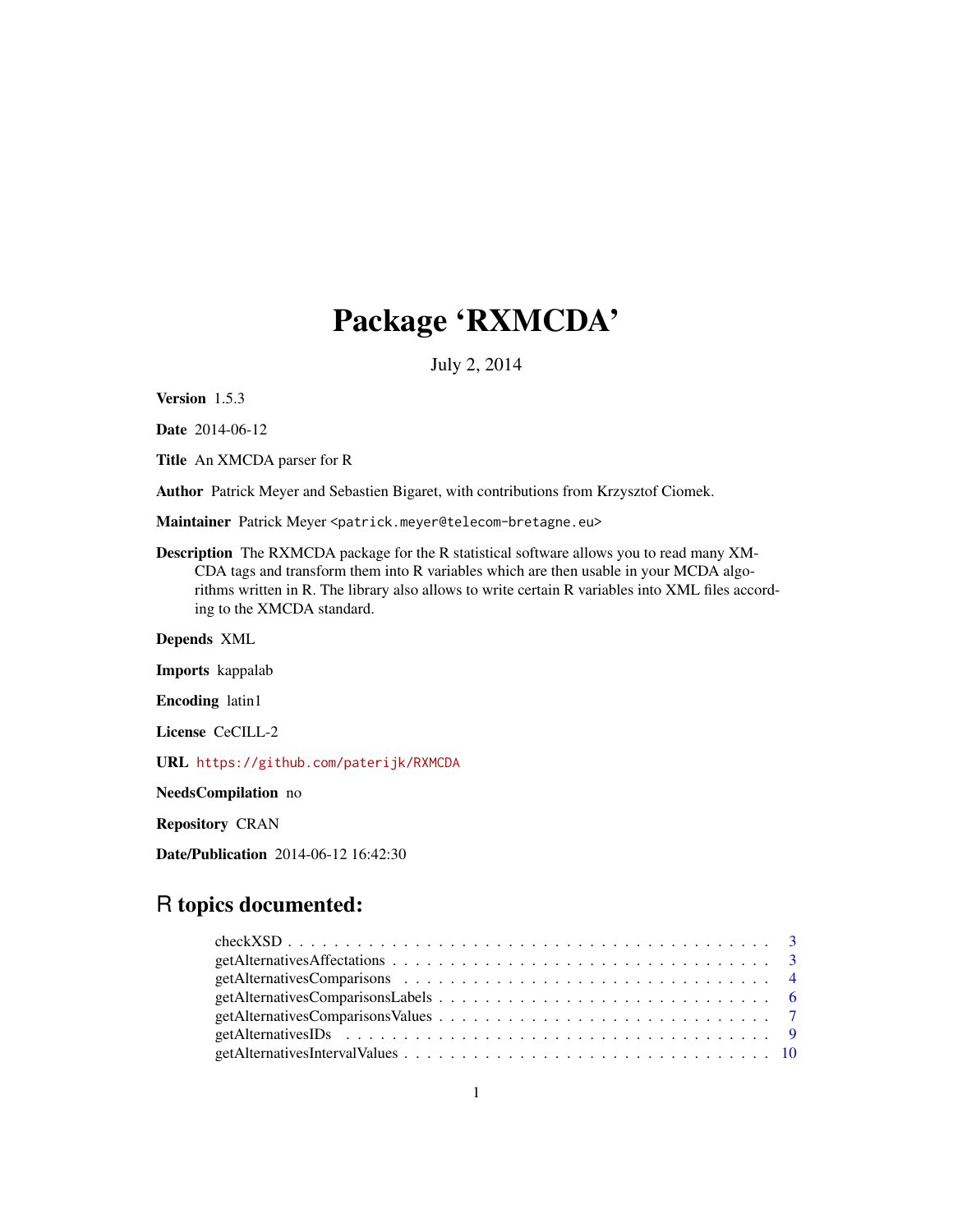| -11           |
|---------------|
|               |
|               |
| - 14          |
| 15            |
| 16            |
| 17            |
| 18            |
| <sup>19</sup> |
| 20            |
| 21            |
| 22            |
| 23            |
|               |
|               |
| 26            |
| 27            |
| 28            |
|               |
| 29            |
| 30            |
| 31            |
| 32            |
|               |
|               |
| 35            |
| 36            |
| 37            |
| 38            |
| -39           |
| 40            |
| -41           |
| 41            |
| 42            |
| 43            |
| 44            |
| 44            |
| 45            |

**Index a** set of the contract of the contract of the contract of the contract of the contract of the contract of the contract of the contract of the contract of the contract of the contract of the contract of the contrac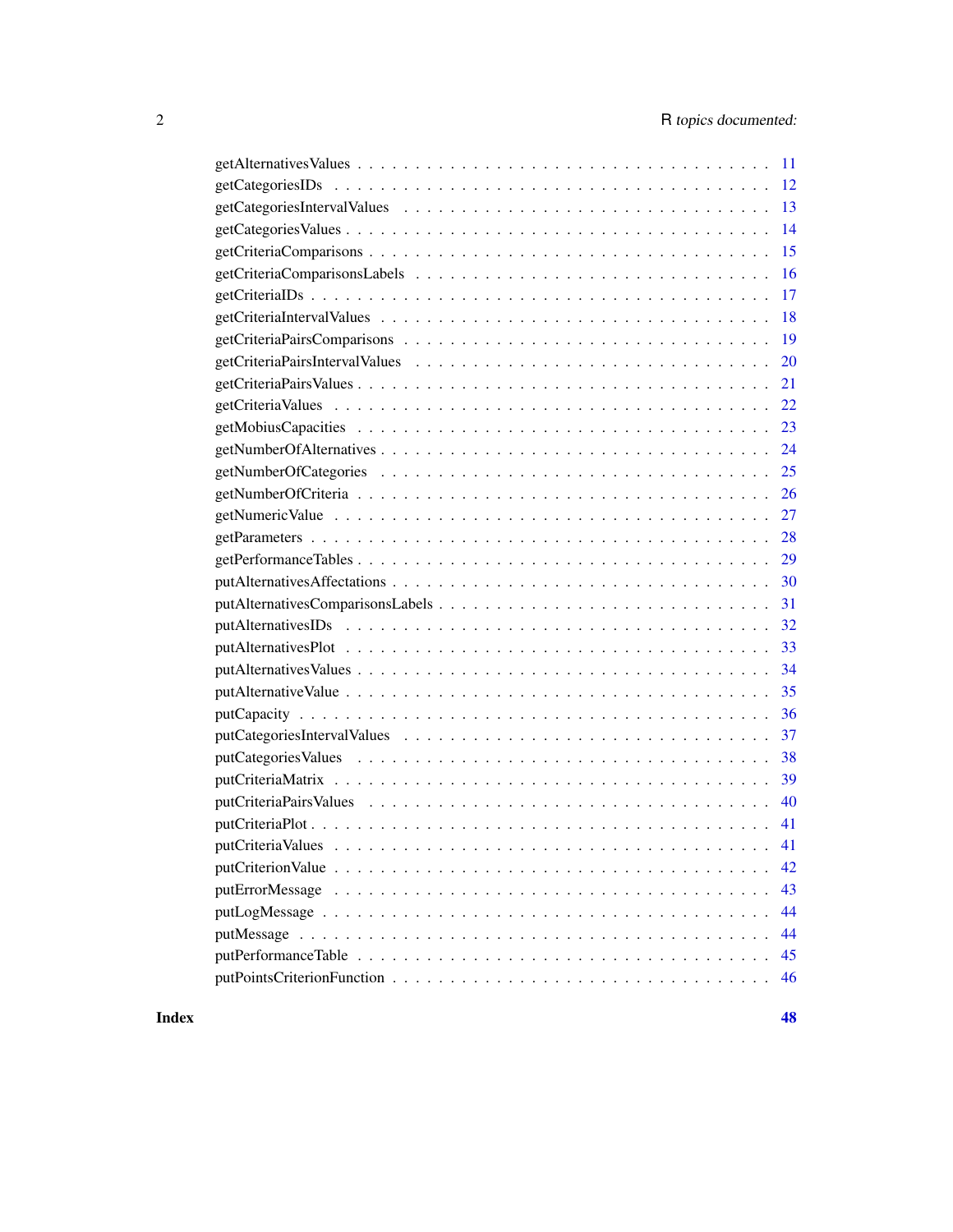<span id="page-2-0"></span>

#### Description

Checks if an XML tree is valid according to an XML schema.

## Usage

checkXSD(tree)

#### Arguments

tree Object containing the XMCDA XML tree.

## Value

The function returns 1 if the XML tree is validated by the XMCDA schema (currently XMCDA-2.\*), else it returns 0.

## Examples

tree = newXMLDoc()

```
newXMLNode("xmcda:XMCDA",
           namespace = c("xsi" = "http://www.w3.org/2001/XMLSchema-instance",
           "xmcda" = "http://www.decision-deck.org/2009/XMCDA-2.1.0"),
           parent=tree)
root<-getNodeSet(tree, "/xmcda:XMCDA")
criteria<-newXMLNode("criteria", parent=root[[1]], namespace=c())
criterion<-newXMLNode("criterion",attrs = c(id="g1"),
                        parent=criteria, namespace=c())
```
y<-checkXSD(tree)

## getAlternativesAffectations

*Get alternative affectations*

## Description

Gets alternative affectations, stored in the <alternativesAffectations> tag, from an XML tree written according to the XMCDA standard.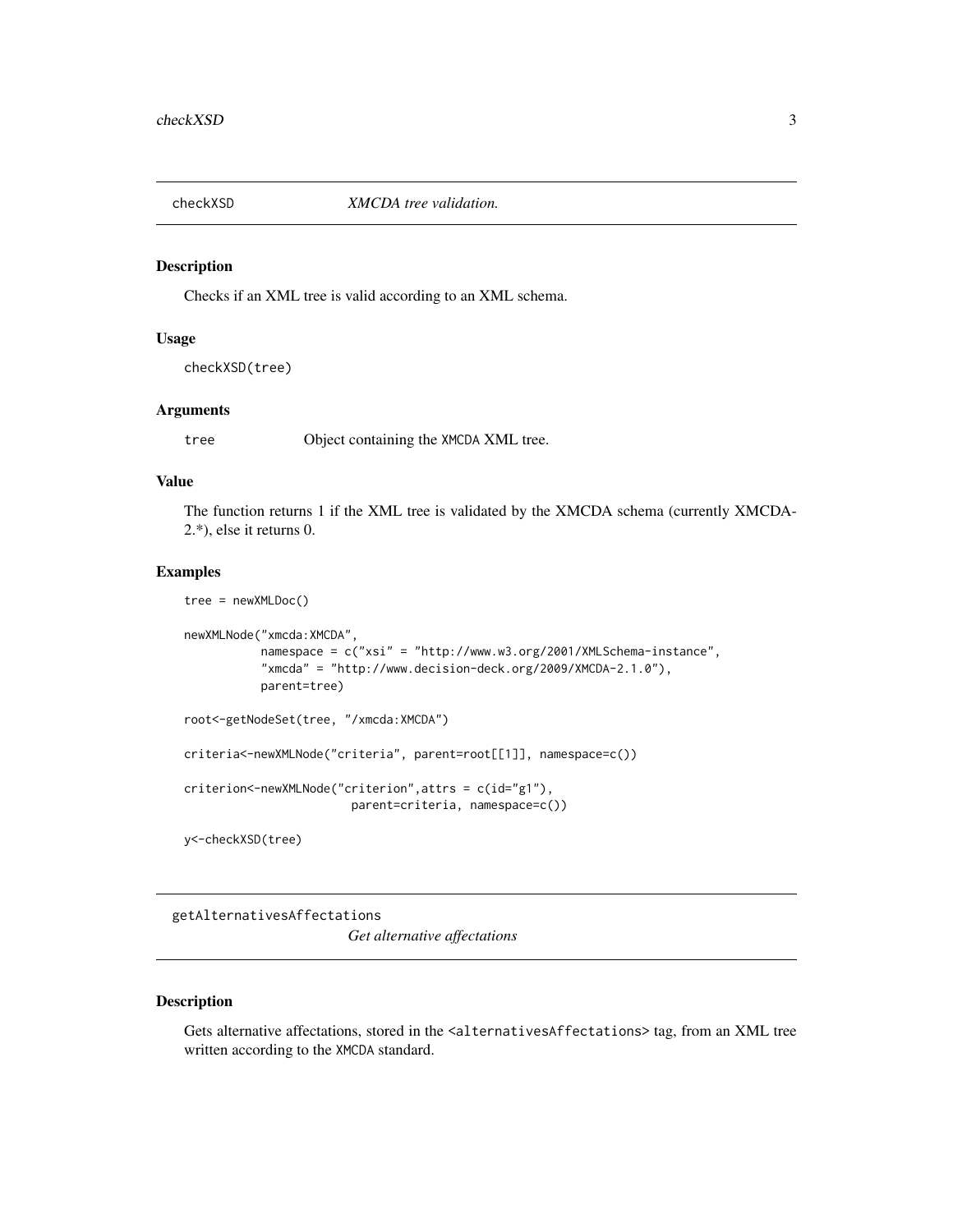## <span id="page-3-0"></span>Usage

```
getAlternativesAffectations(tree, alternativesIDs, categoriesIDs,
                            mcdaConcept = NULL)
```
## Arguments

| tree            | Object containing the XMCDA XML tree.                                                      |
|-----------------|--------------------------------------------------------------------------------------------|
| alternativesIDs |                                                                                            |
|                 | A vector containing the IDs of the alternatives to be considered for the extrac-<br>tions. |
| categoriesIDs   | A vector containing the IDs of the categories to be considered for the extractions.        |
| mcdaConcept     | A string containing the specific medaConcept attribute which should be searched<br>for.    |

## Value

The function returns a list structured as follows:

|        | The first elements contain $n \times m$ matrices representing each an $\leq$ alternatives Affectations>,<br>where $n$ is number of considered alternatives and $m$ is number of considered cat-                                          |
|--------|------------------------------------------------------------------------------------------------------------------------------------------------------------------------------------------------------------------------------------------|
|        | egories. Each cell [i, j] of each matrix is boolean and corresponds to encoded<br>relation between i-th alternative and j-th category. Elements of returned list are<br>named according to the mcdaConcept attribute if it can be found. |
| status | Either OK if all the <alternativesaffectations> tags could be correctly<br/>read, or the description of the error.</alternativesaffectations>                                                                                            |

## Examples

```
tree <- xmlTreeParse(system.file("extdata",
                                 "testFile.xml",
                                 package="RXMCDA"),
                                 useInternalNodes=TRUE)
alternativesIDs <- getAlternativesIDs(tree)
categoriesIDs <- getCategoriesIDs(tree)
altAff <- getAlternativesAffectations(tree,
```
alternativesIDs[[1]], categoriesIDs[[1]])

getAlternativesComparisons

*Get comparisons of alternatives*

## Description

Extracts <alternativesComparisons> from an XML tree written according to the XMCDA standard and stores the performances of the concerned alternatives.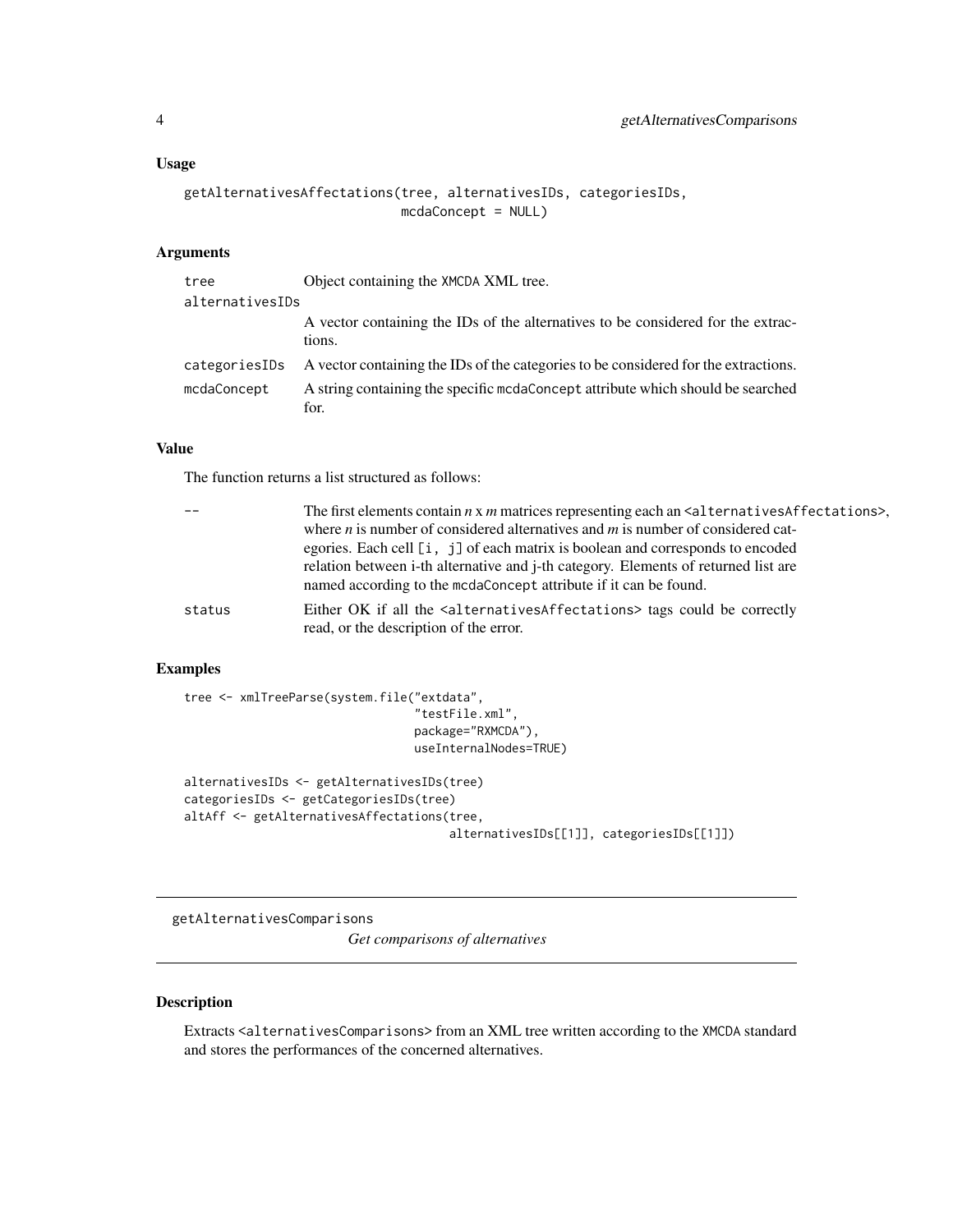## Usage

```
getAlternativesComparisons(tree, performanceTable, mcdaConcept = NULL)
```
#### Arguments

| tree             | Object containing the XMCDA XML tree.                                                                                                            |
|------------------|--------------------------------------------------------------------------------------------------------------------------------------------------|
| performanceTable |                                                                                                                                                  |
|                  | A matrix containing the performance table to be considered, whose dimnames<br>are the alternatives' IDs (rows) and the criteria's IDs (columns). |
| mcdaConcept      | A string containing the specific medaConcept attribute which should be searched<br>for.                                                          |

## Value

The function returns a list structured as follows:

|        | The first elements contain the <alternativescomparisons> found in <tree><br/>as matrices. These elements are named according to the mcdaConcept attribute<br/>if it can be found. Each line of each matrix corresponds to one constraint of the</tree></alternativescomparisons>                                                |
|--------|---------------------------------------------------------------------------------------------------------------------------------------------------------------------------------------------------------------------------------------------------------------------------------------------------------------------------------|
|        | type "alternative a is preferred to alternative b with preference threshold delta".<br>A line is structured as follows: the first n elements encode alternative a (via the<br>values it takes in performance Table), the next n elements encode alternative b.<br>and the last element contains the preference threshold delta. |
| status | Either OK if all the <criteria> tags could be correctly read, or the description<br/>of the error.</criteria>                                                                                                                                                                                                                   |

## Examples

tree = newXMLDoc()

```
newXMLNode("xmcda:XMCDA",
          namespace = c("xsi" = "http://www.w3.org/2001/XMLSchema-instance",
           "xmcda" = "http://www.decision-deck.org/2009/XMCDA-2.1.0"),
          parent=tree)
root<-getNodeSet(tree, "/xmcda:XMCDA")
aC<-newXMLNode("alternativesComparisons", parent=root[[1]] , namespace=c())
pairs<-newXMLNode("pairs", parent=aC, namespace=c())
pair<-newXMLNode("pair", parent=pairs, namespace=c())
initial<-newXMLNode("initial", parent=pair)
newXMLNode("alternativeID", "a01", parent=initial, namespace=c())
terminal<-newXMLNode("terminal", parent=pair, namespace=c())
newXMLNode("alternativeID", "a02", parent=terminal, namespace=c())
value<-newXMLNode("value", parent=pair, namespace=c())
newXMLNode("real", "0.5", parent=value, namespace=c())
```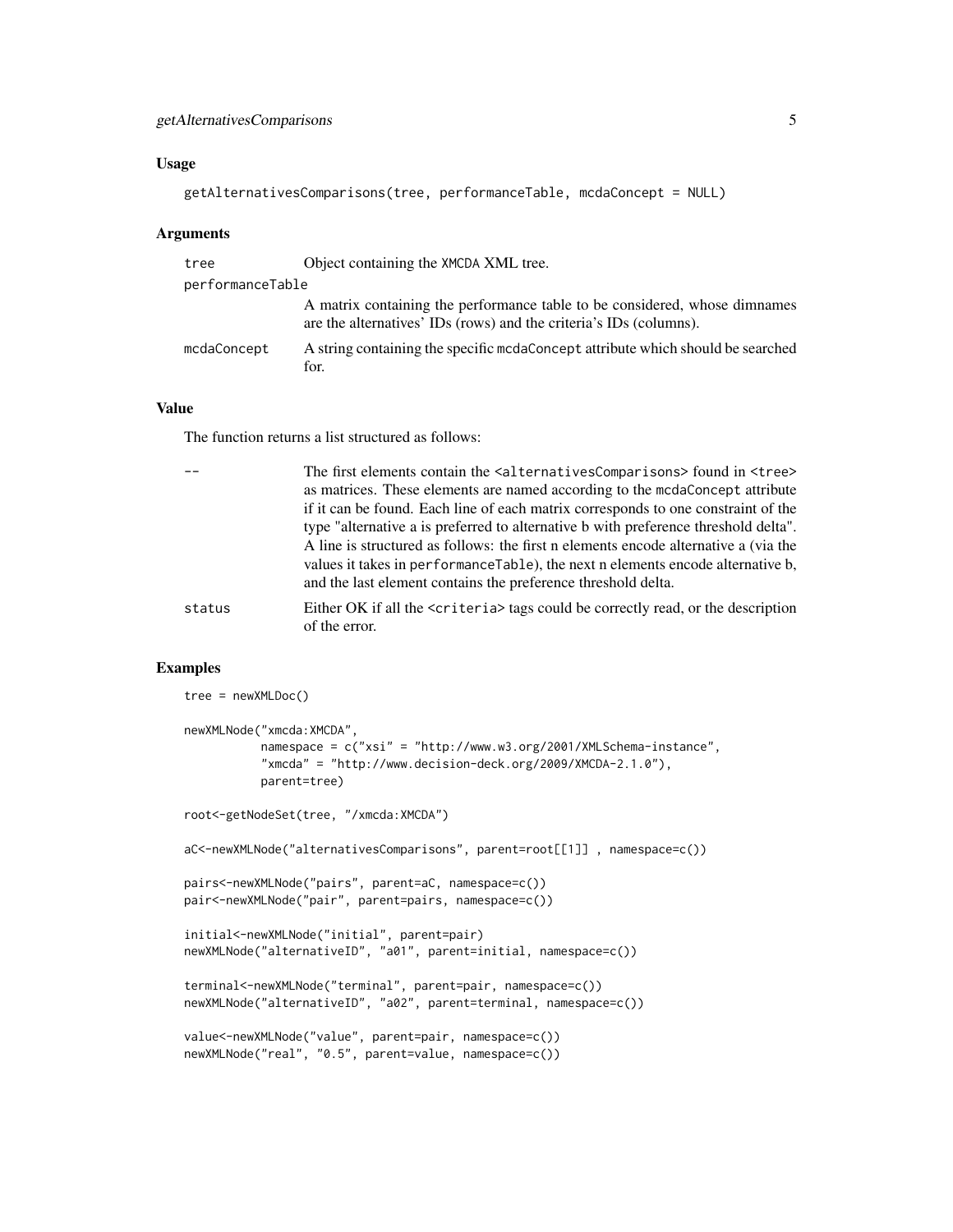```
alternativesIDs <- c("a01","a02")
criteriaIDs <- c("g1","g2")
performance.table<-matrix(nrow=length(alternativesIDs),
                          ncol=length(criteriaIDs),
                          dimnames = list(alternativesIDs,criteriaIDs))
for (i in 1:length(alternativesIDs)){
 for (j in 1:length(criteriaIDs)){
   performance.table[i,j] = runif(1)
 }
}
y<-getNodeSet(tree,"//alternativesComparisons")
x<-getAlternativesComparisons(y[[1]], performance.table)
```
getAlternativesComparisonsLabels

*Get comparisons of alternatives*

## Description

Extracts <alternativesComparisons> from an XML tree written according to the XMCDA standard and stores the IDs of the concerned alternatives.

#### Usage

```
getAlternativesComparisonsLabels(tree, altIDs=NULL, mcdaConcept = NULL)
```
#### **Arguments**

| tree        | Object containing the XMCDA XML tree.                                                      |
|-------------|--------------------------------------------------------------------------------------------|
| altIDs      | A vector containing the IDs of the alternatives to be considered for the extrac-<br>tions. |
| mcdaConcept | A string containing the specific moda Concept attribute which should be searched<br>for.   |

## Value

The function returns a list structured as follows:

The first elements contain the <alternativesComparisons> found in <tree> as matrices. These elements are named according to the mcdaConcept attribute if it can be found. Each line of each matrix corresponds to one constraint of the type "alternative a is preferred to alternative b with preference threshold delta". A line is structured as follows: the first element encodes the ID of alternative a, the second element encodes the ID of alternative b, and the last element contains the preference threshold delta.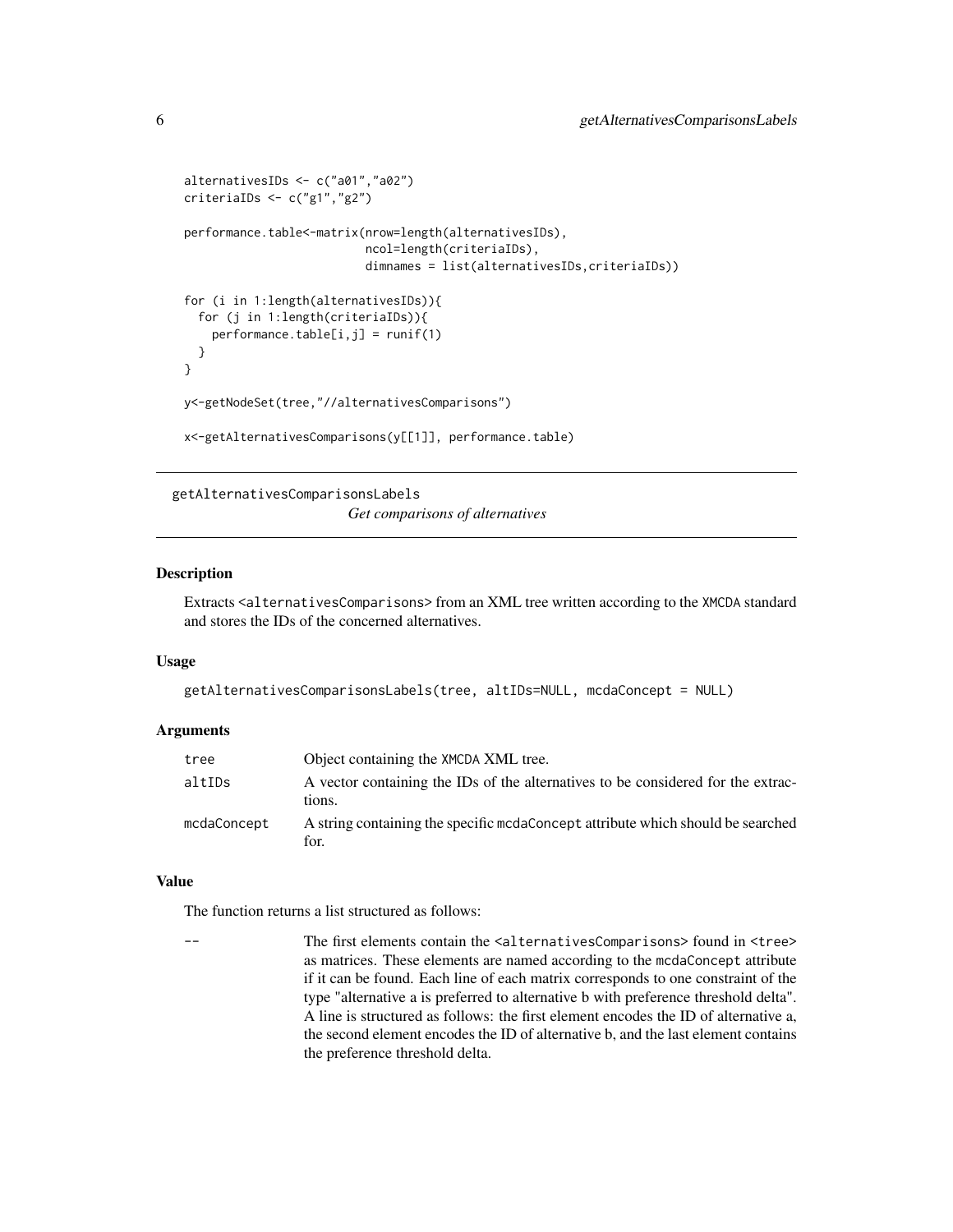<span id="page-6-0"></span>status Either OK if all the <alternativesComparisons> tags could be correctly read, or the description of the error.

#### Examples

```
tree = newXMLDoc()
newXMLNode("xmcda:XMCDA",
           namespace = c("xsi" = "http://www.w3.org/2001/XMLSchema-instance",
           "xmcda" = "http://www.decision-deck.org/2009/XMCDA-2.1.0"),
           parent=tree)
root<-getNodeSet(tree, "/xmcda:XMCDA")
aC<-newXMLNode("alternativesComparisons", parent=root[[1]], namespace=c())
pairs<-newXMLNode("pairs", parent=aC, namespace=c())
pair<-newXMLNode("pair", parent=pairs, namespace=c())
initial<-newXMLNode("initial", parent=pair, namespace=c())
newXMLNode("alternativeID", "a01", parent=initial, namespace=c())
terminal<-newXMLNode("terminal", parent=pair, namespace=c())
newXMLNode("alternativeID", "a02", parent=terminal, namespace=c())
value<-newXMLNode("value", parent=pair, namespace=c())
newXMLNode("real", "0.5", parent=value, namespace=c())
alternativesIDs <- c("a01","a02")
y<-getNodeSet(tree,"//alternativesComparisons")
x<-getAlternativesComparisonsLabels(y[[1]], alternativesIDs)
```
getAlternativesComparisonsValues *Get alternatives comparisons values*

#### Description

Gets alternatives comparisons values stored in the <alternativesComparisons> tag, from an XML tree written according to the XMCDA standard.

#### Usage

getAlternativesComparisonsValues(tree, alternativesIDs, mcdaConcept = NULL)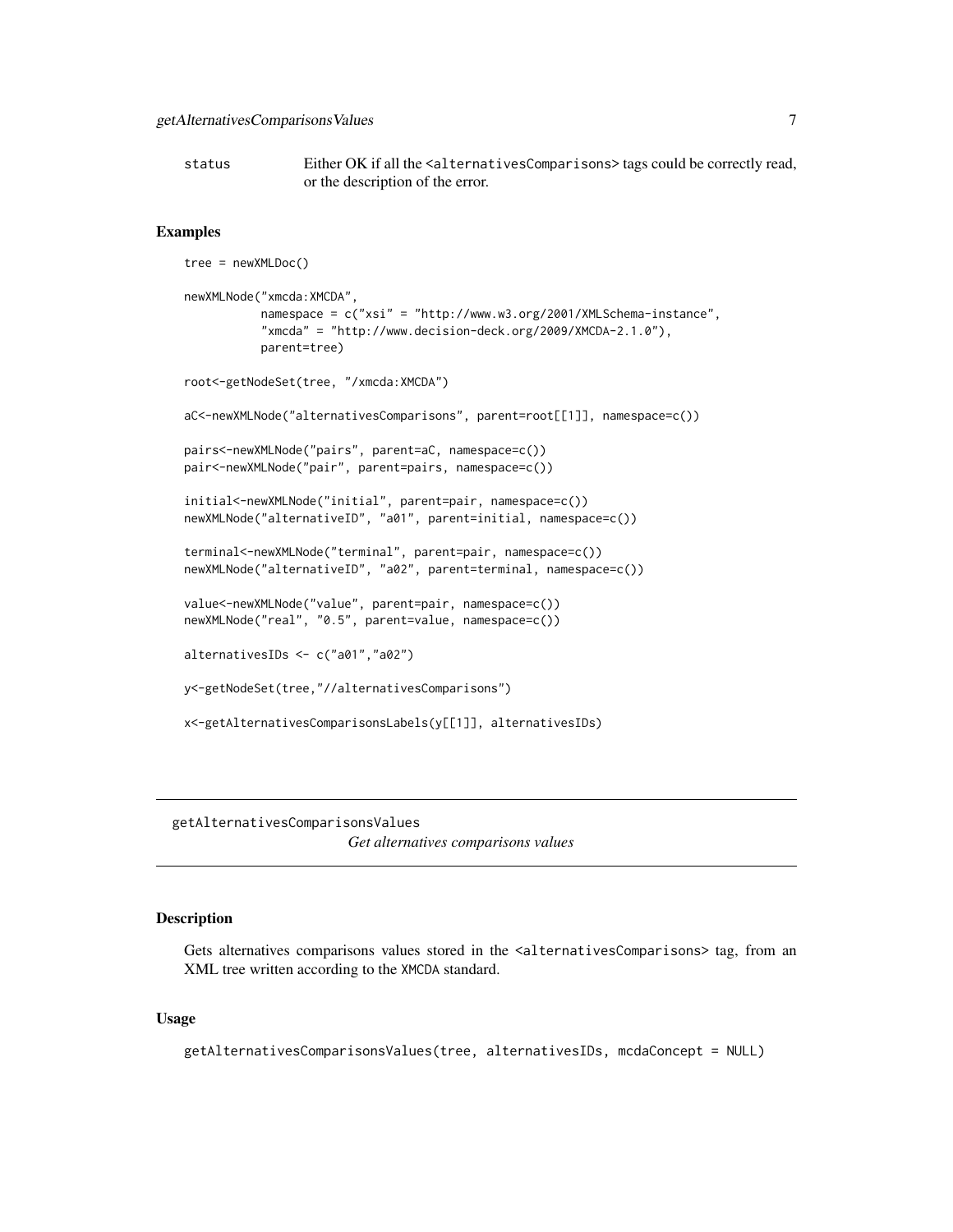#### Arguments

| tree            | Object containing the XMCDA XML tree.                                                      |
|-----------------|--------------------------------------------------------------------------------------------|
| alternativesIDs |                                                                                            |
|                 | A vector containing the IDs of the alternatives to be considered for the extrac-<br>tions. |
| mcdaConcept     | A string containing the specific medaConcept attribute which should be searched<br>for.    |

#### Value

The function returns a list structured as follows:

|        | The first elements contain matrices representing each an $\leq$ alternatives Comparisons>.<br>Each row $c(i, j, v)$ of each matrix corresponds to a comparison between i-th<br>$(\text{similar})$ and $\text{i-th}$ ( <terminal>) alternatives with value v. Elements of re-<br/>turned list are named according to the mcdaConcept attribute if it can be found.</terminal> |
|--------|------------------------------------------------------------------------------------------------------------------------------------------------------------------------------------------------------------------------------------------------------------------------------------------------------------------------------------------------------------------------------|
| status | Either OK if all the <alternativescomparisons> tags could be correctly read,<br/>or the description of the error.</alternativescomparisons>                                                                                                                                                                                                                                  |

```
tree = newXMLDoc()
newXMLNode("xmcda:XMCDA",
           namespace = c("xsi" = "http://www.w3.org/2001/XMLSchema-instance",
           "x \text{mcda}" = "http://www.decision-deck.org/2009/XMCDA-2.1.0").parent=tree)
```

```
root <- getNodeSet(tree, "/xmcda:XMCDA")
altComp <- newXMLNode("alternativesComparisons", parent=root[[1]] , namespace=c())
pairs <- newXMLNode("pairs", parent=altComp, namespace=c())
```

```
pair <- newXMLNode("pair", parent=pairs, namespace=c())
initial <- newXMLNode("initial", parent=pair)
newXMLNode("alternativeID", "a01", parent=initial, namespace=c())
terminal <- newXMLNode("terminal", parent=pair, namespace=c())
newXMLNode("alternativeID", "a02", parent=terminal, namespace=c())
value <- newXMLNode("value", parent=pair, namespace=c())
newXMLNode("real", "1", parent=value, namespace=c())
```

```
pair <- newXMLNode("pair", parent=pairs, namespace=c())
initial <- newXMLNode("initial", parent=pair)
newXMLNode("alternativeID", "a01", parent=initial, namespace=c())
terminal <- newXMLNode("terminal", parent=pair, namespace=c())
newXMLNode("alternativeID", "a03", parent=terminal, namespace=c())
value <- newXMLNode("value", parent=pair, namespace=c())
newXMLNode("real", "9", parent=value, namespace=c())
```

```
alternativesIDs <- c("a01", "a02", "a03")
```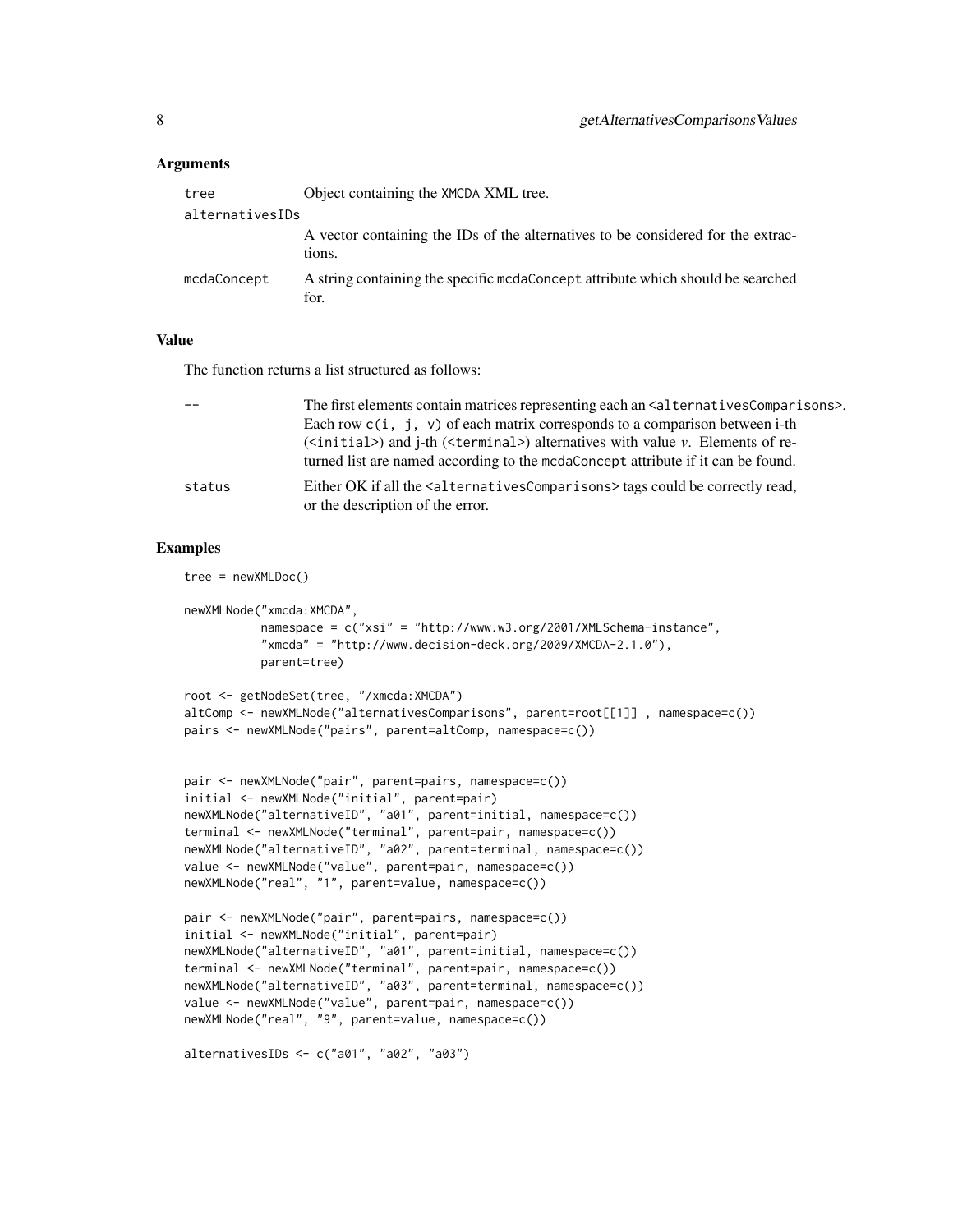## <span id="page-8-0"></span>getAlternativesIDs 9

x <- getAlternativesComparisonsValues(tree, alternativesIDs)

getAlternativesIDs *Get IDs of alternatives*

#### Description

Gets the IDs of alternatives, stored in the <alternatives>tag, from an XML tree written according to the XMCDA standard.

## Usage

getAlternativesIDs(tree, mcdaConcept = NULL)

#### Arguments

| tree        | Object containing the XMCDA XML tree.                                                   |
|-------------|-----------------------------------------------------------------------------------------|
| mcdaConcept | A string containing the specific medaConcept attribute which should be searched<br>for. |

#### Value

The function returns a list structured as follows:

|        | The first elements contain vectors with the alternatives' IDs which have been<br>found in each <alternatives>tag. These elements are named according to the<br/>modaConcept attribute if it can be found.</alternatives> |
|--------|--------------------------------------------------------------------------------------------------------------------------------------------------------------------------------------------------------------------------|
| status | Either OK if all the salternatives hags could be correctly read, or the de-<br>scription of the error.                                                                                                                   |

## Examples

tree = newXMLDoc()

```
newXMLNode("xmcda:XMCDA",
          namespace = c("xsi" = "http://www.w3.org/2001/XMLSchema-instance",
          "xmcda" = "http://www.decision-deck.org/2009/XMCDA-2.0.0"),
          parent=tree)
root<-getNodeSet(tree, "/xmcda:XMCDA")
```

```
alternatives<-newXMLNode("alternatives", attrs=c(mcdaConcept="actions"),
                         parent=root[[1]],
                        namespace=c())
```

```
alternative<-newXMLNode("alternative",attrs = c(id="x1"),
                       parent=alternatives, namespace=c())
```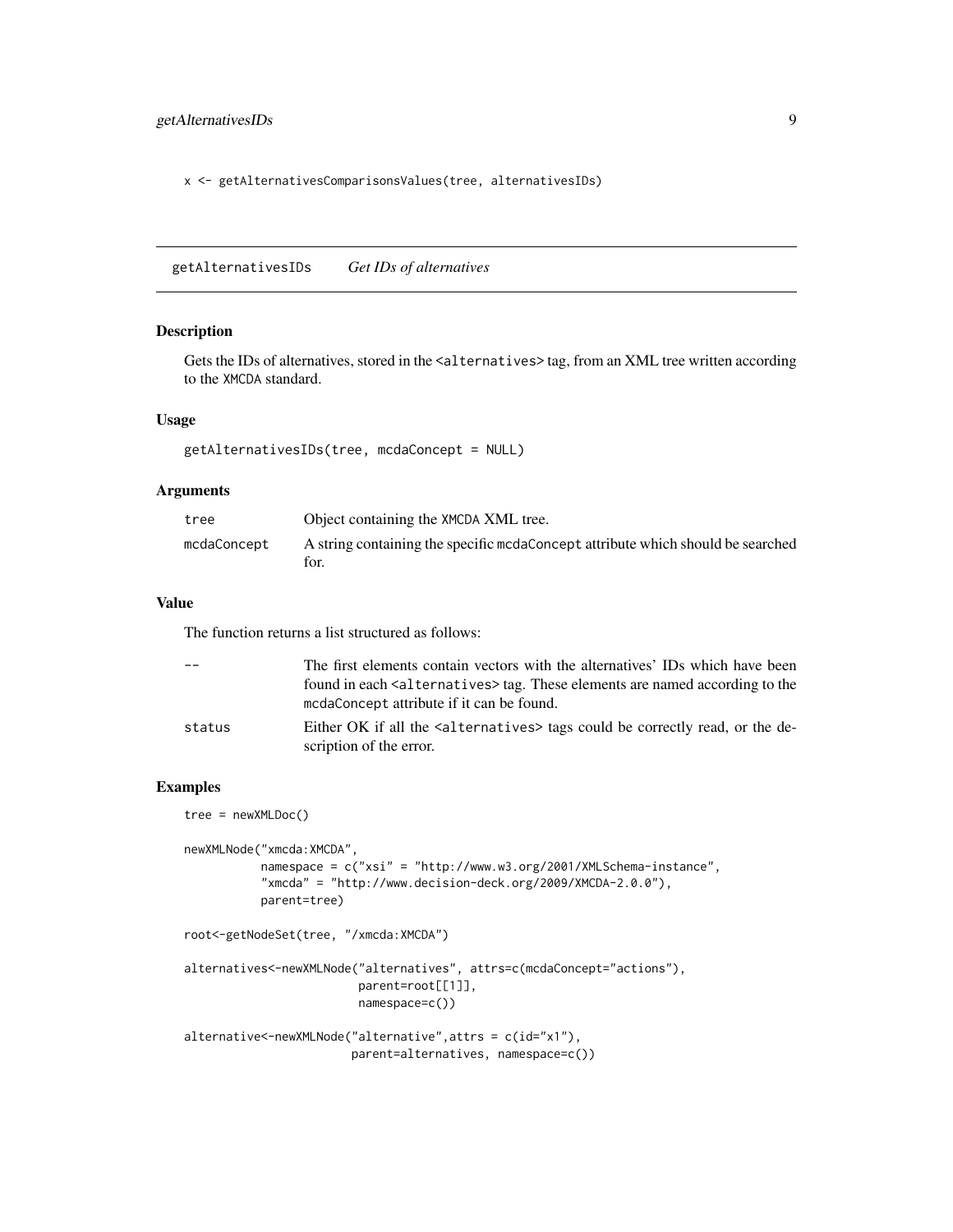```
alternative<-newXMLNode("alternative",attrs = c(id="x2"),
                        parent=alternatives, namespace=c())
alternative<-newXMLNode("alternative",attrs = c(id="x3"),
                        parent=alternatives, namespace=c())
y<-getNodeSet(tree,"//alternatives")
```

```
x<-getAlternativesIDs(y[[1]])
```
getAlternativesIntervalValues

*Get interval values related to alternatives*

#### Description

Gets intervals of values related to alternatives, stored in the <alternativesValues> tag, from an XML tree written according to the XMCDA standard.

#### Usage

getAlternativesIntervalValues(tree, alternativesIDs, mcdaConcept = NULL)

## Arguments

| tree            | Object containing the XMCDA XML tree.                                                      |
|-----------------|--------------------------------------------------------------------------------------------|
| alternativesIDs |                                                                                            |
|                 | A vector containing the IDs of the alternatives to be considered for the extrac-<br>tions. |
| mcdaConcept     | A string containing the specific medaConcept attribute which should be searched<br>for.    |

#### Value

```
-- The first elements contain matrices representing each an <alternativesValues>.
                  Each line of each matrix corresponds to an element of the type "the interval of
                  values assigned to alternative a is [x,y]'. A line is structured as follows: the first
                  element encodes the index of the ID of alternative a in alternativesIDs, the
                  second element encodes the value x, and the last element encodes the value y.
                  These elements are named according to the mcdaConcept attribute if it can be
                  found.
status Either OK if all the <alternativesValues> tags could be correctly read, or the
                  description of the error.
```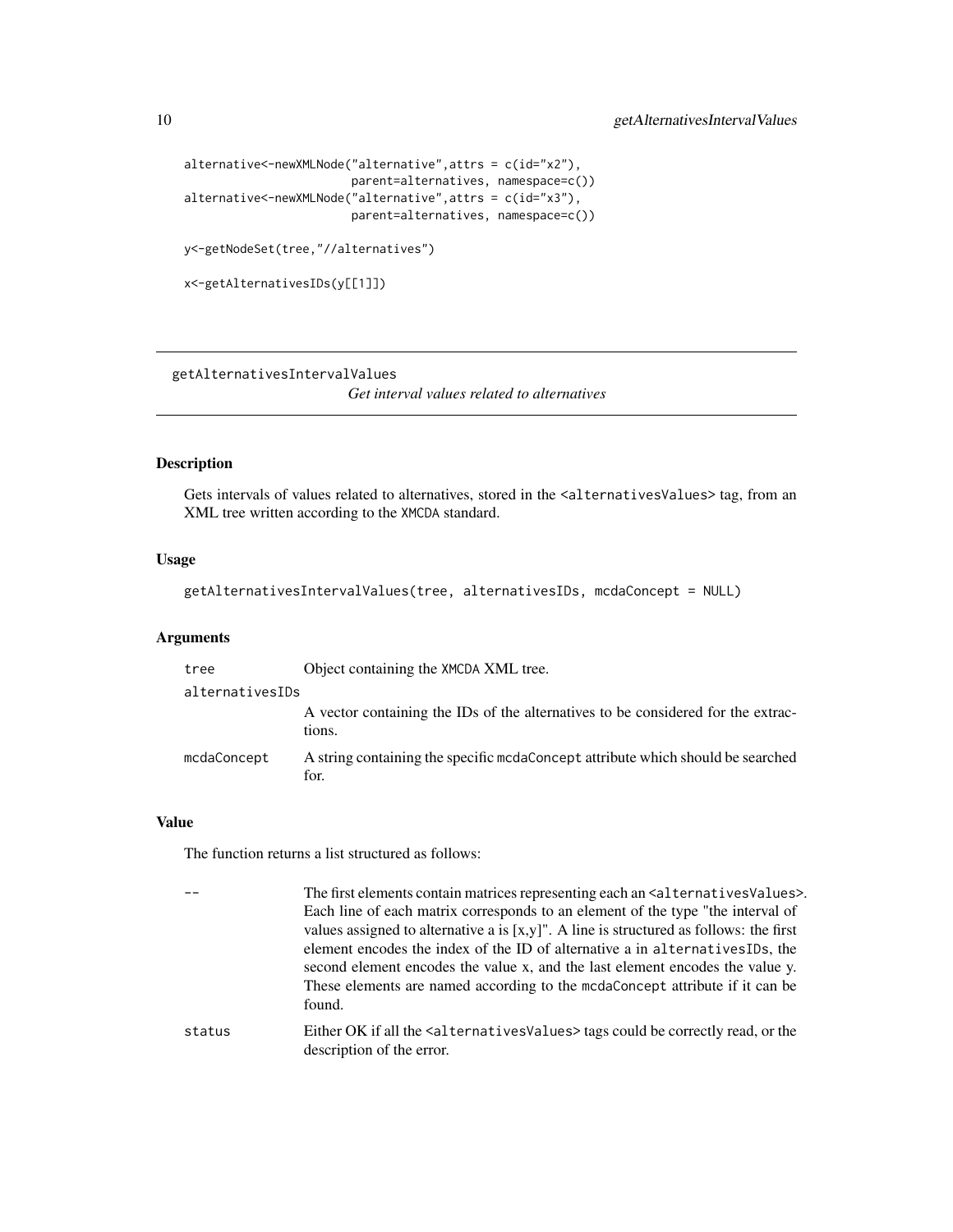<span id="page-10-0"></span>getAlternativesValues 11

## Examples

```
tree <- xmlTreeParse(system.file("extdata",
                                 "testFile.xml",
                                 package="RXMCDA"),
                     useInternalNodes=TRUE)
```

```
altIDs <- getAlternativesIDs(tree)
```

```
altVals <- getAlternativesIntervalValues(tree, altIDs[[1]],
                                        mcdaConcept="alternativesIntervalValues")
```
getAlternativesValues *Get values related to alternatives*

## Description

Gets values related to alternatives, stored in the <alternativesValues> tag, from an XML tree written according to the XMCDA standard.

## Usage

```
getAlternativesValues(tree, alternativesIDs, mcdaConcept = NULL)
```
## Arguments

| tree            | Object containing the XMCDA XML tree.                                                      |
|-----------------|--------------------------------------------------------------------------------------------|
| alternativesIDs |                                                                                            |
|                 | A vector containing the IDs of the alternatives to be considered for the extrac-<br>tions. |
| mcdaConcept     | A string containing the specific medaConcept attribute which should be searched<br>for.    |

## Value

| The first elements contain matrices representing each an <alternativesvalues>.</alternativesvalues>                   |
|-----------------------------------------------------------------------------------------------------------------------|
| Each line of each matrix corresponds to an element of the type "the value as-                                         |
| signed to alternative a is x". A line is structured as follows: the first element                                     |
| encodes the index of the ID of alternative a in alternativesIDs, the sec-                                             |
| ond element encodes the value x. These elements are named according to the                                            |
| modaConcept attribute if it can be found.                                                                             |
| Either OK if all the $\leq$ alternatives Values $>$ tags could be correctly read, or the<br>description of the error. |
|                                                                                                                       |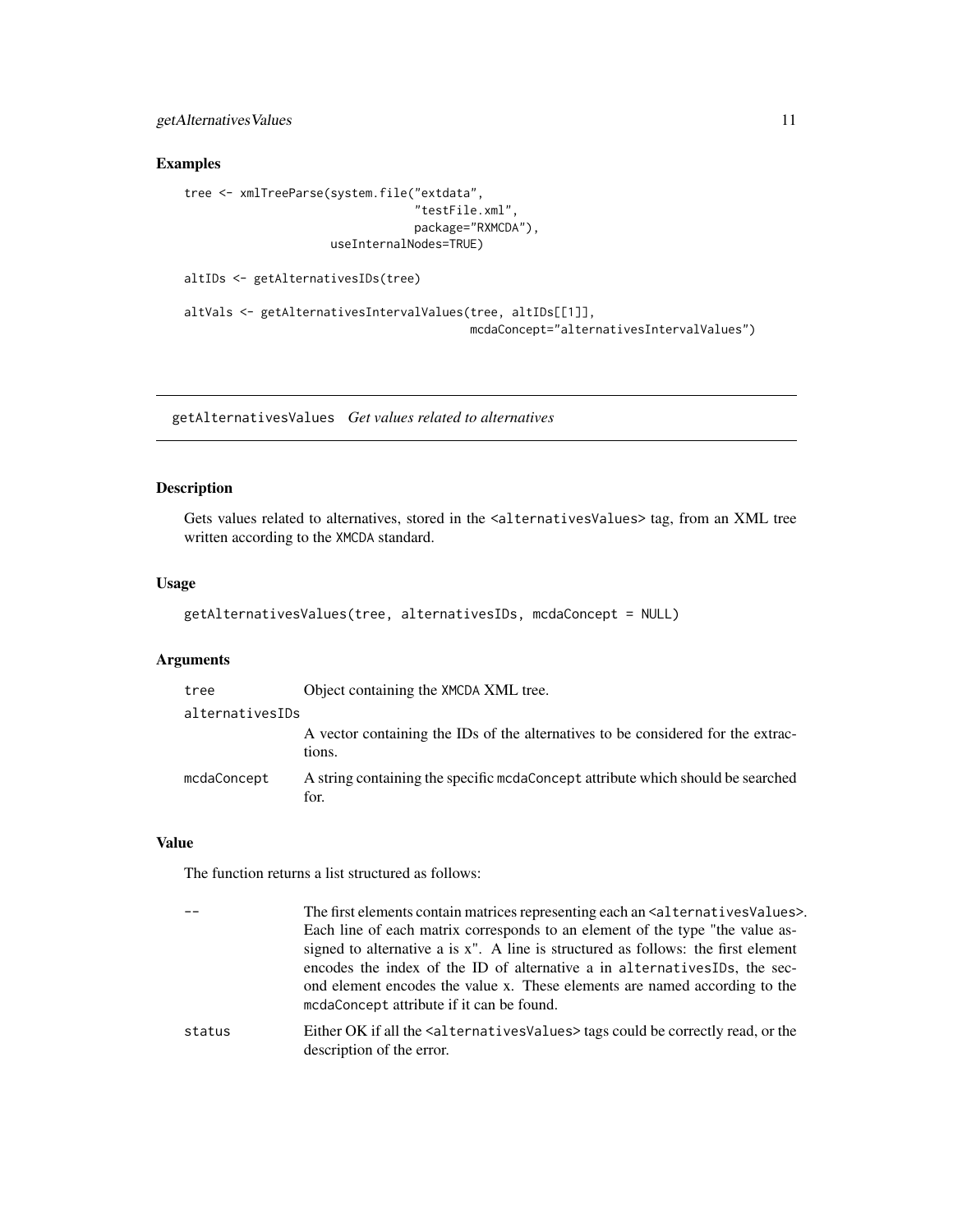## Examples

```
tree <- xmlTreeParse(system.file("extdata",
                                 "testFile.xml",
                                 package="RXMCDA"),
                     useInternalNodes=TRUE)
```

```
altIDs <- getAlternativesIDs(tree)
```
altVals <- getAlternativesValues(tree, altIDs[[1]])

getCategoriesIDs *Get IDs of categories*

## Description

Gets the IDs of categories, stored in the <categories> tag, from an XML tree written according to the XMCDA standard.

## Usage

getCategoriesIDs(tree, mcdaConcept = NULL)

## Arguments

| tree        | Object containing the XMCDA XML tree.                                           |
|-------------|---------------------------------------------------------------------------------|
| mcdaConcept | A string containing the specific mcdaConcept attribute which should be searched |
|             | for.                                                                            |

## Value

The function returns a list structured as follows:

| $ -$   | The first elements contain vectors with the categories' IDs which have been                                                          |
|--------|--------------------------------------------------------------------------------------------------------------------------------------|
|        | found in each <categories> tag. These elements are named according to the<br/>mcdaConcept attribute if it can be found.</categories> |
| status | Either OK if all the <categories> tags could be correctly read, or the descrip-<br/>tion of the error.</categories>                  |

```
tree = newXMLDoc()
```

```
newXMLNode("xmcda:XMCDA",
          namespace = c("xsi" = "http://www.w3.org/2001/XMLSchema-instance",
          "xmcda" = "http://www.decision-deck.org/2009/XMCDA-2.0.0"),
          parent=tree)
```

```
root<-getNodeSet(tree, "/xmcda:XMCDA")
```
<span id="page-11-0"></span>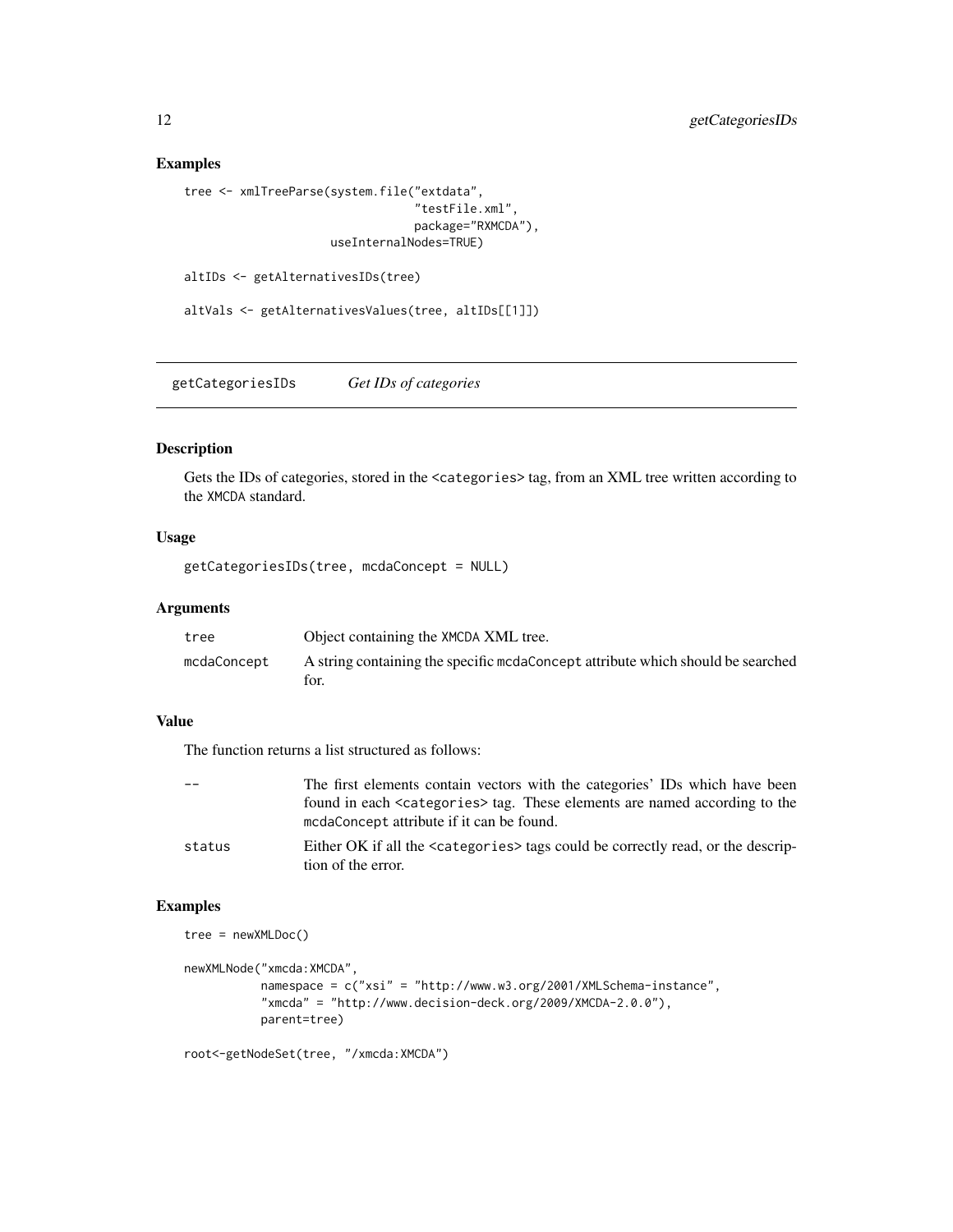```
categories<-newXMLNode("categories", attrs=c(mcdaConcept="classes"),
                         parent=root[[1]],
                         namespace=c())
newXMLNode("category", attrs = c(id="c1"), parent=categories, namespace=c())
newXMLNode("category", attrs = c(id="c2"), parent=categories, namespace=c())
newXMLNode("category", attrs = c(id="c3"), parent=categories, namespace=c())
```

```
y<-getNodeSet(tree,"//categories")
```

```
x<-getCategoriesIDs(y[[1]])
```

```
getCategoriesIntervalValues
```
*Get interval values related to categories*

#### Description

Gets interval values related to categories, stored in the <categoriesValues> tag, from an XML tree written according to the XMCDA standard.

#### Usage

```
getCategoriesIntervalValues(tree, categoriesIDs, mcdaConcept = NULL)
```
#### **Arguments**

| tree        | Object containing the XMCDA XML tree.                                                                                      |
|-------------|----------------------------------------------------------------------------------------------------------------------------|
|             | categories ID <sub>s</sub> A vector containing the ID <sub>s</sub> of the categories to be considered for the extractions. |
| mcdaConcept | A string containing the specific medaConcept attribute which should be searched<br>for.                                    |

#### Value

The function returns a list structured as follows:

```
The first elements contain matrices representing each an \leq at egoriesValues>.
                  Each line of each matrix corresponds to an element of the type "the interval
                  value assigned to category c1 is [x, y]". A line is structured as follows: the
                  first element encodes the index of the ID of category c1 in categoriesIDs, the
                  second element encodes the value x and the third element encodes the value y.
                  These elements are named according to the mcdaConcept attribute if it can be
                  found.
status Either OK if all the <categoriesValues> tags could be correctly read, or the
```
description of the error.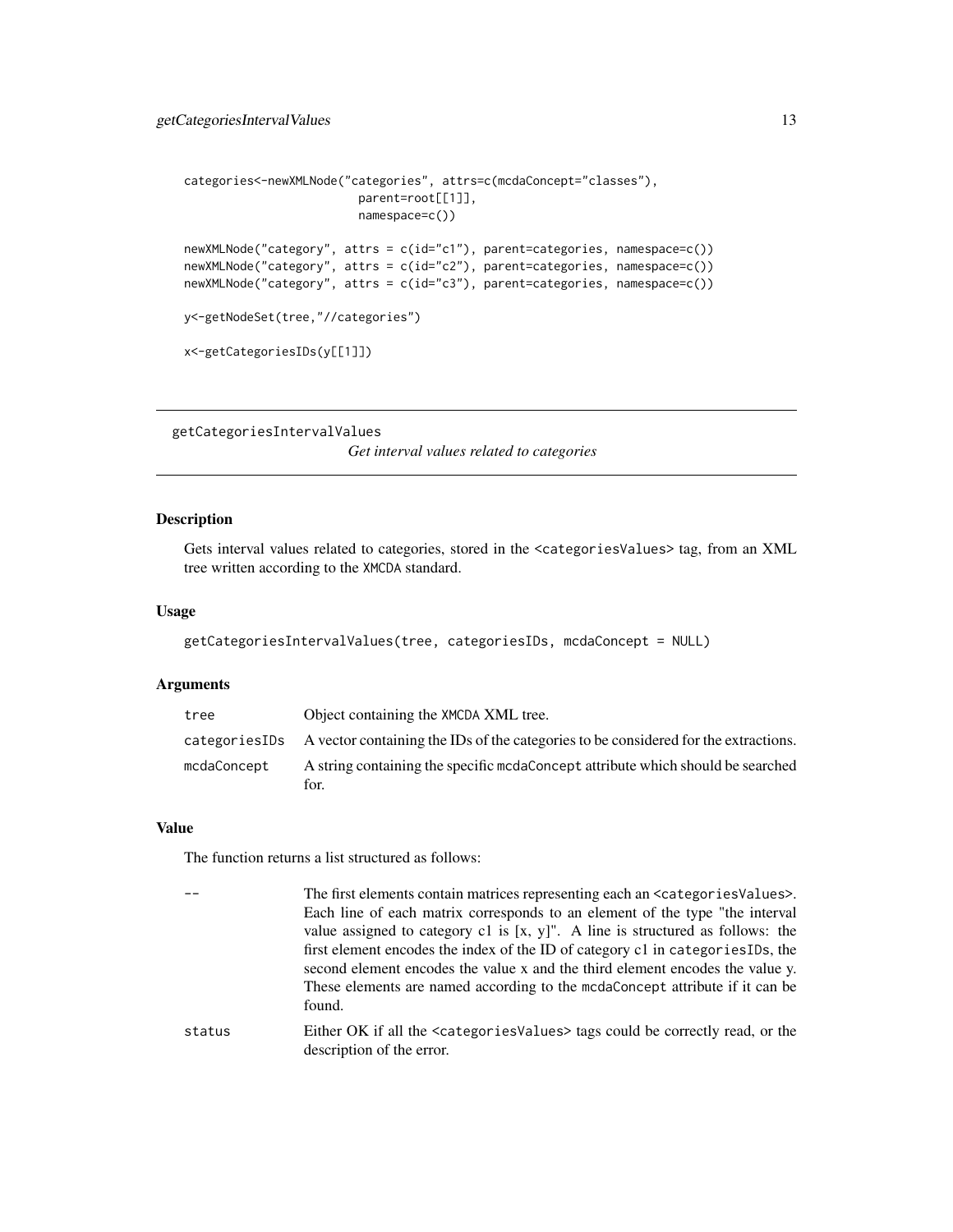## Examples

```
tree <- xmlTreeParse(system.file("extdata",
                                 "testFile.xml",
                                 package="RXMCDA"),
                     useInternalNodes=TRUE)
```

```
categoriesIDs <- getCategoriesIDs(tree)
intervalValues <- getCategoriesIntervalValues(tree, categoriesIDs[[1]])
```
getCategoriesValues *Get values related to categories*

## Description

Gets values related to categories, stored in the <categoriesValues> tag, from an XML tree written according to the XMCDA standard.

#### Usage

```
getCategoriesValues(tree, categoriesIDs, mcdaConcept = NULL)
```
## Arguments

| tree        | Object containing the XMCDA XML tree.                                                              |
|-------------|----------------------------------------------------------------------------------------------------|
|             | categories IDs A vector containing the IDs of the categories to be considered for the extractions. |
| mcdaConcept | A string containing the specific moda Concept attribute which should be searched<br>for.           |

#### Value

|        | The first elements contain matrices representing each an $\leq$ at examples alues >.<br>Each line of each matrix corresponds to an element of the type "the value as-<br>signed to category c1 is x". A line is structured as follows: the first element en-<br>codes the index of the ID of category c1 in categories IDs, the second element<br>encodes the value x. These elements are named according to the mcdaConcept<br>attribute if it can be found. |
|--------|---------------------------------------------------------------------------------------------------------------------------------------------------------------------------------------------------------------------------------------------------------------------------------------------------------------------------------------------------------------------------------------------------------------------------------------------------------------|
| status | Either OK if all the <categoriesvalues> tags could be correctly read, or the<br/>description of the error.</categoriesvalues>                                                                                                                                                                                                                                                                                                                                 |

<span id="page-13-0"></span>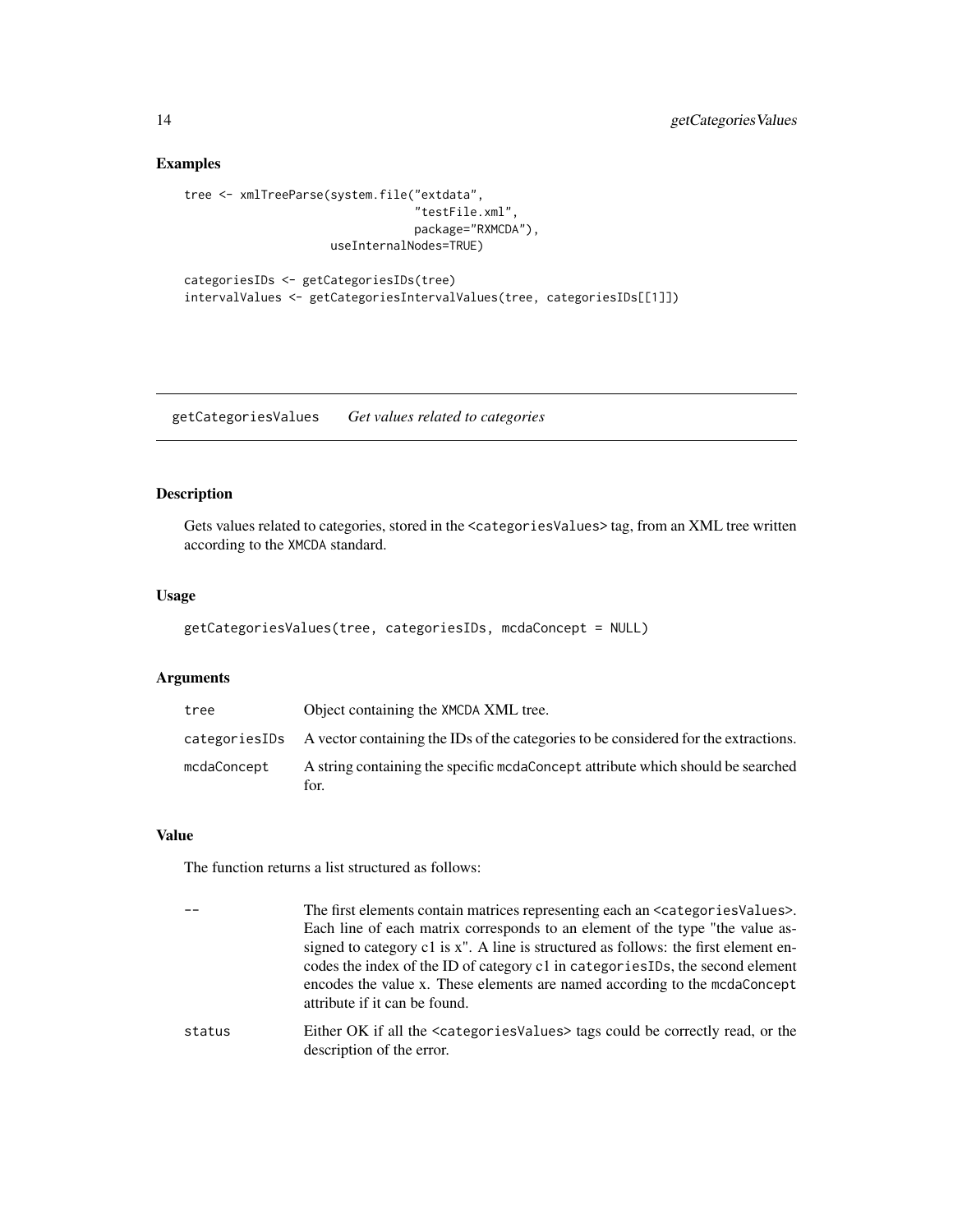## <span id="page-14-0"></span>getCriteriaComparisons 15

#### Examples

```
tree <- xmlTreeParse(system.file("extdata",
                                  "testFile.xml",
                                 package="RXMCDA"),
                     useInternalNodes=TRUE)
```

```
categoriesIDs <- getCategoriesIDs(tree)
categoriesValues <- getCategoriesValues(tree, categoriesIDs[[1]])
```
getCriteriaComparisons

*Get comparisons of criteria*

#### Description

Gets comparisons of criteria, stored in the <criteriaComparisons> tag, from an XML tree written according to the XMCDA standard.

#### Usage

```
getCriteriaComparisons(tree, criteriaIDs, mcdaConcept = NULL)
```
#### Arguments

| tree        | Object containing the XMCDA XML tree.                                                   |
|-------------|-----------------------------------------------------------------------------------------|
| criteriaIDs | A vector containing the IDs of the criteria to be considered for the extractions.       |
| mcdaConcept | A string containing the specific medaConcept attribute which should be searched<br>for. |

## Value

```
-- The first elements contain the <criteriaComparisons> found in <tree> as
                  matrices. These elements are named according to the mcdaConcept attribute if
                  it can be found. Each line of each matrix corresponds to one constraint of the
                  type "criterion g1 is preferred to criterion g2 with preference threshold delta".
                  A line is structured as follows: the first element encodes the index of criterion
                  g1 in criteriaIDs, the next element encodes the ID of criterion g2, and the last
                  element contains the preference threshold delta.
status Either OK if all the <criteriaComparisons> tags could be correctly read, or
                  the description of the error.
```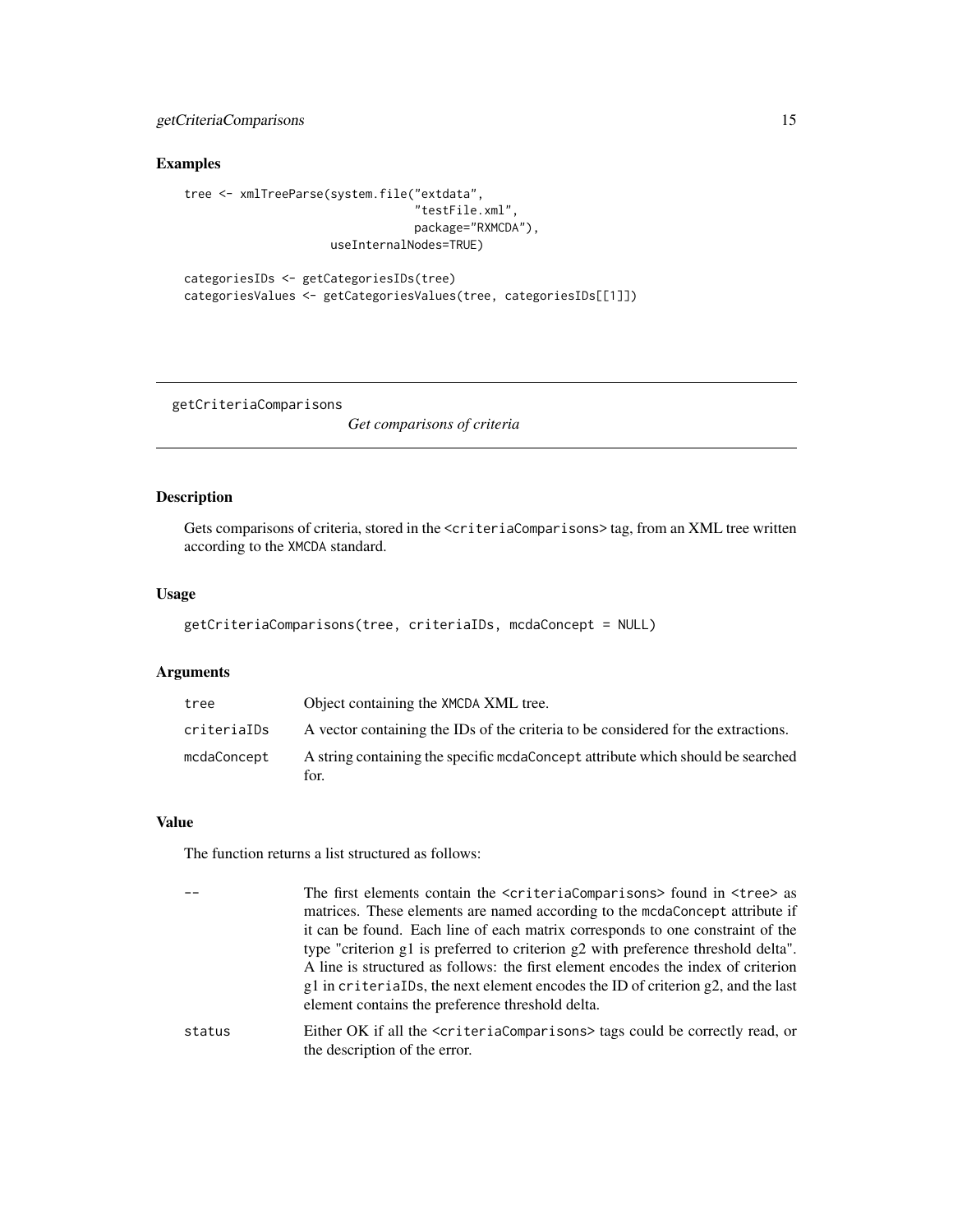#### Examples

```
tree <- xmlTreeParse(system.file("extdata",
                                  "testFile.xml",
                                 package="RXMCDA"),
                     useInternalNodes=TRUE)
```
critIDs <- getCriteriaIDs(tree)

```
comps <- getCriteriaComparisons(tree, critIDs[[1]])
```
getCriteriaComparisonsLabels

*Get comparisons of alternatives*

#### **Description**

Extracts <criteriaComparisons> from an XML tree written according to the XMCDA standard and stores the IDs of the concerned criteria.

#### Usage

```
getCriteriaComparisonsLabels(tree, critIDs=NULL, mcdaConcept = NULL)
```
#### Arguments

| tree        | Object containing the XMCDA XML tree.                                                    |
|-------------|------------------------------------------------------------------------------------------|
| critIDs     | A vector containing the IDs of the criteria to be considered for the extractions.        |
| mcdaConcept | A string containing the specific moda Concept attribute which should be searched<br>for. |

#### Value

```
-- The first elements contain the <alternativesComparisons> found in <tree>
                  as matrices. These elements are named according to the mcdaConcept attribute
                  if it can be found. Each line of each matrix corresponds to one constraint of the
                  type "criterion g1 is preferred to criterion g2 with preference threshold delta".
                  A line is structured as follows: the first element encodes the ID of criterion g1,
                  the second element encodes the ID of criterion g2, and the last element contains
                  the preference threshold delta.
status Either OK if all the <criteriaComparisons> tags could be correctly read, or
                  the description of the error.
```
<span id="page-15-0"></span>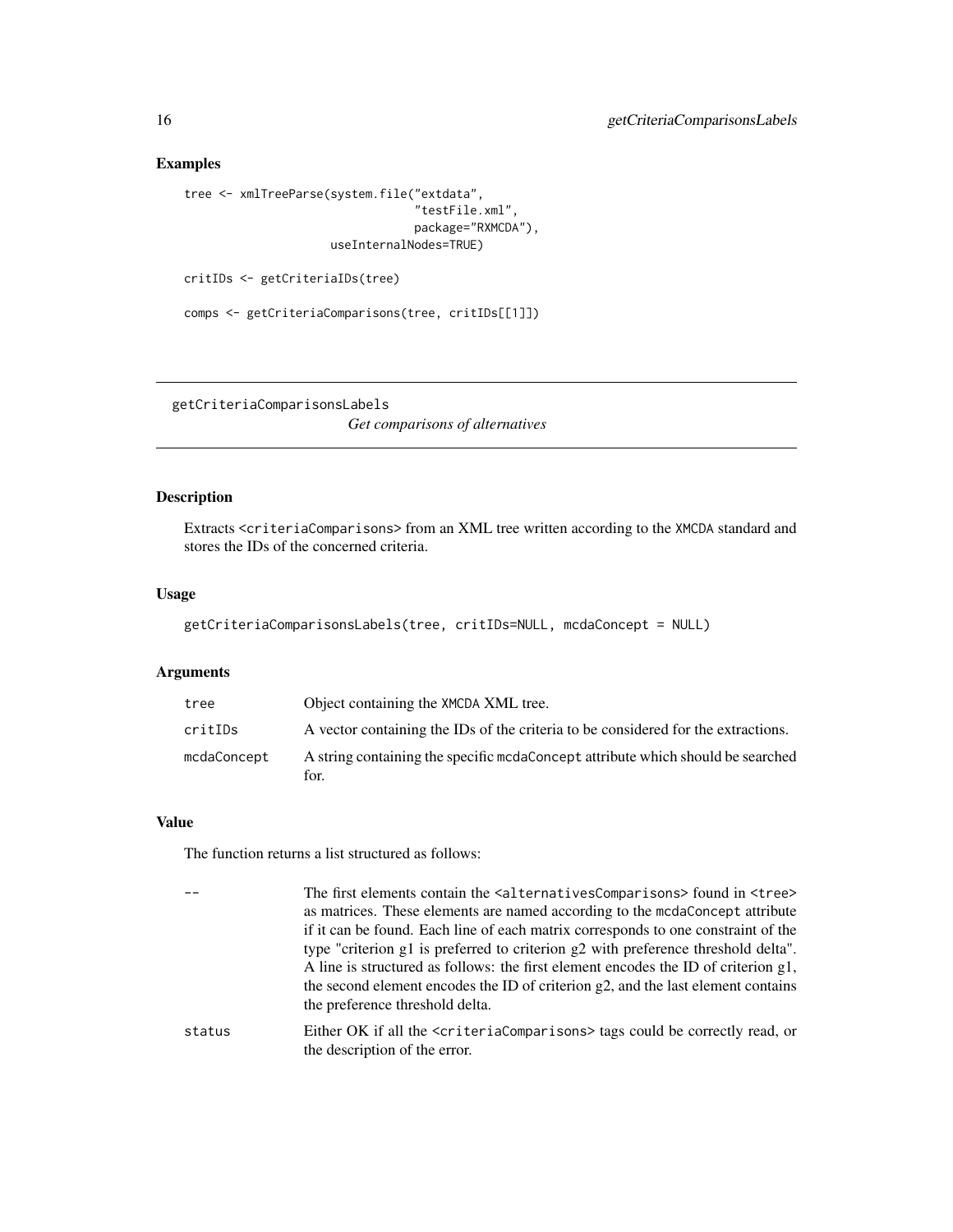## <span id="page-16-0"></span>getCriteriaIDs 17

## Examples

```
tree <- xmlTreeParse(system.file("extdata",
                                 "testFile.xml",
                                 package="RXMCDA"),
                     useInternalNodes=TRUE)
```

```
critIDs <- getCriteriaIDs(tree)
```

```
comps <- getCriteriaComparisonsLabels(tree, critIDs[[1]])
```
getCriteriaIDs *Get IDs of criteria*

## Description

Gets the IDs of criteria, stored in the <criteria> tag, from an XML tree written according to the XMCDA standard.

## Usage

getCriteriaIDs(tree, mcdaConcept = NULL)

## Arguments

| tree        | Object containing the XMCDA XML tree.                                           |
|-------------|---------------------------------------------------------------------------------|
| mcdaConcept | A string containing the specific mcdaConcept attribute which should be searched |
|             | for.                                                                            |

## Value

The function returns a list structured as follows:

| $-$    | The first elements contain vectors with the criteria's IDs which have been found                                           |
|--------|----------------------------------------------------------------------------------------------------------------------------|
|        | in each <criteria> tag. These elements are named according to the mcdaConcept<br/>attribute if it can be found.</criteria> |
| status | Either OK if all the <criteria> tags could be correctly read, or the description<br/>of the error.</criteria>              |

```
tree = newXMLDoc()
```

```
newXMLNode("xmcda:XMCDA",
          namespace = c("xsi" = "http://www.w3.org/2001/XMLSchema-instance",
          "xmcda" = "http://www.decision-deck.org/2009/XMCDA-2.0.0"),
          parent=tree)
```

```
root<-getNodeSet(tree, "/xmcda:XMCDA")
```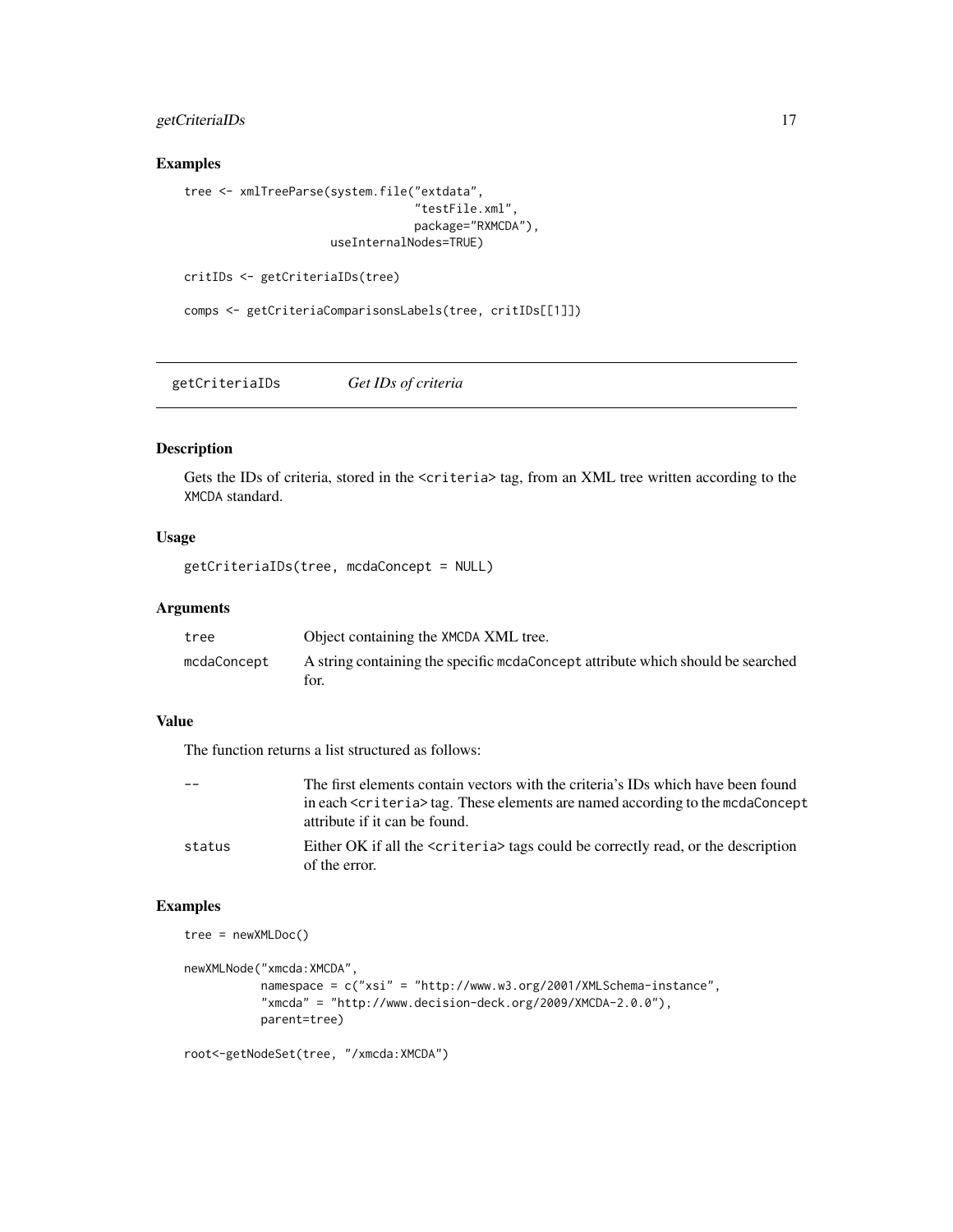```
criteria<-newXMLNode("criteria", parent=root[[1]], namespace=c())
newXMLNode("criterion",attrs = c(id="g1"), parent=criteria, namespace=c())
newXMLNode("criterion",attrs = c(id="g2"), parent=criteria, namespace=c())
y<-getNodeSet(tree,"//criteria")
x<-getCriteriaIDs(y[[1]])
```
getCriteriaIntervalValues

*Get interval values related to criteria*

## Description

Extracts the number of criteria from an XML tree written according to the XMCDA standard.

## Usage

```
getCriteriaIntervalValues(tree, criteriaIDs, mcdaConcept = NULL)
```
## Arguments

| tree        | Object containing the XMCDA XML tree.                                                    |
|-------------|------------------------------------------------------------------------------------------|
| criterialDs | A vector containing the IDs of the criteria to be considered for the extractions.        |
| mcdaConcept | A string containing the specific moda Concept attribute which should be searched<br>for. |

## Value

The function returns a list structured as follows:

|        | The first elements contain the number of criteria of each <criteria> found in<br/>strees. These elements are named according to the mcdaConcept attribute if it<br/>can be found.</criteria> |
|--------|----------------------------------------------------------------------------------------------------------------------------------------------------------------------------------------------|
| status | Either OK if all the $\langle$ criteria $\rangle$ tags could be correctly read, or the description<br>of the error.                                                                          |

## Examples

```
tree <- xmlTreeParse(system.file("extdata",
                                 "testFile.xml",
                                 package="RXMCDA"),
                     useInternalNodes=TRUE)
```
critIDs <- getCriteriaIDs(tree)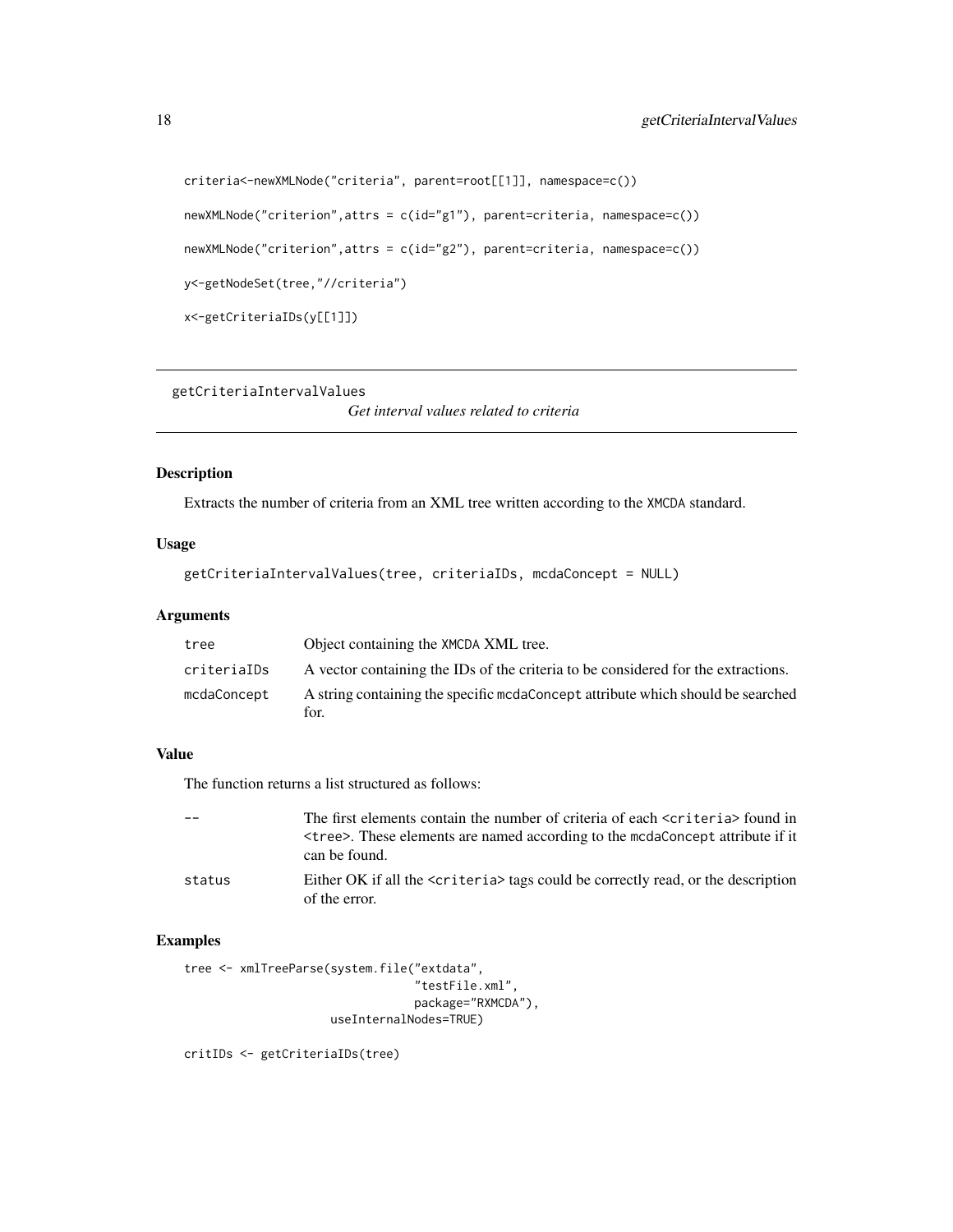<span id="page-18-0"></span>intVals <- getCriteriaIntervalValues(tree, critIDs[[1]])

getCriteriaPairsComparisons

*Get comparisons of pairs of criteria*

# Description

Gets comparisons of pairs of criteria, stored in the <criteriaComparisons> tag (pairs are represented as sets of two elements), from an XML tree written according to the XMCDA standard.

#### Usage

```
getCriteriaPairsComparisons(tree, criteriaIDs, mcdaConcept = NULL)
```
#### Arguments

| tree        | Object containing the XMCDA XML tree.                                                   |
|-------------|-----------------------------------------------------------------------------------------|
| criterialDs | A vector containing the IDs of the criteria to be considered for the extractions.       |
| mcdaConcept | A string containing the specific medaConcept attribute which should be searched<br>for. |

#### Value

The function returns a list structured as follows:

|        | The first elements contain the <criteriacomparisons> found in <tree> as</tree></criteriacomparisons>               |
|--------|--------------------------------------------------------------------------------------------------------------------|
|        | matrices. These elements are named according to the mcdaConcept attribute if                                       |
|        | it can be found. Each line of each matrix corresponds to one constraint of the                                     |
|        | type "criterion g1 is preferred to criterion g2 with preference threshold delta".                                  |
|        | A line is structured as follows: the first element encodes the index of criterion                                  |
|        | $g1$ in criterial Ds, the next element encodes the ID of criterion $g2$ , and the last                             |
|        | element contains the preference threshold delta.                                                                   |
| status | Either OK if all the $\leq$ criteriaComparisons> tags could be correctly read, or<br>the description of the error. |

## Examples

```
tree <- xmlTreeParse(system.file("extdata",
                                 "testFile.xml",
                                 package="RXMCDA"),
                     useInternalNodes=TRUE)
critIDs <- getCriteriaIDs(tree)
```
comps <- getCriteriaPairsComparisons(tree, critIDs[[1]])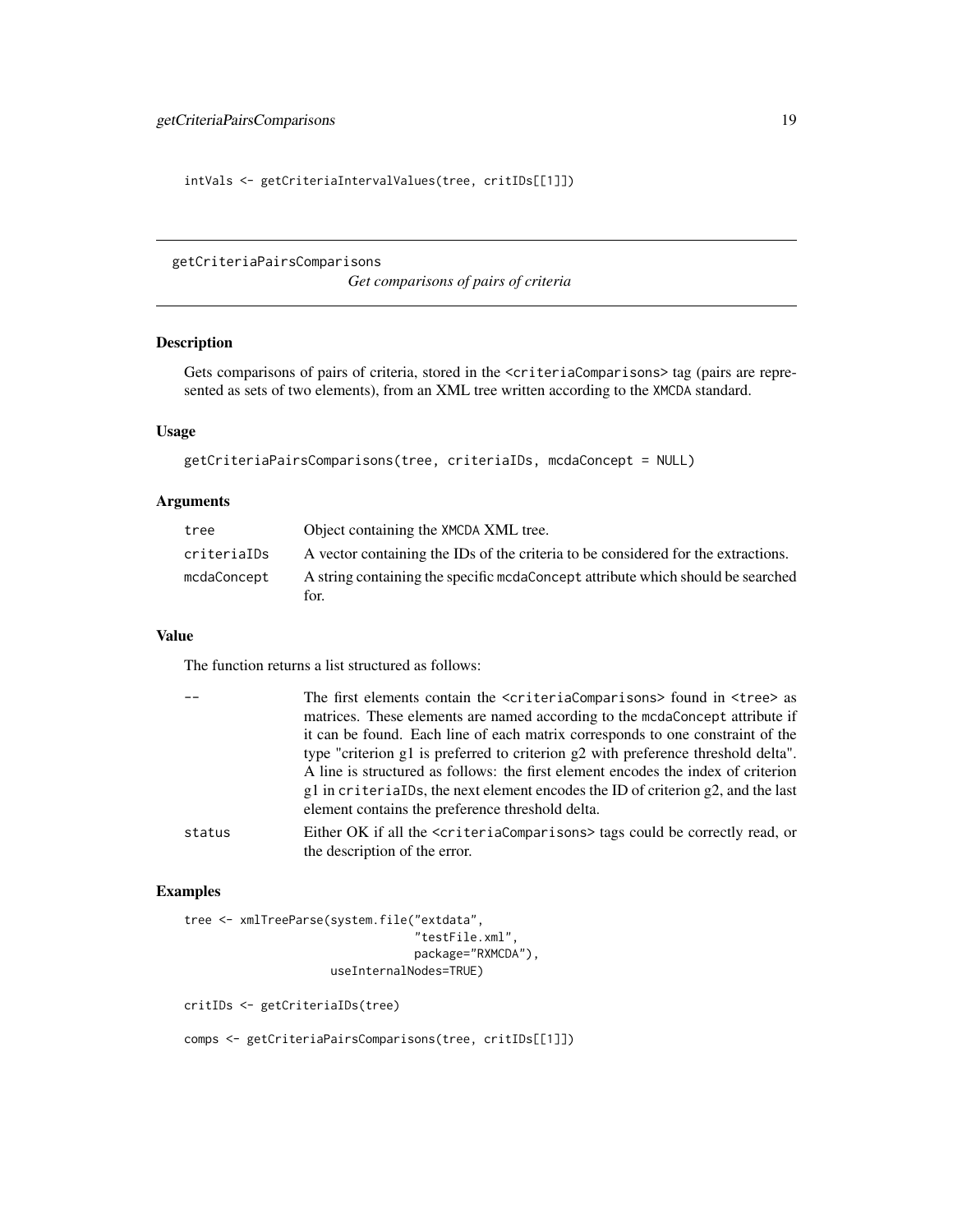#### <span id="page-19-0"></span>getCriteriaPairsIntervalValues

*Get interval values related to pairs of criteria*

## Description

Gets interval values related to pairs of criteria, stored in the <criteriaValues> tag (pairs are represented as sets of two elements), from an XML tree written according to the XMCDA standard.

#### Usage

```
getCriteriaPairsIntervalValues(tree, criteriaIDs, mcdaConcept = NULL)
```
## Arguments

| tree        | Object containing the XMCDA XML tree.                                                    |
|-------------|------------------------------------------------------------------------------------------|
| criteriaIDs | A vector containing the IDs of the criteria to be considered for the extractions.        |
| mcdaConcept | A string containing the specific moda Concept attribute which should be searched<br>for. |

#### Value

The function returns a list structured as follows:

|        | The first elements contain the <criteriavalues> found in <tree> as matrices.<br/>These elements are named according to the mcdaConcept attribute if it can be<br/>found. Each line of each matrix corresponds to one constraint of the type "the<br/>interval of values assigned to the couple of criteria <math>(g1,g2)</math> is [x,y]". A line<br/>is structured as follows: the first element encodes the index of criterion g1 in<br/>criterialDs, the next element encodes the ID of criterion <math>g2</math>, and the last two<br/>elements contain x and y.</tree></criteriavalues> |
|--------|----------------------------------------------------------------------------------------------------------------------------------------------------------------------------------------------------------------------------------------------------------------------------------------------------------------------------------------------------------------------------------------------------------------------------------------------------------------------------------------------------------------------------------------------------------------------------------------------|
| status | Either OK if all the <criteriavalues> tags could be correctly read, or the<br/>description of the error.</criteriavalues>                                                                                                                                                                                                                                                                                                                                                                                                                                                                    |

## Examples

```
tree <- xmlTreeParse(system.file("extdata",
                                  "testFile.xml",
                                 package="RXMCDA"),
                     useInternalNodes=TRUE)
```
critIDs <- getCriteriaIDs(tree)

```
pairsVals <- getCriteriaPairsIntervalValues(tree, critIDs[[1]],
                                           mcdaConcept="interactionIntervals")
```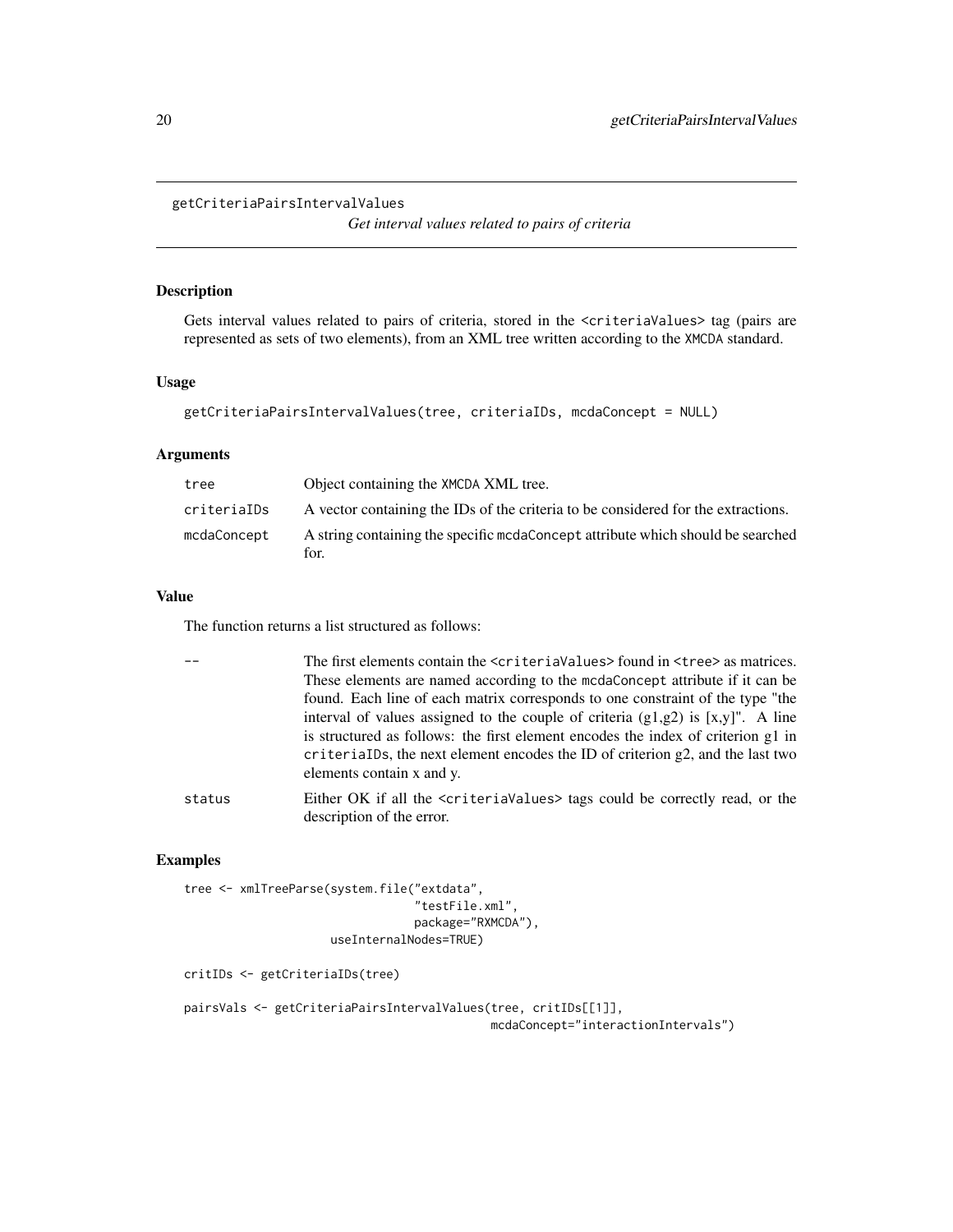<span id="page-20-0"></span>getCriteriaPairsValues

*Get values related to pairs of criteria*

## Description

Gets values related to pairs of criteria, stored in the <criteriaValues> tag (pairs are represented as sets of two elements), from an XML tree written according to the XMCDA standard.

## Usage

```
getCriteriaPairsValues(tree, criteriaIDs, mcdaConcept = NULL)
```
## Arguments

| tree        | Object containing the XMCDA XML tree.                                                    |
|-------------|------------------------------------------------------------------------------------------|
| criterialDs | A vector containing the IDs of the criteria to be considered for the extractions.        |
| mcdaConcept | A string containing the specific moda Concept attribute which should be searched<br>for. |

## Value

The function returns a list structured as follows:

|        | The first elements contain the <criteriavalues> found in <tree> as matrices.<br/>These elements are named according to the mcdaConcept attribute if it can be<br/>found. Each line of each matrix corresponds to one statement of the type "the</tree></criteriavalues> |
|--------|-------------------------------------------------------------------------------------------------------------------------------------------------------------------------------------------------------------------------------------------------------------------------|
|        | value assigned to the couple of criteria $(g1,g2)$ is x". A line is structured as<br>follows: the first element encodes the index of criterion g1 in criterialDs, the<br>next element encodes the ID of criterion g2, and the last elements contain x.                  |
| status | Either OK if all the <criteriavalues> tags could be correctly read, or the<br/>description of the error.</criteriavalues>                                                                                                                                               |

```
tree <- xmlTreeParse(system.file("extdata",
                                  "testFile.xml",
                                 package="RXMCDA"),
                     useInternalNodes=TRUE)
```

```
critIDs <- getCriteriaIDs(tree)
```

```
pairsVals <- getCriteriaPairsValues(tree, critIDs[[1]],
                                         mcdaConcept="interactionValues")
```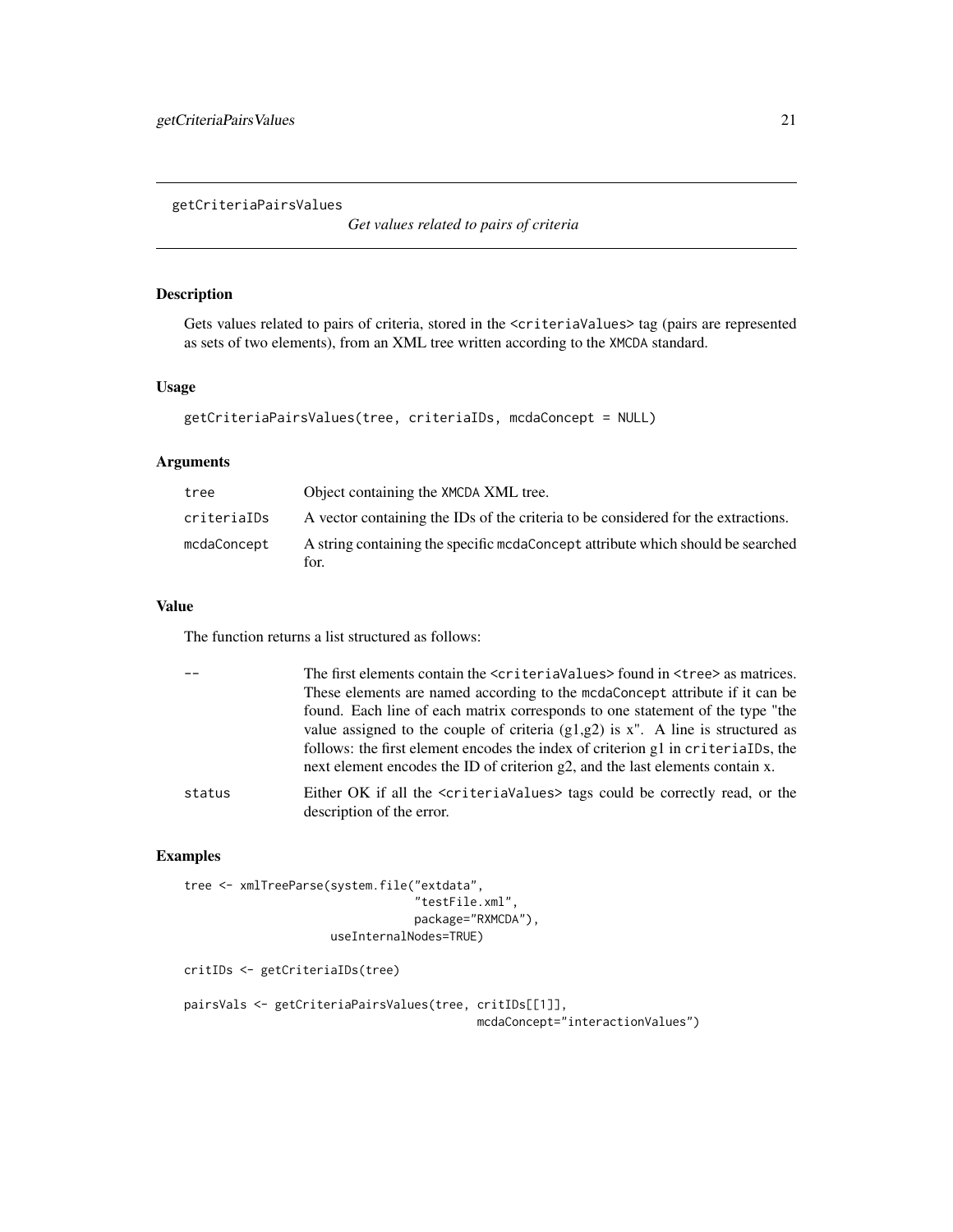<span id="page-21-0"></span>getCriteriaValues *Get values related to criteria*

## Description

Gets values related to criteria, stored in the <criteriaValues> tag, from an XML tree written according to the XMCDA standard.

## Usage

getCriteriaValues(tree, criteriaIDs, mcdaConcept = NULL)

## Arguments

| tree        | Object containing the XMCDA XML tree.                                                    |
|-------------|------------------------------------------------------------------------------------------|
| criterialDs | A vector containing the IDs of the criteria to be considered for the extractions.        |
| mcdaConcept | A string containing the specific moda Concept attribute which should be searched<br>for. |

## Value

The function returns a list structured as follows:

|        | The first elements contain matrices representing each an $\leq$ criteriaValues>.<br>Each line of each matrix corresponds to an element of the type "the value as-<br>signed to criterion g1 is x". A line is structured as follows: the first element<br>encodes the index of the ID of criterion g1 in criterialDs, the second element<br>encodes the value x. These elements are named according to the mcdaConcept<br>attribute if it can be found. |
|--------|--------------------------------------------------------------------------------------------------------------------------------------------------------------------------------------------------------------------------------------------------------------------------------------------------------------------------------------------------------------------------------------------------------------------------------------------------------|
| status | Either OK if all the <criteriavalues> tags could be correctly read, or the<br/>description of the error.</criteriavalues>                                                                                                                                                                                                                                                                                                                              |

# Examples

```
tree <- xmlTreeParse(system.file("extdata",
                                 "testFile.xml",
                                 package="RXMCDA"),
                     useInternalNodes=TRUE)
```
critIDs <- getCriteriaIDs(tree)

critVals <- getCriteriaValues(tree, critIDs[[1]])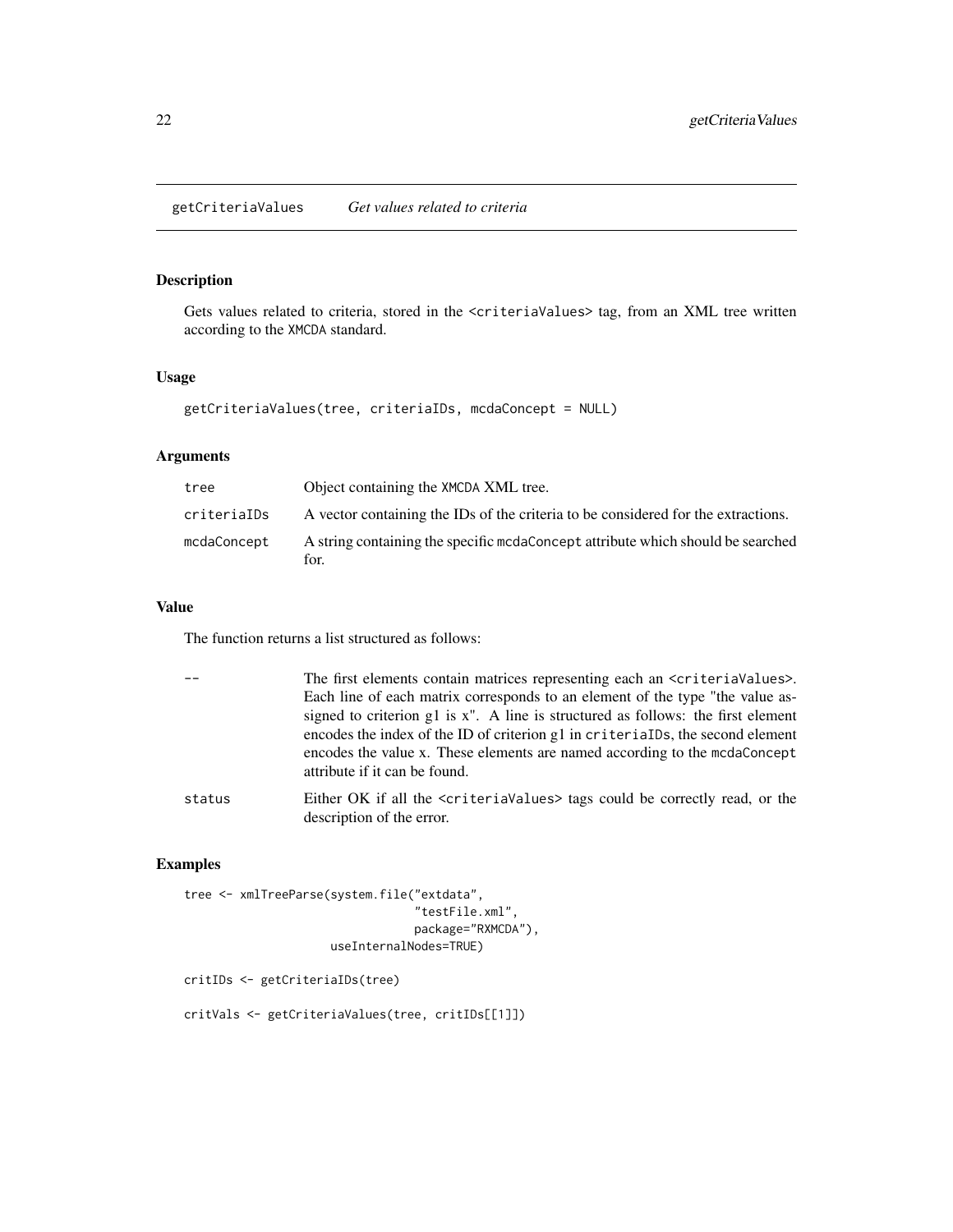## <span id="page-22-0"></span>Description

Gets Mobius capacities, stored in the <criteriaValues>tag, from an XML tree written according to the XMCDA standard.

## Usage

```
getMobiusCapacities(tree, criteriaIDs, numberOfCriteria,
                    kadditivity, mcdaConcept = NULL)
```
## Arguments

| tree             | Object containing the XMCDA XML tree.                                                   |
|------------------|-----------------------------------------------------------------------------------------|
| criteriaIDs      | A vector containing the IDs of the criteria to be considered for the extractions.       |
| numberOfCriteria |                                                                                         |
|                  | The total number of criteria to be considered.                                          |
| kadditivity      | The level of k-additivity to be considered.                                             |
| mcdaConcept      | A string containing the specific mcdaConcept attribute which should be searched<br>for. |
|                  |                                                                                         |

## Value

The function returns a list structured as follows:

|        | The first elements contain the <criteriavalues> found in <tree> as capacities</tree></criteriavalues>                      |
|--------|----------------------------------------------------------------------------------------------------------------------------|
|        | (see kappalab package for details). These elements are named according to the<br>mcdaConcept attribute if it can be found. |
| status | Either OK if all the scriteria Values hags could be correctly read, or the                                                 |
|        | description of the error.                                                                                                  |

## Examples

```
tree <- xmlTreeParse(system.file("extdata",
                                  "testFile.xml",
                                 package="RXMCDA"),
                     useInternalNodes=TRUE)
```
critIDs <- getCriteriaIDs(tree)

```
capa <- getMobiusCapacities(tree, critIDs[[1]], 5, 5,
                           mcdaConcept="mobiusCapacity")
```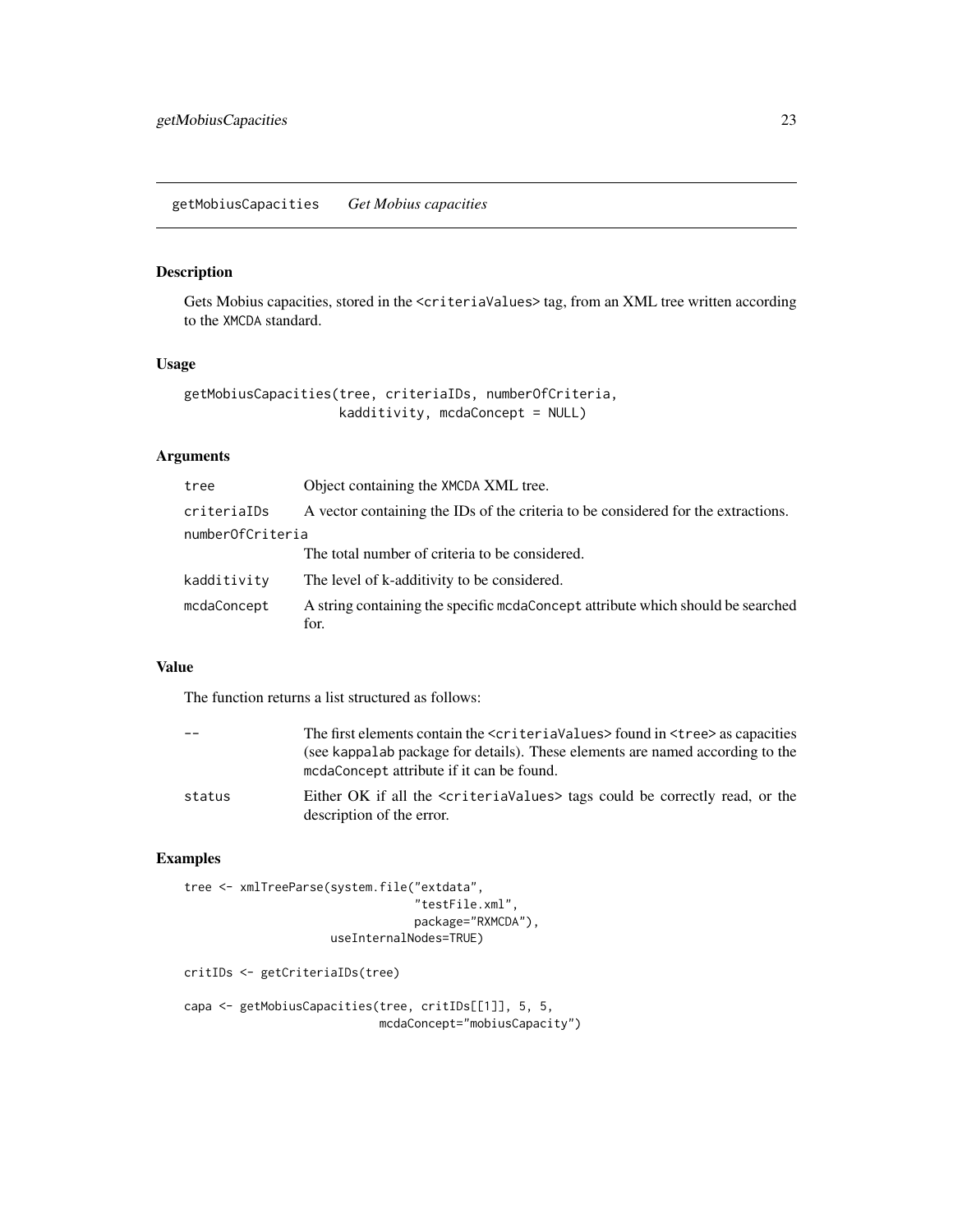```
getNumberOfAlternatives
```
*Get number of alternatives*

#### Description

Extracts the number of alternatives from the <alternatives> tag from an XML tree written according to the XMCDA standard.

#### Usage

```
getNumberOfAlternatives(tree, mcdaConcept = NULL)
```
## Arguments

| tree        | Object containing the XMCDA XML tree.                                                   |
|-------------|-----------------------------------------------------------------------------------------|
| mcdaConcept | A string containing the specific modaConcept attribute which should be searched<br>tor. |

#### Value

The function returns a list structured as follows:

| $ -$   | The first elements contain the number of alternatives of each <alternatives><br/>tag found in <tree>. These elements are named according to the mcdaConcept</tree></alternatives> |
|--------|-----------------------------------------------------------------------------------------------------------------------------------------------------------------------------------|
|        | attribute if it can be found.                                                                                                                                                     |
| status | Either OK if all the salternatives ags could be correctly read, or the de-                                                                                                        |
|        | scription of the error.                                                                                                                                                           |

## Examples

```
tree = newXMLDoc()
```

```
newXMLNode("xmcda:XMCDA",
           namespace = c("xsi" = "http://www.w3.org/2001/XMLSchema-instance",
           "xmcda" = "http://www.decision-deck.org/2009/XMCDA-2.0.0"),
           parent=tree)
```

```
root<-getNodeSet(tree, "/xmcda:XMCDA")
```
alternatives<-newXMLNode("alternatives", parent=root[[1]], namespace=c())

```
newXMLNode("alternative",attrs = c(id="x1"), parent=alternatives, namespace=c())
```

```
newXMLNode("alternative", attrs = c(id="x2"), parent=alternatives, namespace=c())
```

```
y<-getNodeSet(tree,"//alternatives")
```

```
x<-getNumberOfAlternatives(y[[1]])
```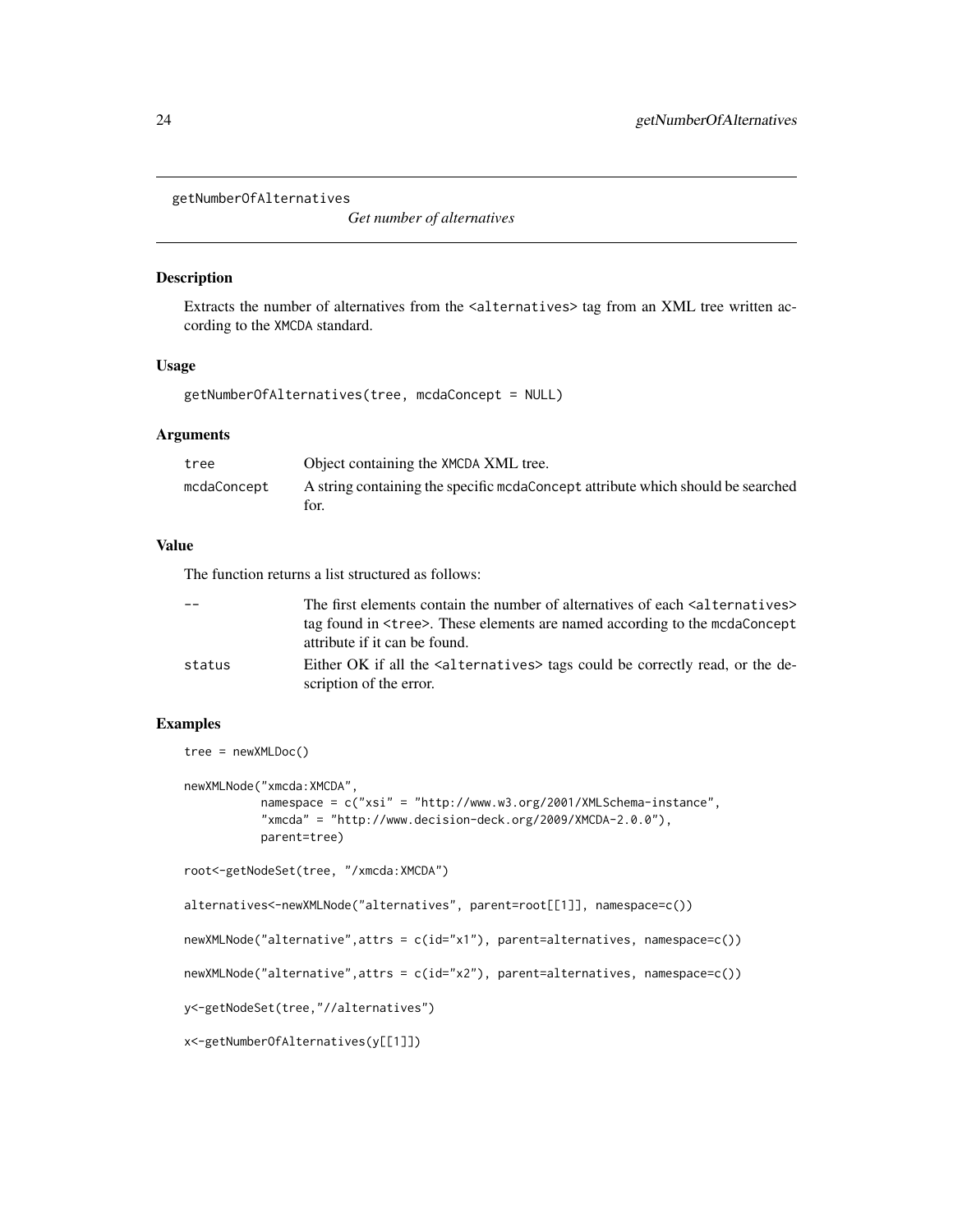<span id="page-24-0"></span>getNumberOfCategories *Get number of categories*

#### Description

Extracts the number of categories from the <categories> tag from an XML tree written according to the XMCDA standard.

## Usage

getNumberOfCategories(tree, mcdaConcept = NULL)

## Arguments

| tree        | Object containing the XMCDA XML tree.                                            |
|-------------|----------------------------------------------------------------------------------|
| mcdaConcept | A string containing the specific mode concept attribute which should be searched |
|             | for.                                                                             |

#### Value

The function returns a list structured as follows:

| $ -$   | The first elements contain the number of categories of each <categories> tag<br/>found in <tree>. These elements are named according to the mcdaConcept<br/>attribute if it can be found.</tree></categories> |
|--------|---------------------------------------------------------------------------------------------------------------------------------------------------------------------------------------------------------------|
| status | Either OK if all the <categories> tags could be correctly read, or the descrip-<br/>tion of the error.</categories>                                                                                           |

## Examples

tree = newXMLDoc()

```
newXMLNode("xmcda:XMCDA",
           namespace = c("xsi" = "http://www.w3.org/2001/XMLSchema-instance",
           "xmcda" = "http://www.decision-deck.org/2009/XMCDA-2.0.0"),
           parent=tree)
root<-getNodeSet(tree, "/xmcda:XMCDA")
categories<-newXMLNode("categories", parent=root[[1]], namespace=c())
newXMLNode("category", attrs = c(id="c1"), parent=categories, namespace=c())
newXMLNode("category", attrs = c(id="c2"), parent=categories, namespace=c())
y<-getNodeSet(tree,"//categories")
x<-getNumberOfCategories(y[[1]])
```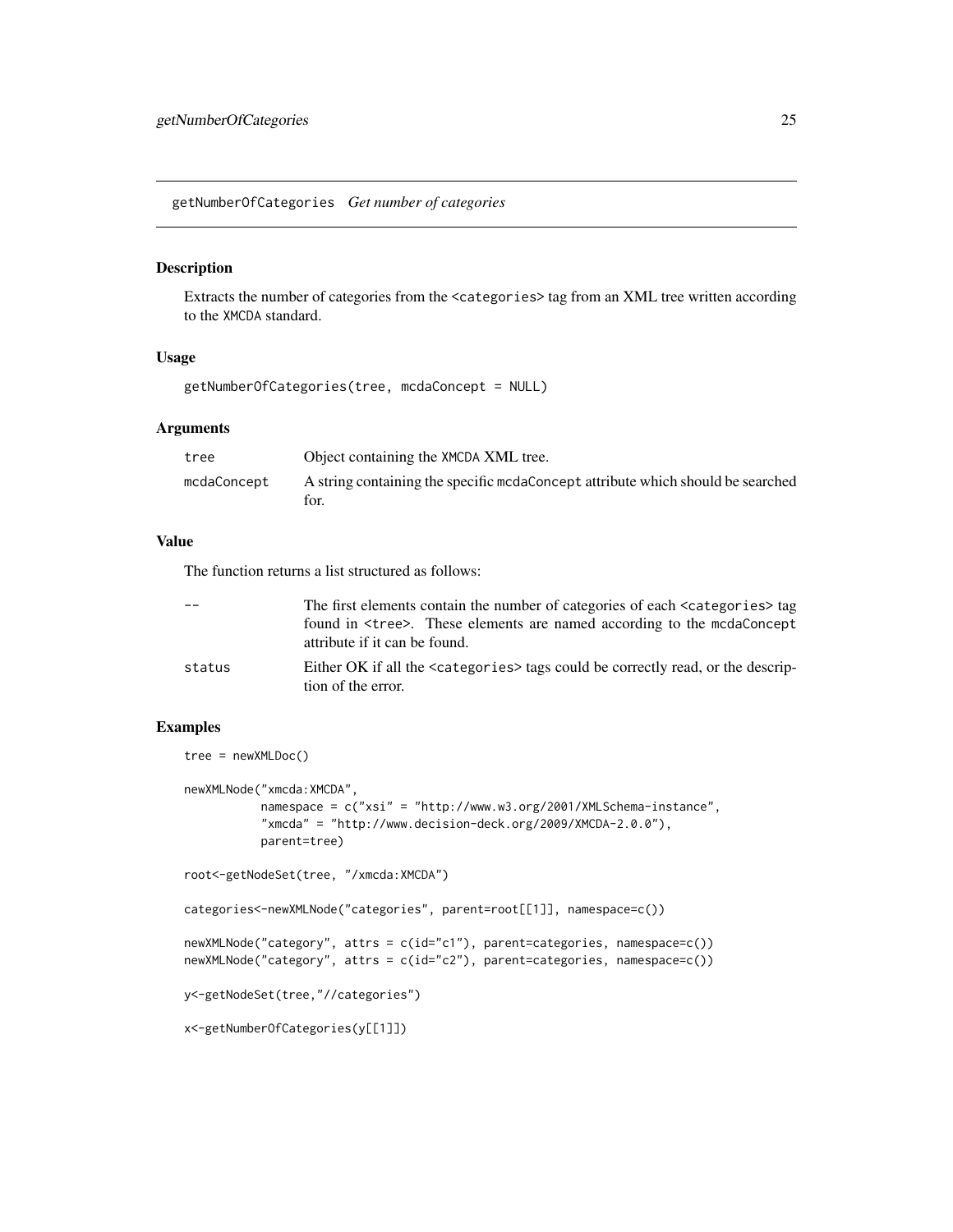<span id="page-25-0"></span>getNumberOfCriteria *Get number of criteria*

## Description

Extracts the number of criteria from an XML tree written according to the XMCDA standard.

## Usage

getNumberOfCriteria(tree, mcdaConcept = NULL)

#### Arguments

| tree        | Object containing the XMCDA XML tree.                                           |
|-------------|---------------------------------------------------------------------------------|
| mcdaConcept | A string containing the specific medaConcept attribute which should be searched |
|             | tor.                                                                            |

#### Value

The function returns a list structured as follows:

|        | The first elements contain the number of criteria of each <criteria> found in</criteria>                      |
|--------|---------------------------------------------------------------------------------------------------------------|
|        | <tree>. These elements are named according to the mcdaConcept attribute if it<br/>can be found.</tree>        |
| status | Either OK if all the <criteria> tags could be correctly read, or the description<br/>of the error.</criteria> |

```
tree = newXMLDoc()
newXMLNode("xmcda:XMCDA",
           namespace = c("xsi" = "http://www.w3.org/2001/XMLSchema-instance",
           "xmcda" = "http://www.decision-deck.org/2009/XMCDA-2.0.0"),
           parent=tree)
root<-getNodeSet(tree, "/xmcda:XMCDA")
criteria<-newXMLNode("criteria", parent=root[[1]], namespace=c())
criterion<-newXMLNode("criterion",attrs = c(id="g1"),
                      parent=criteria, namespace=c())
y<-getNodeSet(tree,"//criteria")
x<-getNumberOfCriteria(y[[1]])
```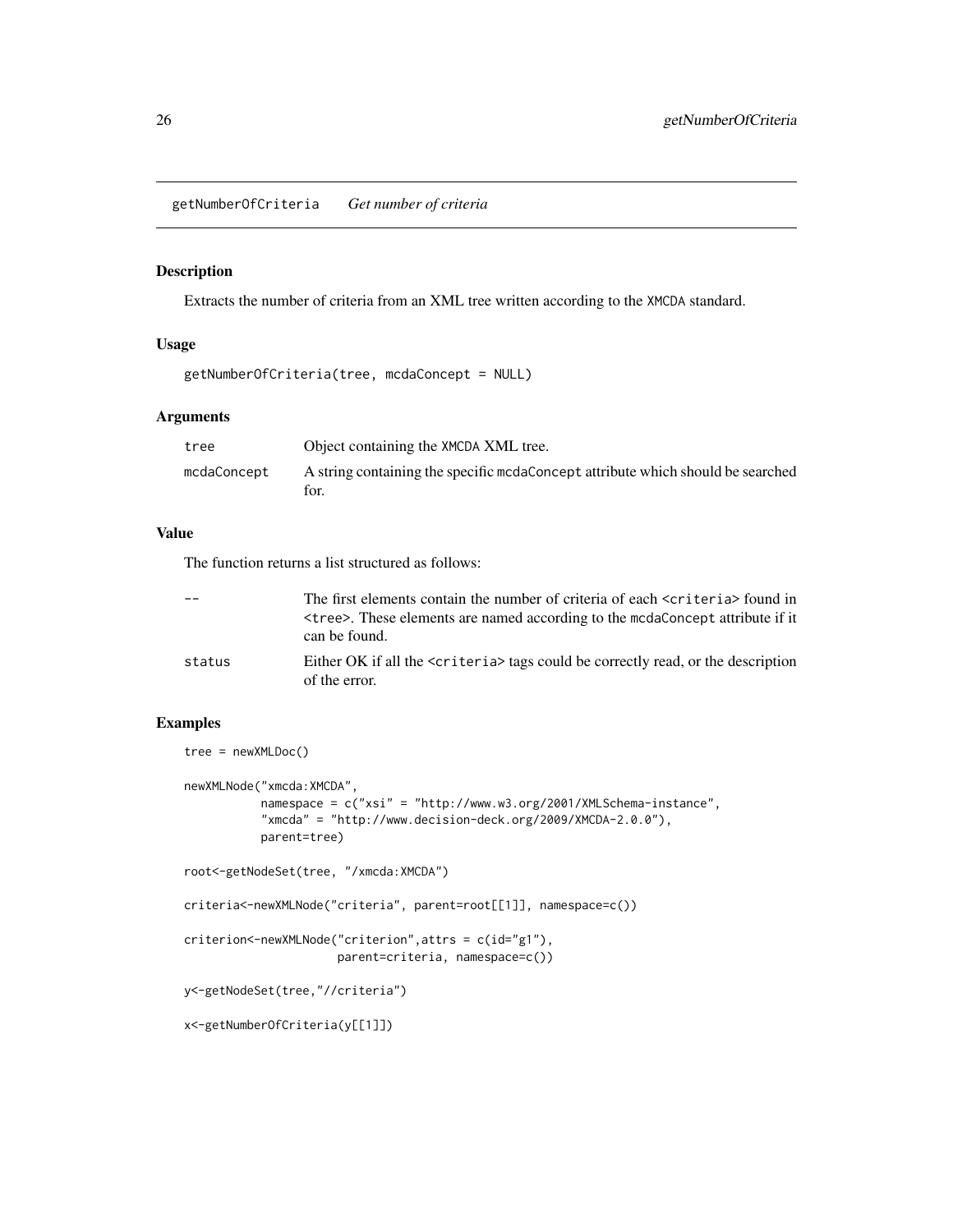## <span id="page-26-0"></span>Description

Extracts a numeric value (integer, real or rational) from an XML tree written according to the XMCDA standard and returns it as a real number.

## Usage

```
getNumericValue(tree)
```
## Arguments

tree Object containing the XMCDA XML tree (in practice, only the part containing the <value> to be read).

#### Value

The function returns a float based on the numeric value read.

```
tree = newXMLDoc()
newXMLNode("xmcda:XMCDA",
           namespace = c("xsi" = "http://www.w3.org/2001/XMLSchema-instance",
           "xmcda" = "http://www.decision-deck.org/2009/XMCDA-2.0.0"),
           parent=tree)
root<-getNodeSet(tree, "/xmcda:XMCDA")
val<-newXMLNode("value", parent=root[[1]], namespace=c())
newXMLNode("real",3.14,parent=val, namespace=c())
y<-getNodeSet(tree,"//value")
x<-getNumericValue(y)
```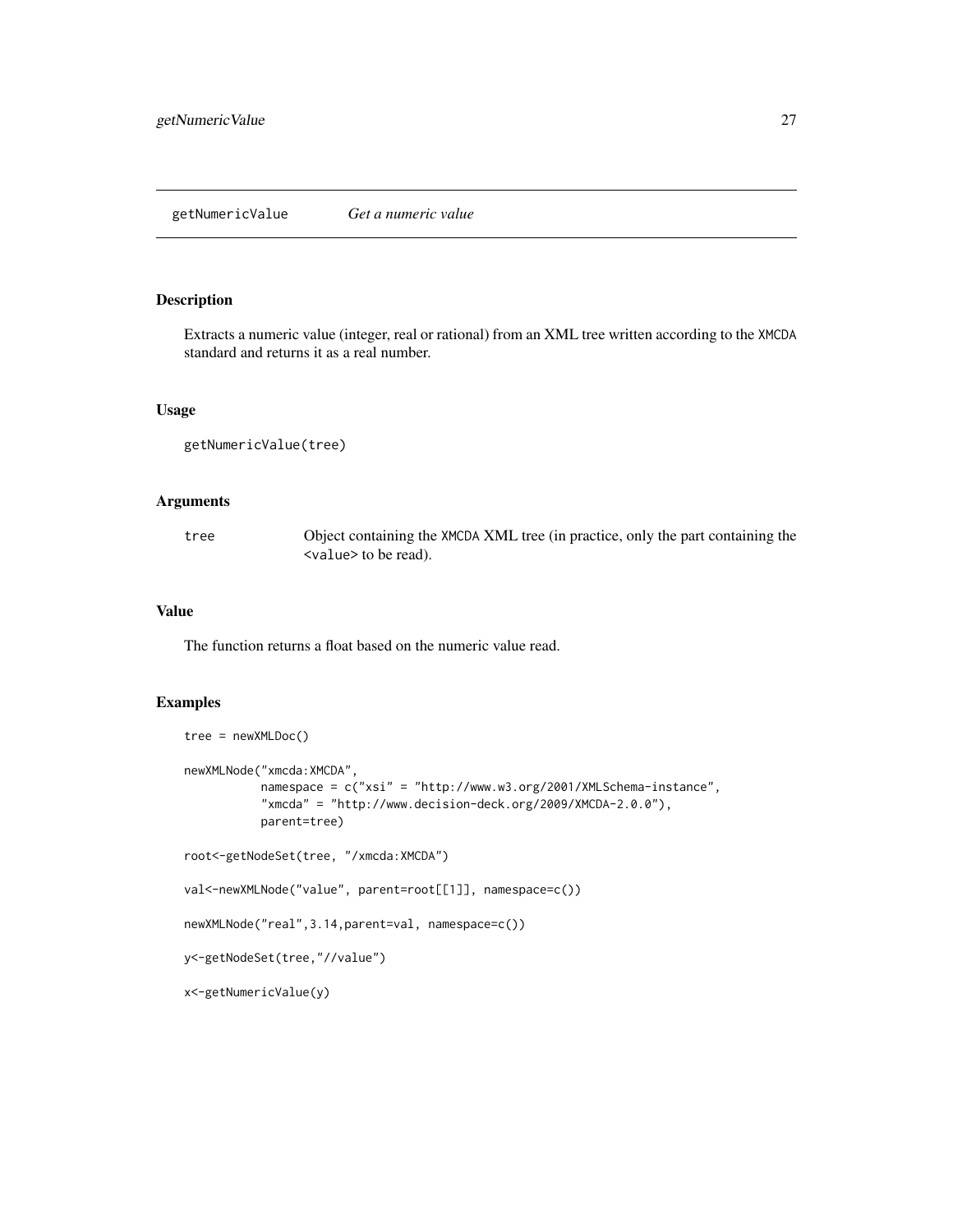<span id="page-27-0"></span>getParameters *Get parameters*

#### Description

Gets the parameters defined in the <methodParameters> tag from an XML tree written according to the XMCDA standard.

#### Usage

getParameters(tree, name = NULL)

#### Arguments

| tree | Object containing the XMCDA XML tree.                                         |
|------|-------------------------------------------------------------------------------|
| name | A string containing the specific name attribute which should be searched for. |

## Value

The function returns a list structured as follows:

| $-$    | The first elements contain the parameters which have been read in each parameter                            |
|--------|-------------------------------------------------------------------------------------------------------------|
|        | tag (either a <label>, <real>, <integer> or <br/>sboolean&gt;). These elements are</integer></real></label> |
|        | named according to the name attribute if it can be found.                                                   |
| status | Either OK if all the $\leq$ methodParameters> tags could be correctly read, or the                          |
|        | description of the error.                                                                                   |

```
tree = newXMLDoc()
newXMLNode("xmcda:XMCDA",
           namespace = c("xsi" = "http://www.w3.org/2001/XMLSchema-instance",
           "x \mod 2" = "http://www.decision-deck.org/2009/XMCDA-2.0.0"),
           parent=tree)
root<-getNodeSet(tree, "/xmcda:XMCDA")
parameters<-newXMLNode("methodParameters", parent=root[[1]], namespace=c())
parameter <- newXMLNode("parameter",attrs = c(name="numIt"),
                       parent=parameters, namespace=c())
value <- newXMLNode("value", parent=parameter, namespace=c())
newXMLNode("integer", value=3, parent=value, namespace=c())
y<-getNodeSet(tree,"//methodParameters")
x<-getParameters(y[[1]])
```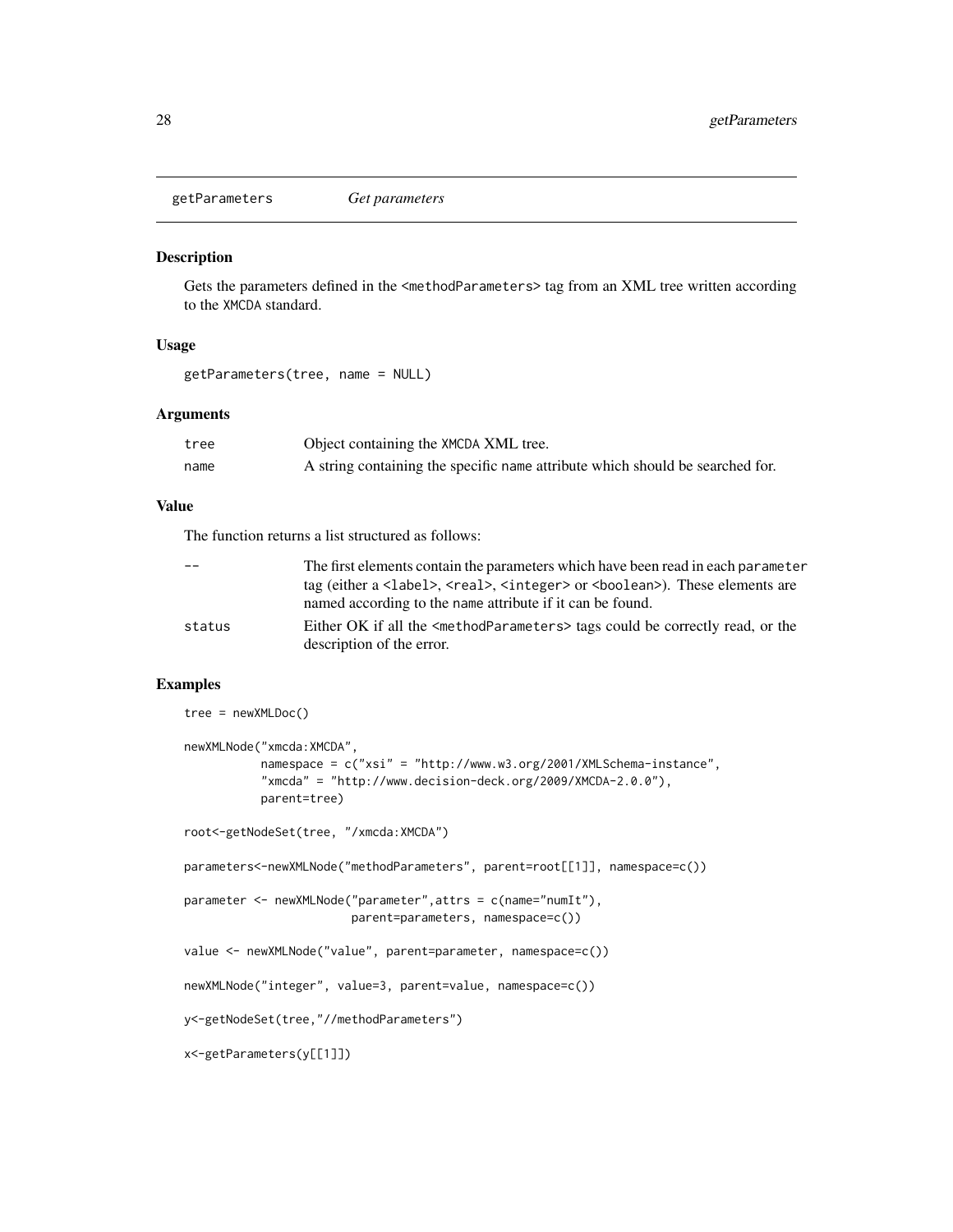## <span id="page-28-0"></span>Description

Extracts the performance tables stored in the <performanceTable tags from an XML tree written according to the XMCDA standard.

#### Usage

```
getPerformanceTables(tree, altIDs = NULL, critIDs = NULL,
                    mcdaConcept = NULL)
```
## Arguments

| tree        | Object containing the XMCDA XML tree.                                                      |
|-------------|--------------------------------------------------------------------------------------------|
| altIDs      | A vector containing the IDs of the alternatives to be considered for the extrac-<br>tions. |
| critIDs     | A vector containing the IDs of the criteria to be considered for the extractions.          |
| mcdaConcept | A string containing the specific medaConcept attribute which should be searched<br>for.    |

## Value

The function returns a list structured as follows:

|        | The first elements contain the performance tables found in each <performancetable><br/>of <tree> as matrices. The rows of each matrix are labelled according to the<br/>alternatives' IDs and the columns according to the criteria IDs. These elements<br/>are named according to the mode Concept attribute if it can be found.</tree></performancetable> |
|--------|-------------------------------------------------------------------------------------------------------------------------------------------------------------------------------------------------------------------------------------------------------------------------------------------------------------------------------------------------------------|
| status | Either OK if all the <performancetable> tags could be correctly read, or the<br/>description of the error.</performancetable>                                                                                                                                                                                                                               |

## Examples

```
tree <- xmlTreeParse(system.file("extdata","testFile.xml",package="RXMCDA"),
                     useInternalNodes=TRUE)
```
tables <- getPerformanceTables(tree)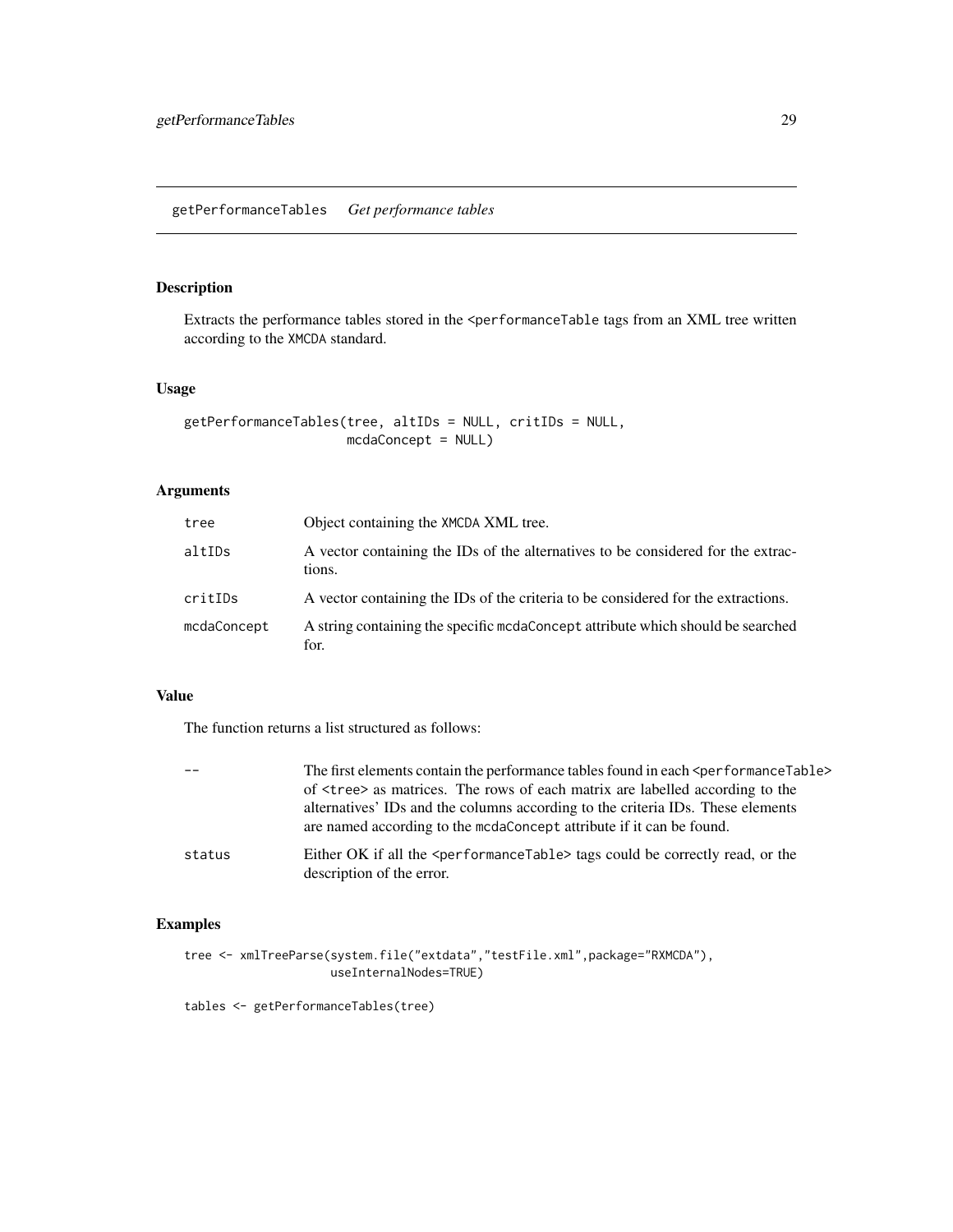<span id="page-29-0"></span>putAlternativesAffectations

*Puts alternative affectations*

## Description

Puts alternative affectations as an <alternativesAffectations> tag in an XML tree written according to the XMCDA standard.

#### Usage

```
putAlternativesAffectations(tree, alternativesAffectations,
        alternativesIDs, categoriesIDs,
        asIntervalsIfPossible = FALSE, mcdaConcept = NULL)
```
## Arguments

| tree                     | Object containing the XMCDA XML tree.                                                                                                                                                                                                                                                                     |  |
|--------------------------|-----------------------------------------------------------------------------------------------------------------------------------------------------------------------------------------------------------------------------------------------------------------------------------------------------------|--|
| alternativesAffectations |                                                                                                                                                                                                                                                                                                           |  |
|                          | An $n \times m$ matrix representing $\leq$ alternatives Affectations>, where $n$ is num-<br>ber of considered alternatives and $m$ is number of considered categories. Each<br>cell [i, j] of each matrix is boolean and corresponds to encoded relation be-<br>tween i-th alternative and j-th category. |  |
| alternativesIDs          |                                                                                                                                                                                                                                                                                                           |  |
|                          | A vector containing the IDs of the alternatives to be considered for the extrac-<br>tions.                                                                                                                                                                                                                |  |
| categoriesIDs            | A vector containing the IDs of the categories to be considered for the extractions.                                                                                                                                                                                                                       |  |
| asIntervalsIfPossible    |                                                                                                                                                                                                                                                                                                           |  |
|                          | Whether put each affectation as a $\leq$ ategories Interval $\geq$ tag (if possible) or<br>as a <categoriesset> tag.</categoriesset>                                                                                                                                                                      |  |
| mcdaConcept              | A string containing the specific medaConcept attribute which should be searched<br>for.                                                                                                                                                                                                                   |  |

## Value

The function returns a list structured as follows:

status Either OK if all the <alternativesAffectations> tags could be correctly put, or the description of the error.

```
alternativesIDs <- c("a01", "a02", "a03", "a04")
categoriesIDs <- c("c01", "c02", "c03", "c04")
altAff = rbind(c(FALSE, TRUE, TRUE, TRUE),
     c(FALSE, TRUE, FALSE, FALSE),
      c(TRUE, TRUE, TRUE, TRUE),
```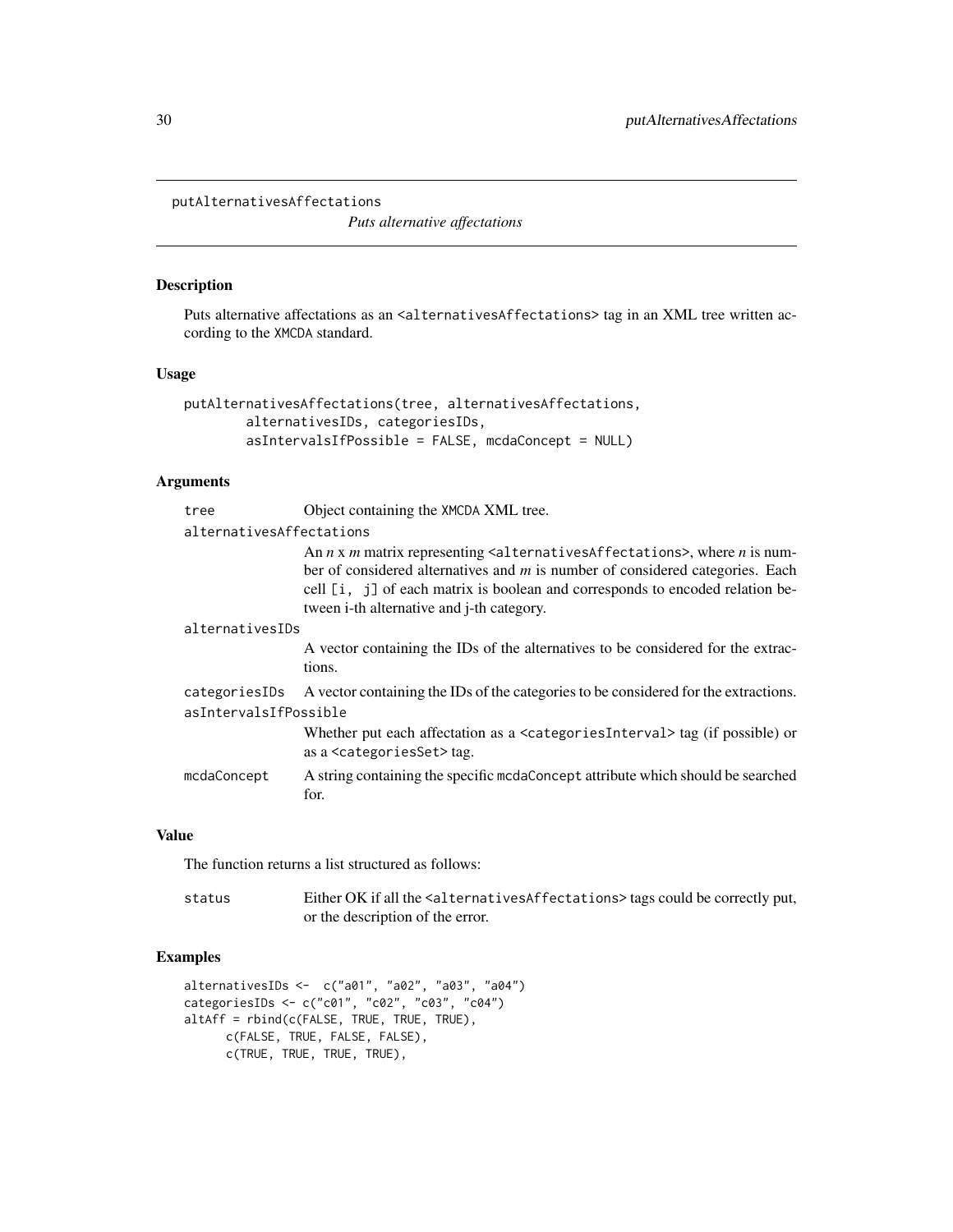## <span id="page-30-0"></span>putAlternativesComparisonsLabels 31

```
c(TRUE, TRUE, TRUE, FALSE))
tree = newXMLDoc()
newXMLNode("xmcda:XMCDA",
           namespace = c("xsi" = "http://www.w3.org/2001/XMLSchema-instance",
           "xmcda" = "http://www.decision-deck.org/2009/XMCDA-2.1.0"),
           parent=tree)
```
putAlternativesAffectations(tree, altAff, alternativesIDs, categoriesIDs, TRUE)

putAlternativesComparisonsLabels *Put comparisons of alternatives*

## Description

Writes <alternativesComparisons> in an XML tree written according to the XMCDA standard.

#### Usage

```
putAlternativesComparisonsLabels(tree, alternativesComparisons,
                                medaConcept = NULL)
```
#### Arguments

tree Object containing the XMCDA XML tree.

#### alternativesComparisons

A matrix containing the <alternativesComparisons> as a matrix. Each line of each matrix corresponds to one constraint of the type "alternative a is preferred to alternative b with preference threshold delta". A line is structured as follows: the first element encodes the ID of alternative a, the second element encodes the ID of alternative b, and the last element contains a valuation.

```
mcdaConcept A string containing the specific mcdaConcept attribute which should be written.
```
## Value

The function returns a list structured as follows:

status Either OK if all the <alternativesComparisons> tags could be correctly put, or the description of the error.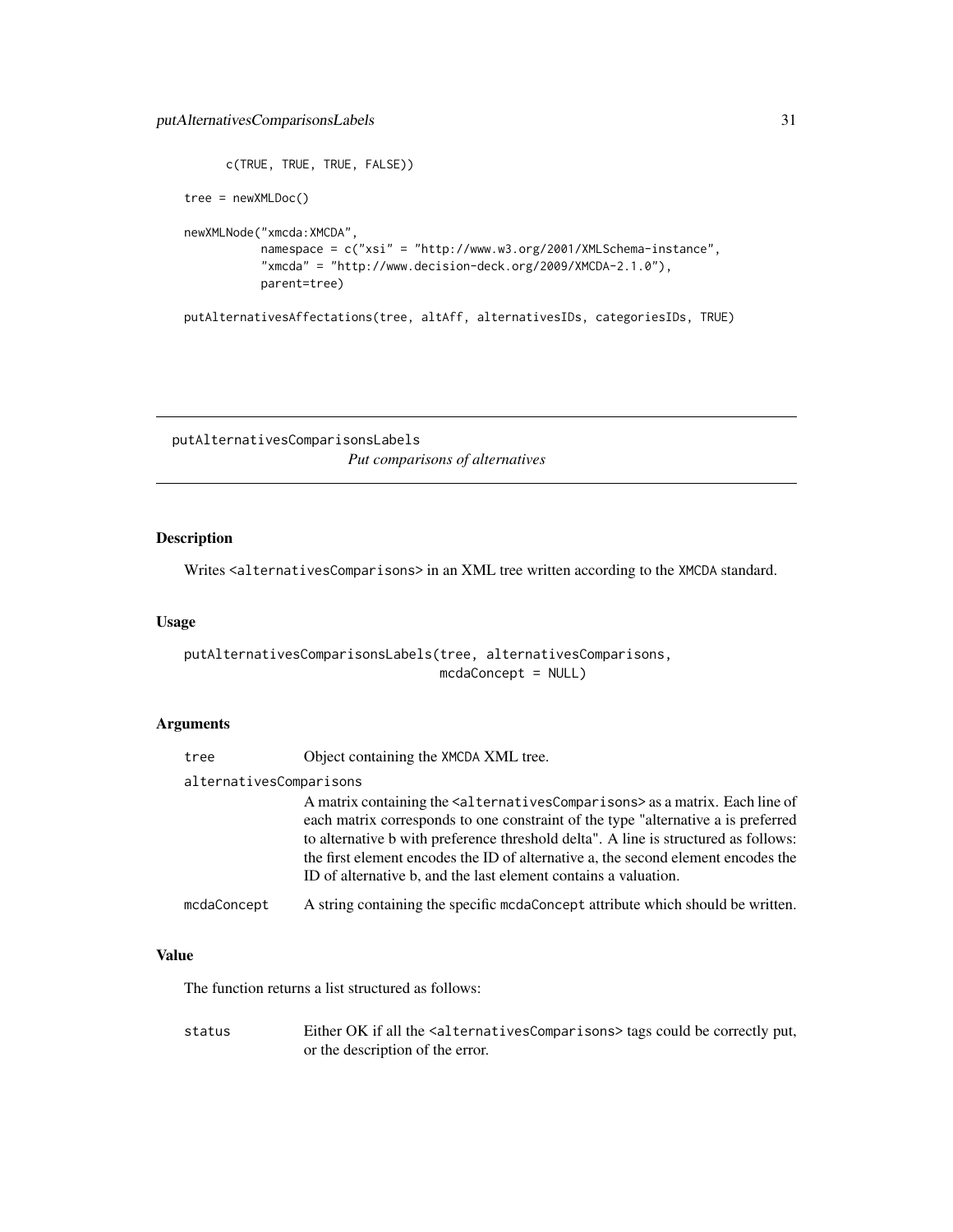#### Examples

```
tree = newXMLDoc()
newXMLNode("xmcda:XMCDA",
          namespace = c("xsi" = "http://www.w3.org/2001/XMLSchema-instance",
           "xmcda" = "http://www.decision-deck.org/2009/XMCDA-2.1.0"),
          parent=tree)
comps <- rbind(c("x", "y", "0.07"), c("y", "z", "0.01"))
altIDs <- c("x","y","z")
putAlternativesComparisonsLabels(tree,comps, mcdaConcept="newComparisons")
```
putAlternativesIDs *Put ids of alternatives*

#### Description

Puts ids of alternatives in an alternatives tag in an XML tree written according to the XMCDA standard.

## Usage

```
putAlternativesIDs(tree, alternativesIDs, mcdaConcept = NULL)
```
## Arguments

| tree            | Object containing the XMCDA XML tree.                                            |
|-----------------|----------------------------------------------------------------------------------|
| alternativesIDs |                                                                                  |
|                 | A vector containing the alternatives' IDs.                                       |
| mcdaConcept     | A string containing the specific mode concept attribute which should be written. |

#### Value

The function returns a list structured as follows:

| status | Either OK if all the <alternative> tags could be correctly put, or the descrip-</alternative> |
|--------|-----------------------------------------------------------------------------------------------|
|        | tion of the error.                                                                            |

## Examples

altIDs  $\leq$   $c("x", "y", "z")$ tree = newXMLDoc() newXMLNode("xmcda:XMCDA", namespace = c("xsi" = "http://www.w3.org/2001/XMLSchema-instance",

<span id="page-31-0"></span>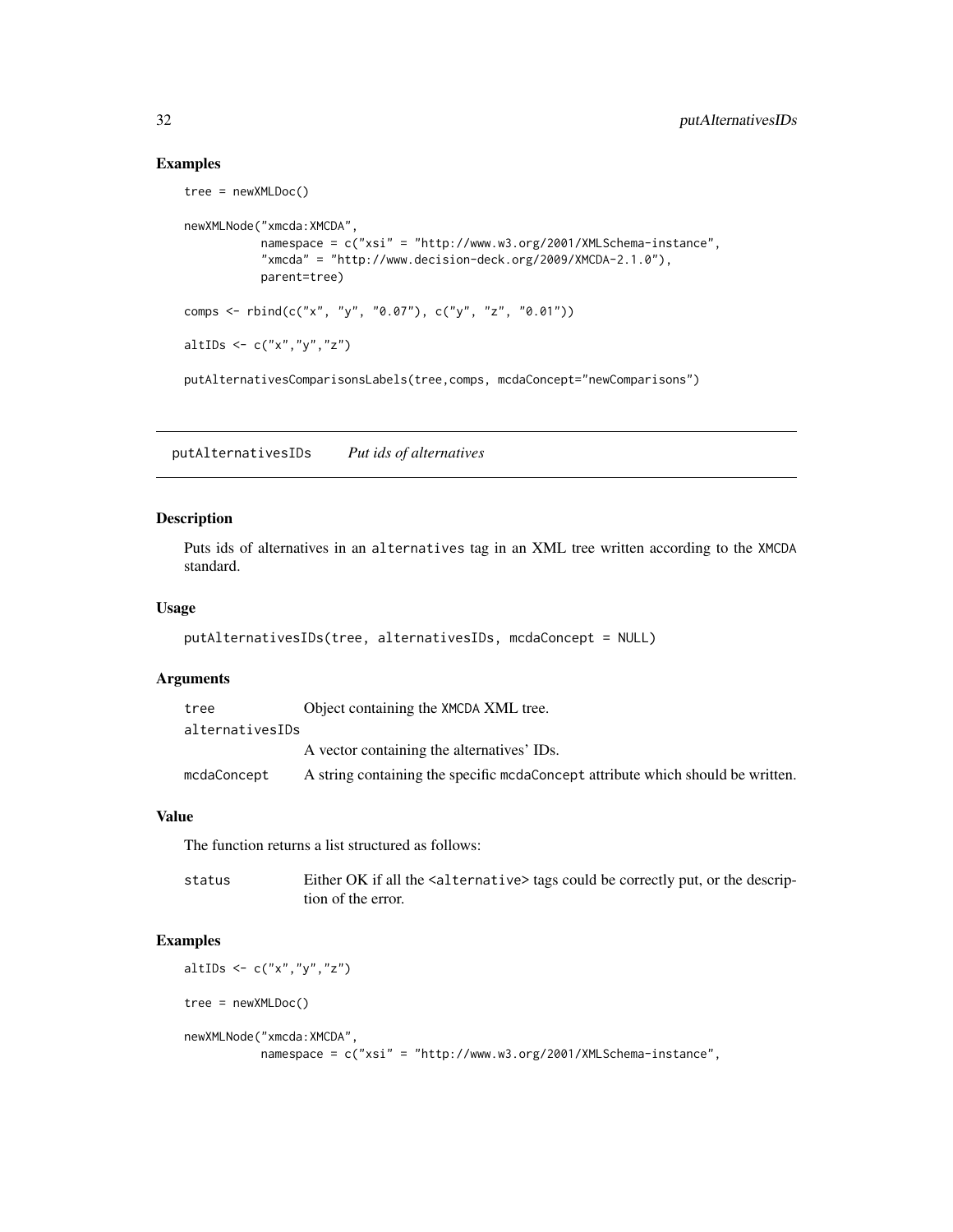## <span id="page-32-0"></span>putAlternativesPlot 33

```
"xmcda" = "http://www.decision-deck.org/2009/XMCDA-2.1.0"),
parent=tree)
```
putAlternativesIDs(tree,altIDs,mcdaConcept="test")

```
altIDs2 <- getAlternativesIDs(tree)
```
putAlternativesPlot *Put plot in base64 related to alternatives*

# Description

Puts a plot coded in base64 as an alternativeValue tag in an XML tree written according to the XMCDA standard.

## Usage

```
putAlternativesPlot(tree, base64plot, alternativesIDs,
                   mcdaConcept=NULL, name=NULL)
```
# Arguments

| tree            | Object containing the XMCDA XML tree.                                            |  |
|-----------------|----------------------------------------------------------------------------------|--|
| base64plot      | String containing the base 64 encoding of the plot.                              |  |
| alternativesIDs |                                                                                  |  |
|                 | A vector of alternatives' IDs.                                                   |  |
| mcdaConcept     | A string containing the specific mode once pt attribute which should be written. |  |
| name            | A string containing the specific name attribute which should be written.         |  |

#### Value

The function returns a list structured as follows:

status Either OK if the <alternativeValue> tag could be correctly put, or the description of the error.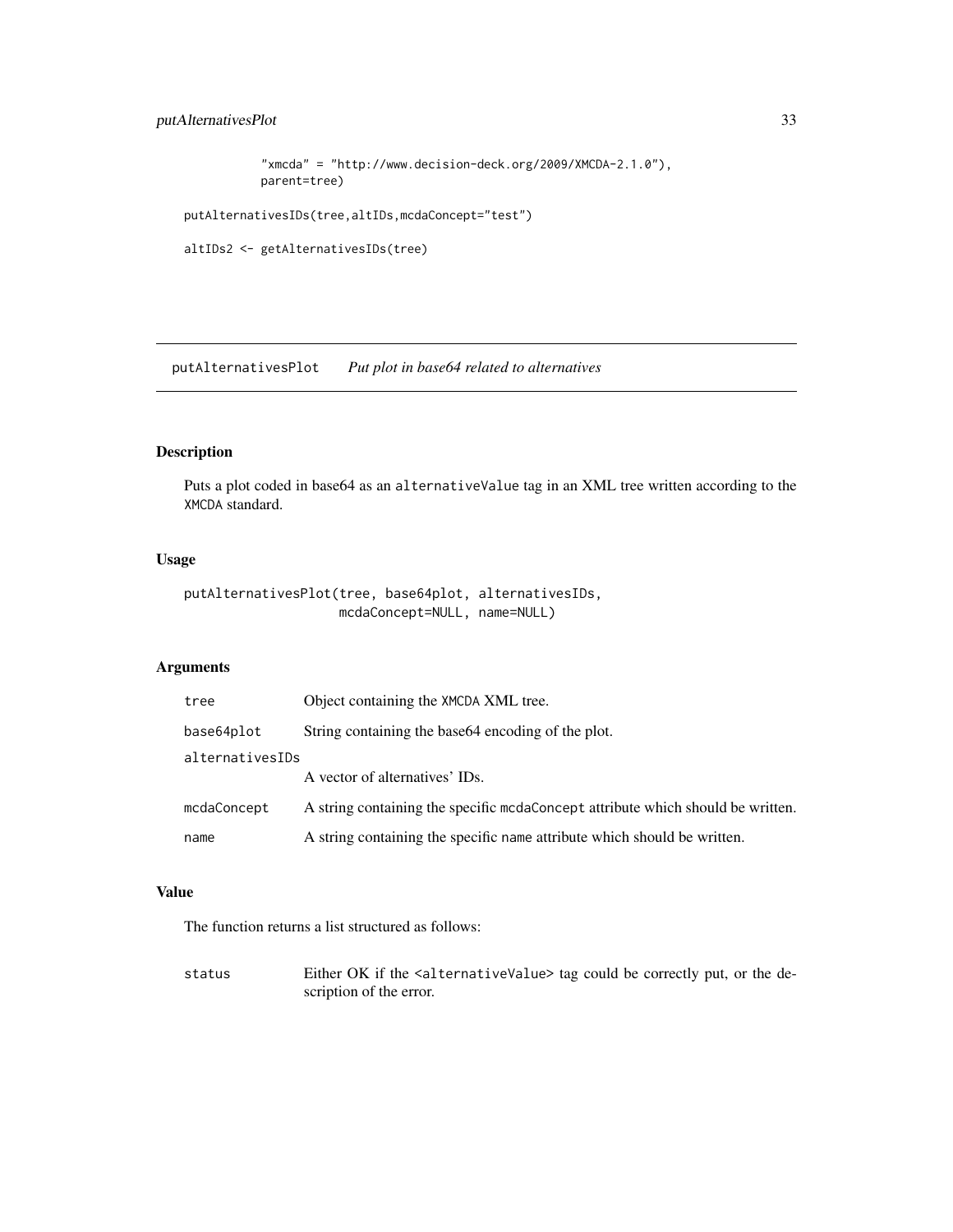<span id="page-33-0"></span>putAlternativesValues *Put values related to alternatives*

#### Description

Puts values related to alternatives as an alternativesValues tag in an XML tree written according to the XMCDA standard.

## Usage

```
putAlternativesValues(tree, alternativesValues, alternativesIDs,
                      mcdaConcept = NULL)
```
## Arguments

| tree               | Object containing the XMCDA XML tree.                                                                                                                                                                                                                                                                         |
|--------------------|---------------------------------------------------------------------------------------------------------------------------------------------------------------------------------------------------------------------------------------------------------------------------------------------------------------|
| alternativesValues |                                                                                                                                                                                                                                                                                                               |
|                    | A matrix containing the values of the alternatives which have to be stored.<br>Each line of this matrix represents a statement of the form "alternative x has<br>value y". The first element of each line stores the index of the alternative x in<br>alternativesIDs, the second element stores the value y. |
| alternativesIDs    |                                                                                                                                                                                                                                                                                                               |
|                    | A vector containing the alternatives' IDs.                                                                                                                                                                                                                                                                    |
| mcdaConcept        | A string containing the specific medaConcept attribute which should be written.                                                                                                                                                                                                                               |

## Value

The function returns a list structured as follows:

| status | Either OK if all the <alternativesvalues> tags could be correctly put, or the</alternativesvalues> |
|--------|----------------------------------------------------------------------------------------------------|
|        | description of the error.                                                                          |

## Examples

```
altIDs \leq -c("x", "y", "z")
```
altVals  $\le$  rbind(c(1,1),c(2,0.5),c(3,0.2))

```
tree = newXMLDoc()
```

```
newXMLNode("xmcda:XMCDA",
          namespace = c("xsi" = "http://www.w3.org/2001/XMLSchema-instance",
          "xmcda" = "http://www.decision-deck.org/2009/XMCDA-2.1.0"),
          parent=tree)
```

```
putAlternativesValues(tree,altVals,altIDs)
```
altVals2 <- getAlternativesValues(tree, altIDs)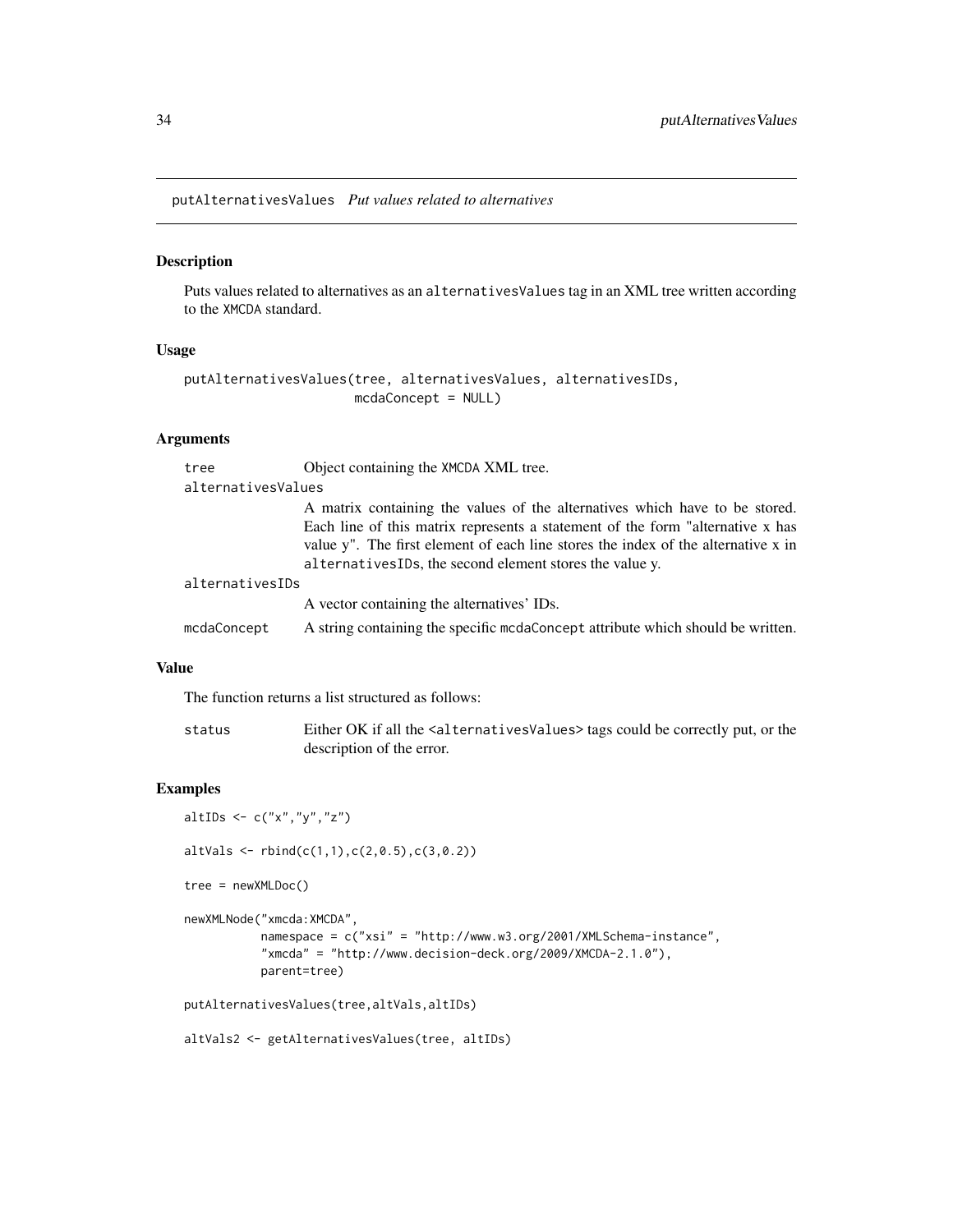## <span id="page-34-0"></span>Description

Puts a value related to an alternative (or a set of alternatives) as a alternativeValue tag in an XML tree written according to the XMCDA standard.

## Usage

```
putAlternativeValue(tree, alternativeValue,
                    alternativesIDs = NULL, mcdaConcept = NULL)
```
#### Arguments

| Object containing the XMCDA XML tree.<br>tree                                                                    |  |  |
|------------------------------------------------------------------------------------------------------------------|--|--|
| alternativeValue                                                                                                 |  |  |
| A float representing the value assigned to the alternative.                                                      |  |  |
| alternativesIDs                                                                                                  |  |  |
| A string representing the alternative's ID or a vector representing a set of alter-<br>natives ID <sub>s</sub> . |  |  |
| A string containing the specific mode oncept attribute which should be written.<br>mcdaConcept                   |  |  |

#### Value

The function returns a list structured as follows:

status Either OK if the <alternativeValue> tag could be correctly put, or the description of the error.

```
altID \leq c("x")
tree = newXMLDoc()
newXMLNode("xmcda:XMCDA",
           namespace = c("xsi" = "http://www.w3.org/2001/XMLSchema-instance",
           "xmcda" = "http://www.decision-deck.org/2009/XMCDA-2.1.0"),
           parent=tree)
```

```
putAlternativeValue(tree,0.8,alternativesIDs = altID)
```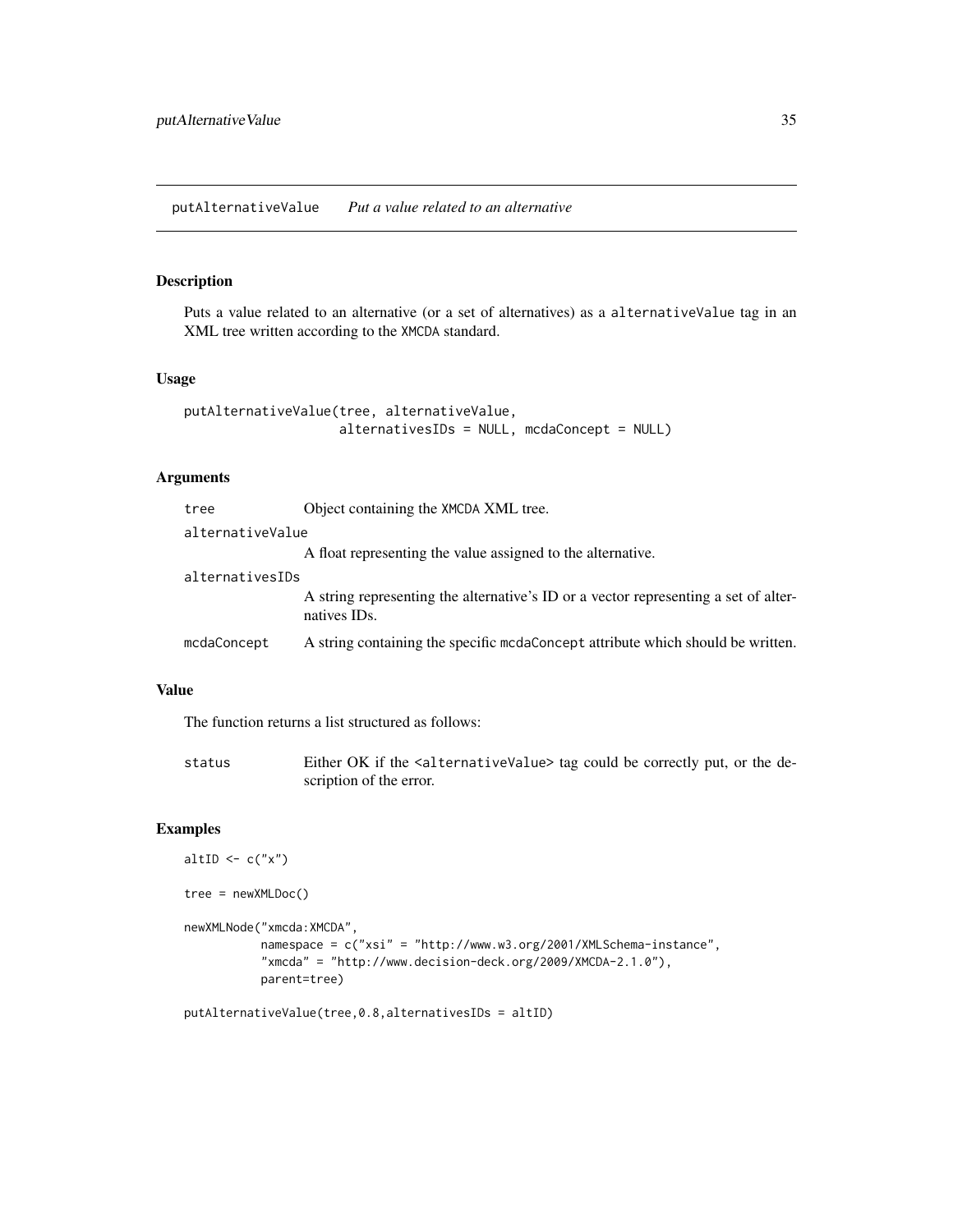<span id="page-35-0"></span>

## Description

Puts values related to a capacity as a criteriaValues tag in an XML tree written according to the XMCDA standard.

## Usage

```
putCapacity(tree, capacity, criteriaIDs, mcdaConcept = NULL)
```
## Arguments

| tree        | Object containing the XMCDA XML tree.                                            |
|-------------|----------------------------------------------------------------------------------|
| capacity    | An object of type capacity (see kappalab package).                               |
| criteriaIDs | A vector containing the criteria's IDs.                                          |
| mcdaConcept | A string containing the specific mode once pt attribute which should be written. |

## Value

The function returns a list structured as follows:

| status | Either OK if all the <criteriavalues> tags could be correctly put, or the de-</criteriavalues> |
|--------|------------------------------------------------------------------------------------------------|
|        | scription of the error.                                                                        |

```
library(kappalab)
tree = newXMLDoc()
newXMLNode("xmcda:XMCDA",
           namespace = c("xsi" = "http://www.w3.org/2001/XMLSchema-instance",
           "xmcda" = "http://www.decision-deck.org/2009/XMCDA-2.1.0"),
           parent=tree)
mu<-capacity(0:15)
a <- Mobius(mu)
critIDs <- c("g1","g2","g3","g4")
putCapacity(tree, a, critIDs, mcdaConcept="capacity")
```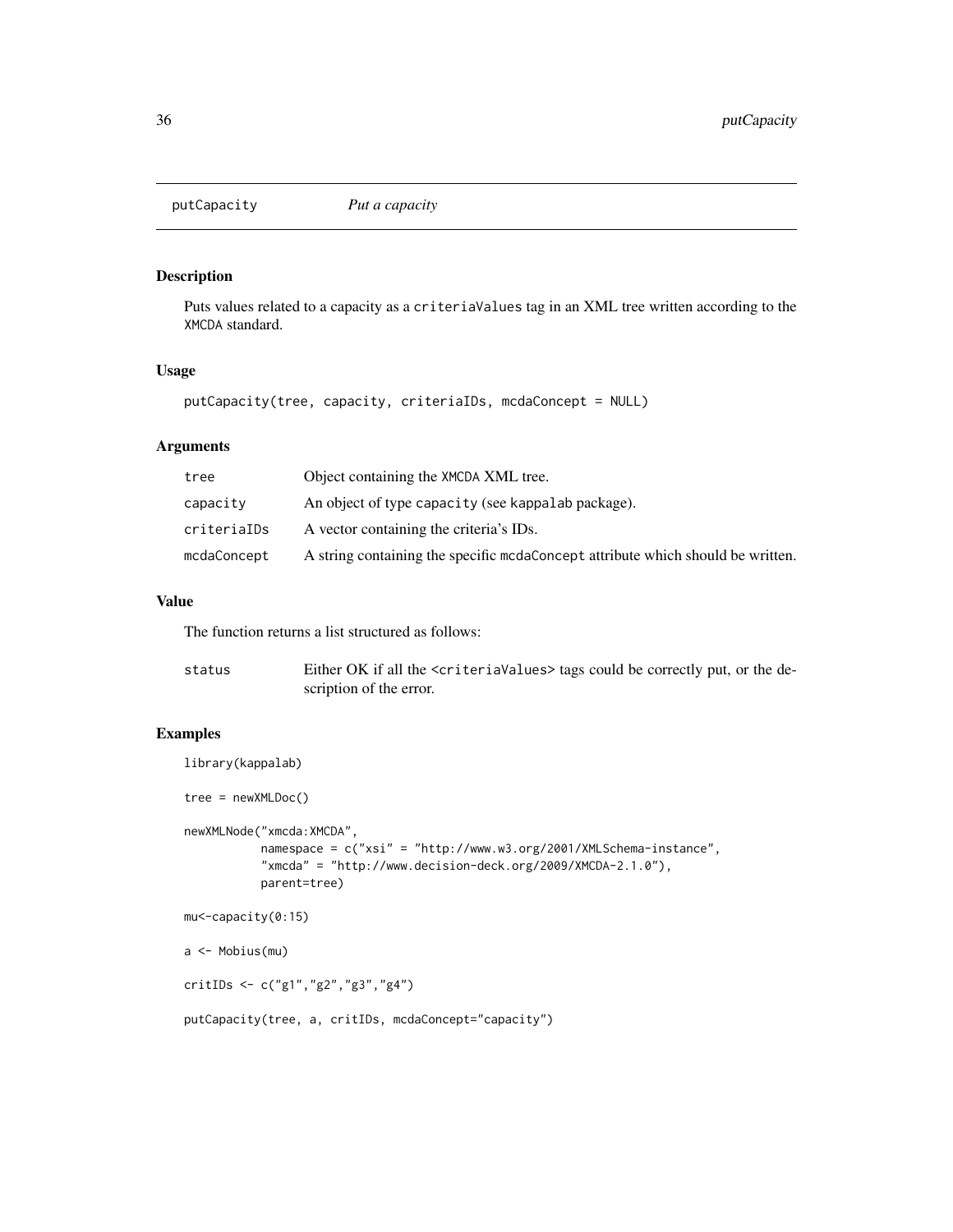<span id="page-36-0"></span>putCategoriesIntervalValues

*Put interval values related to categories*

## Description

Puts interval values related to categories as a categoriesValues tag in an XML tree written according to the XMCDA standard.

#### Usage

```
putCategoriesIntervalValues(tree, categoriesValues, categoriesIDs,
                  mcdaConcept = NULL)
```
## Arguments

| tree             | Object containing the XMCDA XML tree.                                                                                                                                                                                                                                                                                                                                                                                                                                                                           |  |
|------------------|-----------------------------------------------------------------------------------------------------------------------------------------------------------------------------------------------------------------------------------------------------------------------------------------------------------------------------------------------------------------------------------------------------------------------------------------------------------------------------------------------------------------|--|
| categoriesValues |                                                                                                                                                                                                                                                                                                                                                                                                                                                                                                                 |  |
|                  | A matrix representing a <categoriesvalues>. Each line of each matrix corre-<br/>sponds to an element of the type "the interval value assigned to category c1 is<br/><math>[x, y]'</math>. A line is structured as follows: the first element encodes the index of the<br/>ID of category c1 in categories IDs, the second element encodes the value x<br/>and the third element encodes the value y. These elements are named according<br/>to the mcdaConcept attribute if it can be found.</categoriesvalues> |  |
| categoriesIDs    | A vector containing the categories' IDs.                                                                                                                                                                                                                                                                                                                                                                                                                                                                        |  |
| mcdaConcept      | A string containing the specific medaConcept attribute which should be written.                                                                                                                                                                                                                                                                                                                                                                                                                                 |  |
|                  |                                                                                                                                                                                                                                                                                                                                                                                                                                                                                                                 |  |

## Value

The function returns a list structured as follows:

status Either OK if all the <categoriesValues> tags could be correctly put, or the description of the error.

## Examples

```
categoriesIDs <- c("c01", "c02", "c03", "c04")
categoriesIntervalValues <- rbind(c(1, 0.4, 0.7), c(2, 0.5, 0.5), c(4, 0.2, 0.9))
tree = newXMLDoc()
newXMLNode("xmcda:XMCDA",
           namespace = c("xsi" = "http://www.w3.org/2001/XMLSchema-instance",
           "xmcda" = "http://www.decision-deck.org/2009/XMCDA-2.1.0"),
           parent=tree)
```
putCategoriesIntervalValues(tree, categoriesIntervalValues, categoriesIDs)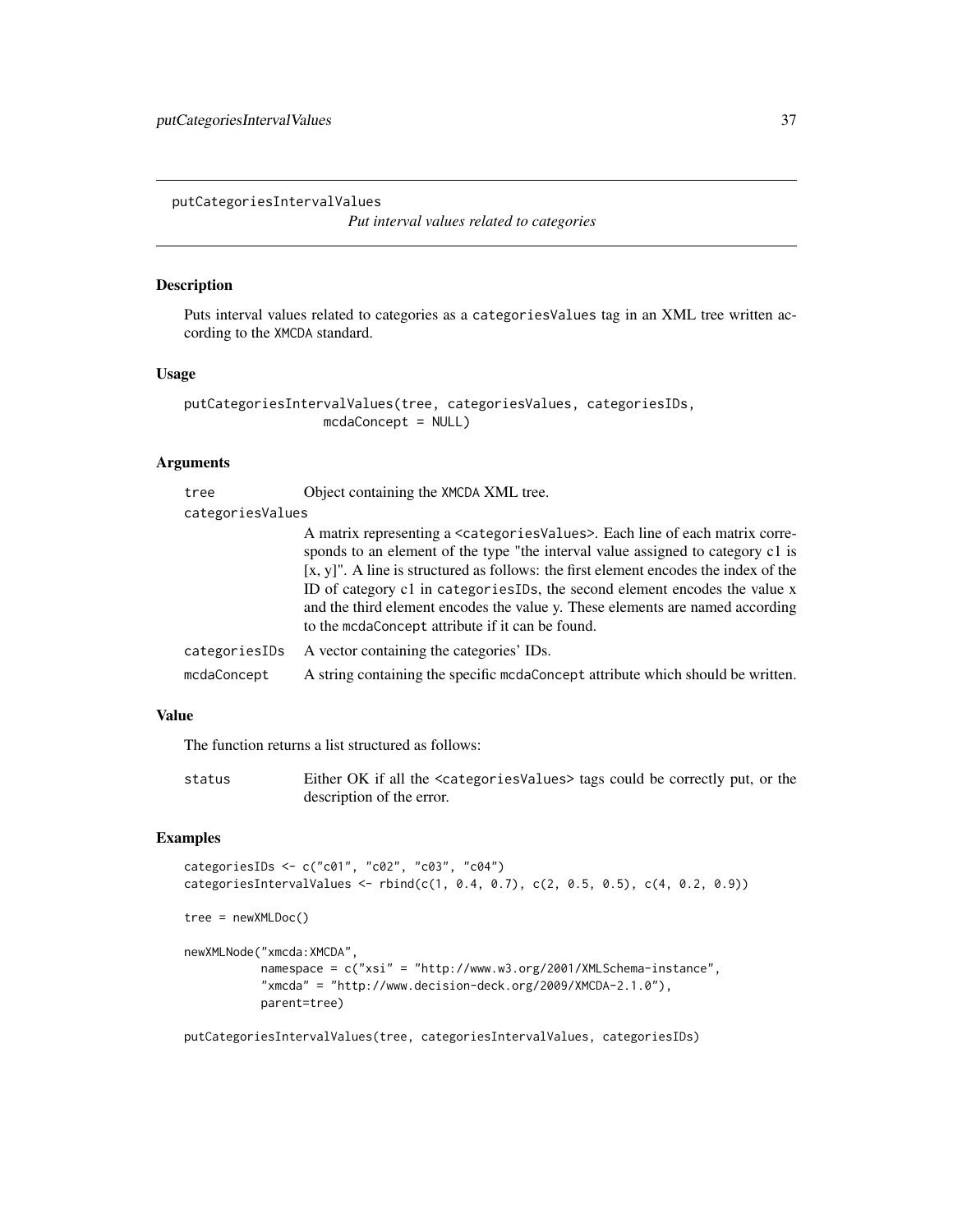<span id="page-37-0"></span>putCategoriesValues *Put values related to categories*

#### Description

Puts values related to categories as a categoriesValues tag in an XML tree written according to the XMCDA standard.

## Usage

```
putCategoriesValues(tree, categoriesValues, categoriesIDs,
                  mcdaConcept = NULL)
```
## Arguments

| tree             | Object containing the XMCDA XML tree.                                                                                                                                                                                                                                                                                                                                                                                                |
|------------------|--------------------------------------------------------------------------------------------------------------------------------------------------------------------------------------------------------------------------------------------------------------------------------------------------------------------------------------------------------------------------------------------------------------------------------------|
| categoriesValues |                                                                                                                                                                                                                                                                                                                                                                                                                                      |
|                  | A matrix representing a <categories values="">. Each line of each matrix corre-<br/>sponds to an element of the type "the value assigned to category c1 is x". A line<br/>is structured as follows: the first element encodes the index of the ID of category<br/>c1 in categories IDs, the second element encodes the value x. These elements<br/>are named according to the mcdaConcept attribute if it can be found.</categories> |
| categoriesIDs    | A vector containing the categories' IDs.                                                                                                                                                                                                                                                                                                                                                                                             |
| mcdaConcept      | A string containing the specific medaConcept attribute which should be written.                                                                                                                                                                                                                                                                                                                                                      |

## Value

The function returns a list structured as follows:

| status | Either OK if all the <categoriesvalues> tags could be correctly put, or the</categoriesvalues> |
|--------|------------------------------------------------------------------------------------------------|
|        | description of the error.                                                                      |

#### Examples

```
categoriesIDs <- c("c01", "c02", "c03", "c04")
categoricalsValues < - rbind(c(1, 0.4), c(2, 0.5), c(4, 0.2))
```

```
tree = newXMLDoc()
```

```
newXMLNode("xmcda:XMCDA",
          namespace = c("xsi" = "http://www.w3.org/2001/XMLSchema-instance",
          "xmcda" = "http://www.decision-deck.org/2009/XMCDA-2.1.0"),
          parent=tree)
```
putCategoriesValues(tree, categoriesValues, categoriesIDs)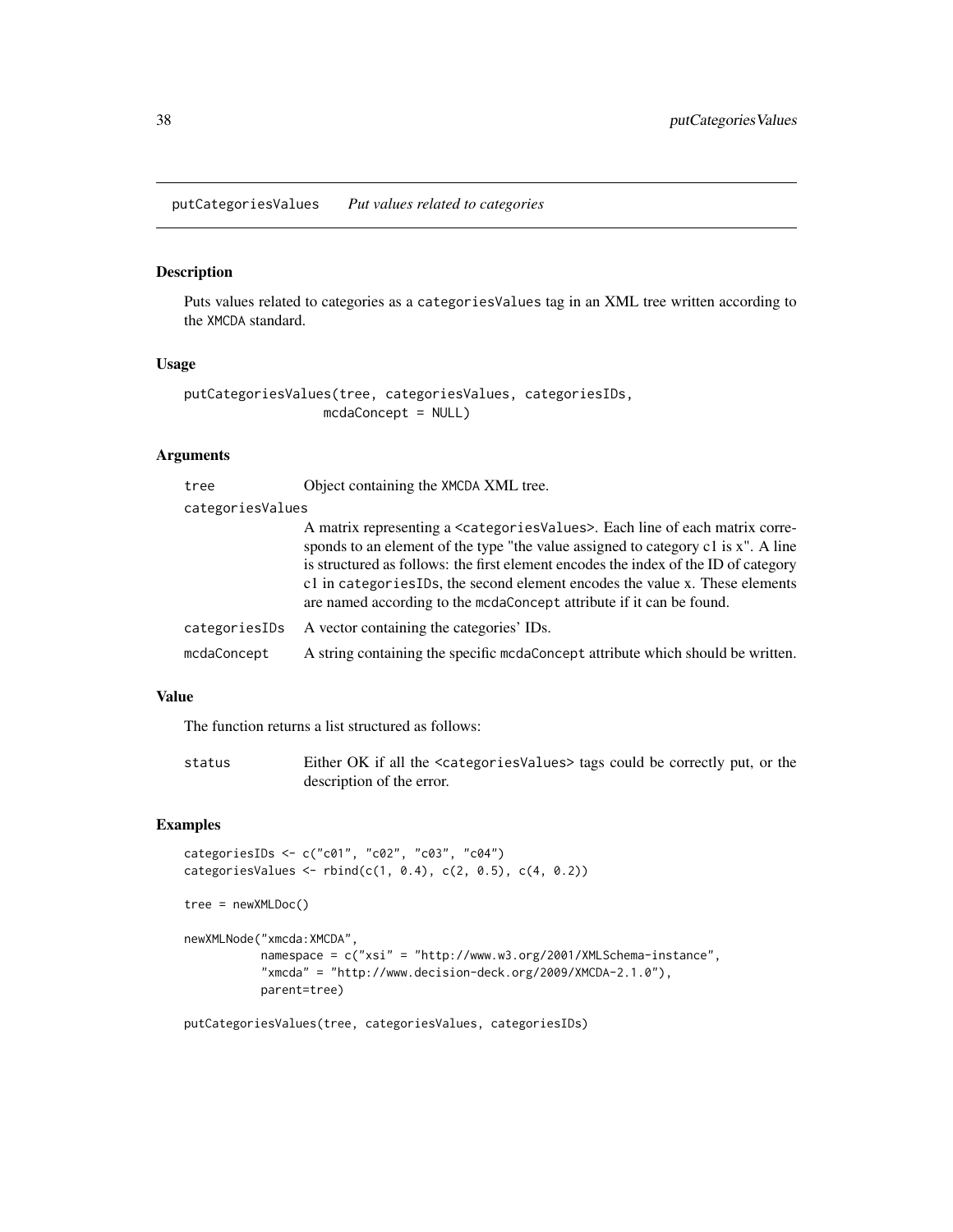## <span id="page-38-0"></span>Description

Puts values related to a matrix of criteria as a criteriaMatrix tag in an XML tree written according to the XMCDA standard.

#### Usage

```
putCriteriaMatrix(tree, criteriaMatrix,
                  mcdaConcept = NULL)
```
#### Arguments

| tree        | Object containing the XMCDA XML tree.                                                                                            |
|-------------|----------------------------------------------------------------------------------------------------------------------------------|
|             | criteriaMatrix A matrix representing a $\leq$ criteriaMatrix>. The lines and the columns are<br>named according to criteria IDs. |
| mcdaConcept | A string containing the specific medaConcept attribute which should be written.                                                  |

#### Value

The function returns a list structured as follows:

| status | Either OK if the <criteriamatrix> tag could be correctly put, or the descrip-</criteriamatrix> |
|--------|------------------------------------------------------------------------------------------------|
|        | tion of the error.                                                                             |

```
critIDs <- c("x","y","z")
criterionMatrix < - rbind(c(1, 2, 3), c(4, 5, 6), c(7, 8, 9))rownames(criteriaMatrix) <- critIDs
colnames(criteriaMatrix) <- critIDs
tree = newXMLDoc()
newXMLNode("xmcda:XMCDA",
           namespace = c("xsi" = "http://www.w3.org/2001/XMLSchema-instance",
           "xmcda" = "http://www.decision-deck.org/2009/XMCDA-2.1.0"),
           parent=tree)
putCriteriaMatrix(tree,criteriaMatrix)
```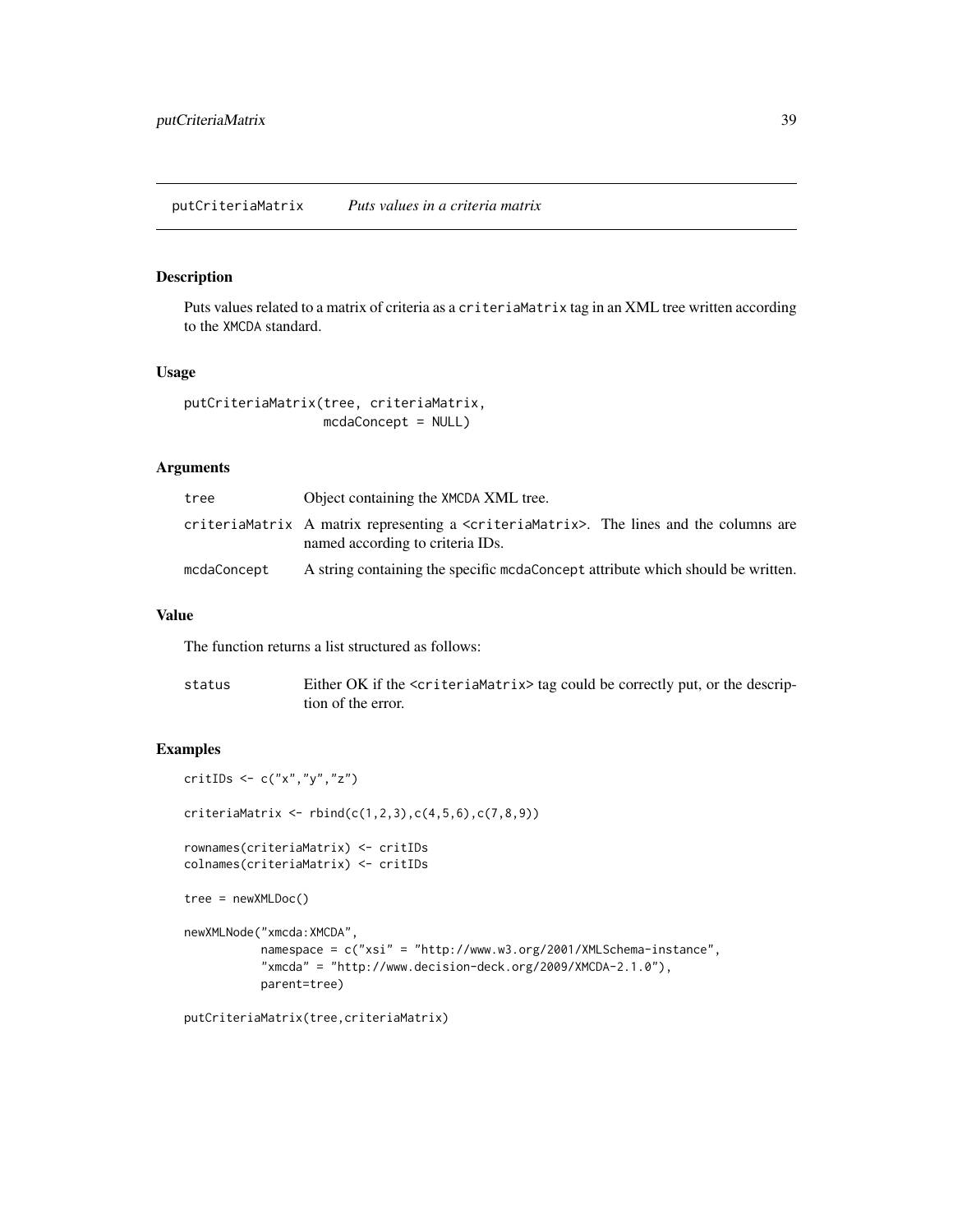```
putCriteriaPairsValues
```
*Put values related to pairs of criteria*

## Description

Puts values related to pairs of criteria as a criteriaValues tag in an XML tree written according to the XMCDA standard.

## Usage

```
putCriteriaPairsValues(tree, criteriaPairsValues, criteriaIDs,
                       mcdaConcept = NULL)
```
## Arguments

| tree                | Object containing the XMCDA XML tree.                                                                                                                                                                                                                                                                                                                                                                              |
|---------------------|--------------------------------------------------------------------------------------------------------------------------------------------------------------------------------------------------------------------------------------------------------------------------------------------------------------------------------------------------------------------------------------------------------------------|
| criteriaPairsValues |                                                                                                                                                                                                                                                                                                                                                                                                                    |
|                     | A as matrix representing the values assigned to pairs of criteria. Each line of<br>the matrix corresponds to one statement of the type "the value assigned to the<br>couple of criteria $(g1,g2)$ is x". A line is structured as follows: the first element<br>encodes the index of criterion g1 in criterialDs, the next element encodes the<br>index of the ID of criterion g2, and the last elements contain x. |
| criteriaIDs         | A vector containing the criteria's IDs.                                                                                                                                                                                                                                                                                                                                                                            |
| mcdaConcept         | A string containing the specific mode concept attribute which should be written.                                                                                                                                                                                                                                                                                                                                   |

## Value

The function returns a list structured as follows:

status Either OK if all the <criteriaValues> tags could be correctly put, or the description of the error.

# Examples

```
tree = newXMLDoc()
newXMLNode("xmcda:XMCDA",
           namespace = c("xsi" = "http://www.w3.org/2001/XMLSchema-instance",
           "xmcda" = "http://www.decision-deck.org/2009/XMCDA-2.1.0"),
           parent=tree)
```
critIDs <- c("g1","g2","g3","g4")

pairsVals <- rbind(c(1,2,0.17),c(2,3,0.5), c(3,4,0.16))

putCriteriaPairsValues(tree,pairsVals,critIDs)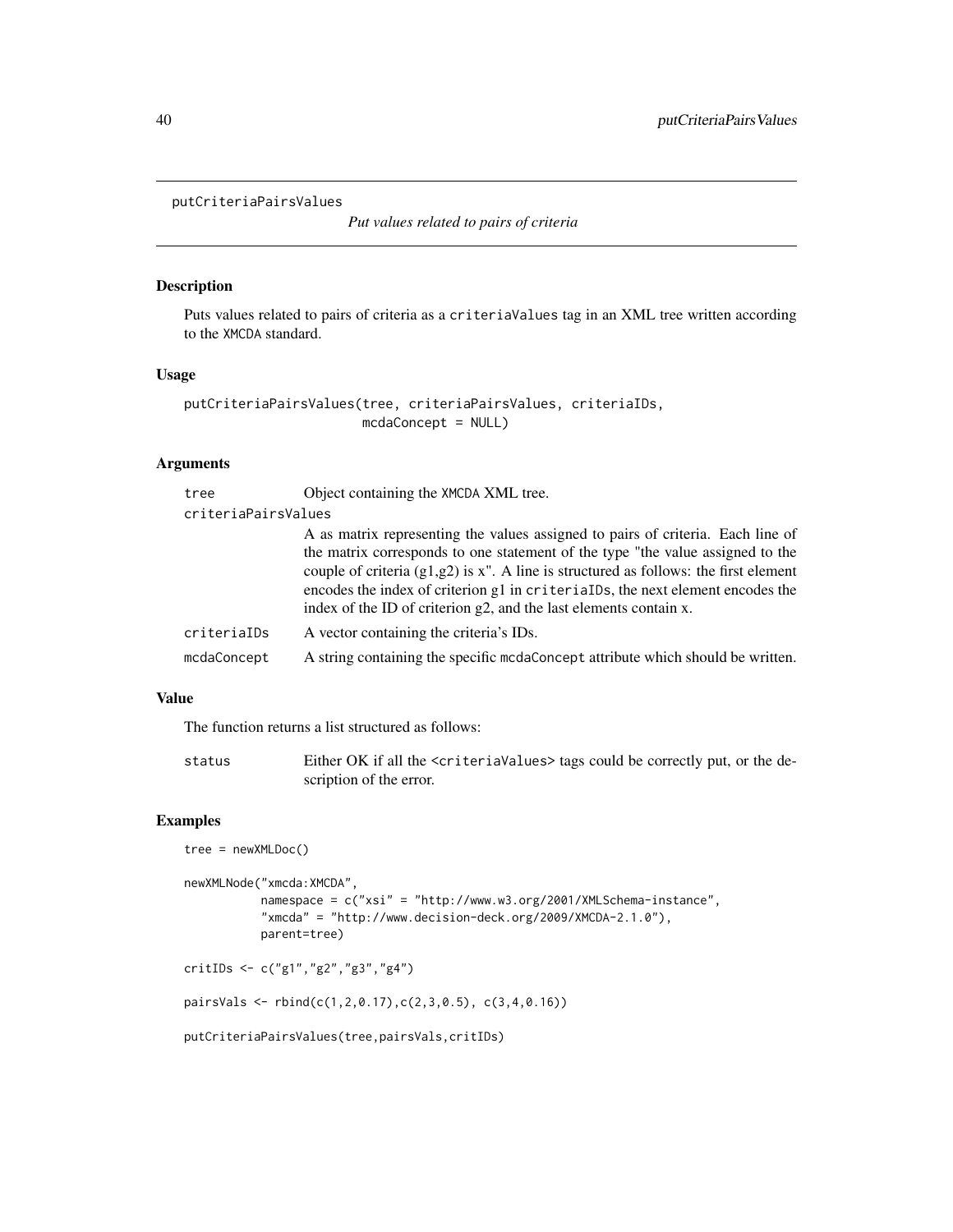<span id="page-40-0"></span>putCriteriaPlot *Put a plot in base64 related to criteria*

## Description

Puts a plot coded in base64 as a criterionValue tag in an XML tree written according to the XMCDA standard.

## Usage

```
putCriteriaPlot(tree, base64plot, criteriaIDs, mcdaConcept=NULL, name=NULL)
```
## Arguments

| tree        | Object containing the XMCDA XML tree.                                           |
|-------------|---------------------------------------------------------------------------------|
| base64plot  | String containing the base 64 encoding of the plot.                             |
| criterialDs | A vector of criteria's IDs.                                                     |
| mcdaConcept | A string containing the specific modaConcept attribute which should be written. |
| name        | A string containing the specific name attribute which should be written.        |

#### Value

The function returns a list structured as follows:

status Either OK if the <criterionValue> tag could be correctly put, or the description of the error.

putCriteriaValues *Put values related to criteria*

## Description

Puts values related to criteria as a criteriaValues tag in an XML tree written according to the XMCDA standard.

## Usage

putCriteriaValues(tree, criteriaValues, criteriaIDs, mcdaConcept = NULL)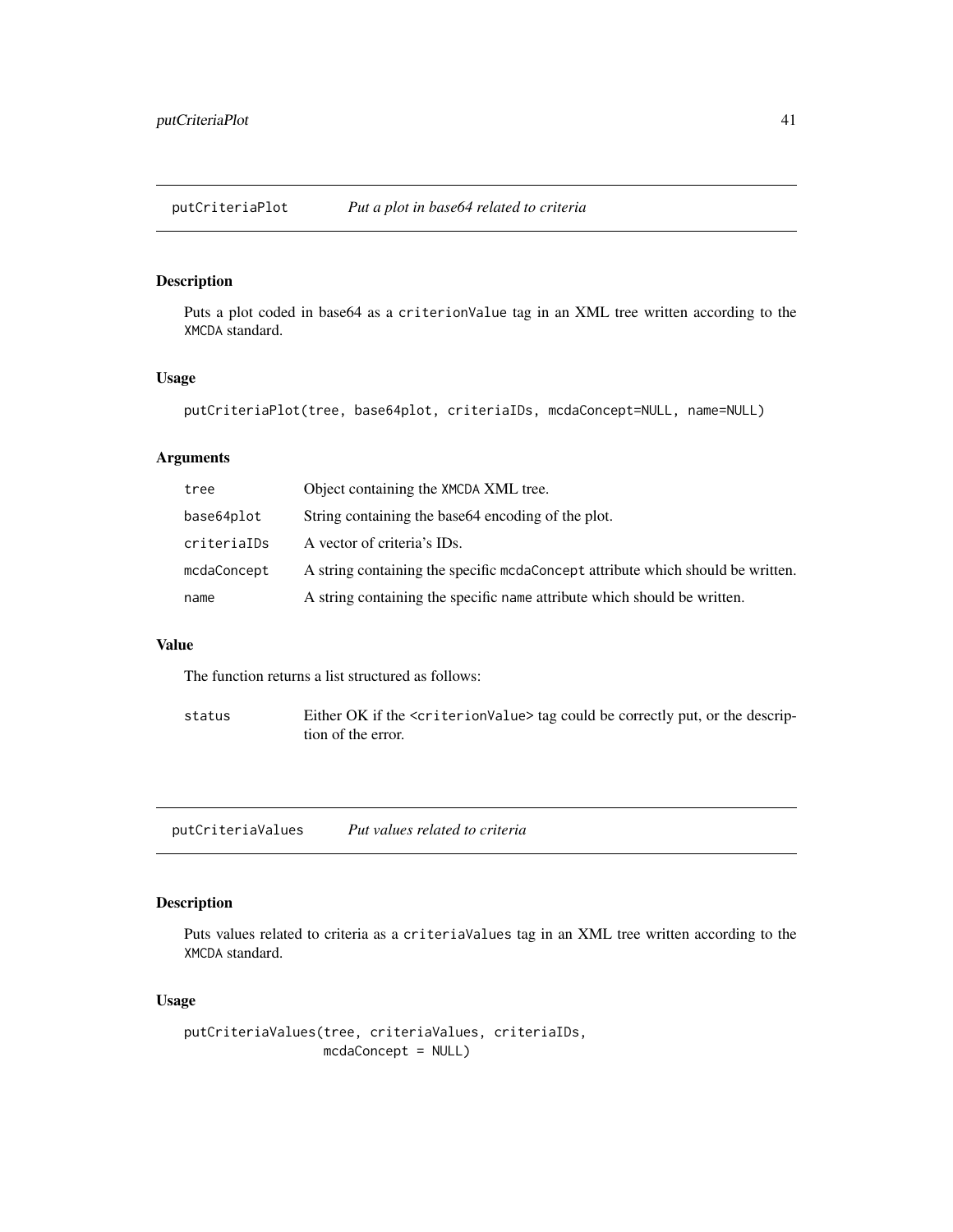## <span id="page-41-0"></span>Arguments

| tree        | Object containing the XMCDA XML tree.                                                                                                                                                                                                                                                                                                                                                                                                             |
|-------------|---------------------------------------------------------------------------------------------------------------------------------------------------------------------------------------------------------------------------------------------------------------------------------------------------------------------------------------------------------------------------------------------------------------------------------------------------|
|             | criteriaValues  A matrix representing a <criteriavalues>. Each line of each matrix corre-<br/>sponds to an element of the type "the value assigned to criterion g1 is x". A line<br/>is structured as follows: the first element encodes the index of the ID of criterion<br/>g1 in criterialDs, the second element encodes the value x. These elements are<br/>named according to the mcdaConcept attribute if it can be found.</criteriavalues> |
| criteriaIDs | A vector containing the criteria's IDs.                                                                                                                                                                                                                                                                                                                                                                                                           |
| mcdaConcept | A string containing the specific mode concept attribute which should be written.                                                                                                                                                                                                                                                                                                                                                                  |
|             |                                                                                                                                                                                                                                                                                                                                                                                                                                                   |

## Value

The function returns a list structured as follows:

| status | Either OK if all the <criteriavalues> tags could be correctly put, or the de-</criteriavalues> |
|--------|------------------------------------------------------------------------------------------------|
|        | scription of the error.                                                                        |

## Examples

```
critIDs \leq c("x","y","z")
critVals \leftarrow rbind(c(1,1),c(2,0.5),c(3,0.2))tree = newXMLDoc()
newXMLNode("xmcda:XMCDA",
           namespace = c("xsi" = "http://www.w3.org/2001/XMLSchema-instance",
           "xmcda" = "http://www.decision-deck.org/2009/XMCDA-2.1.0"),
           parent=tree)
putCriteriaValues(tree,critVals,critIDs)
```
putCriterionValue *Put a value related to a criterion*

## Description

Puts a value related to a criterion (or a set of criteria) as a criterionValue tag in an XML tree written according to the XMCDA standard.

#### Usage

```
putCriterionValue(tree, criterionValue, criteriaIDs = NULL,
                 mcdaConcept = NULL)
```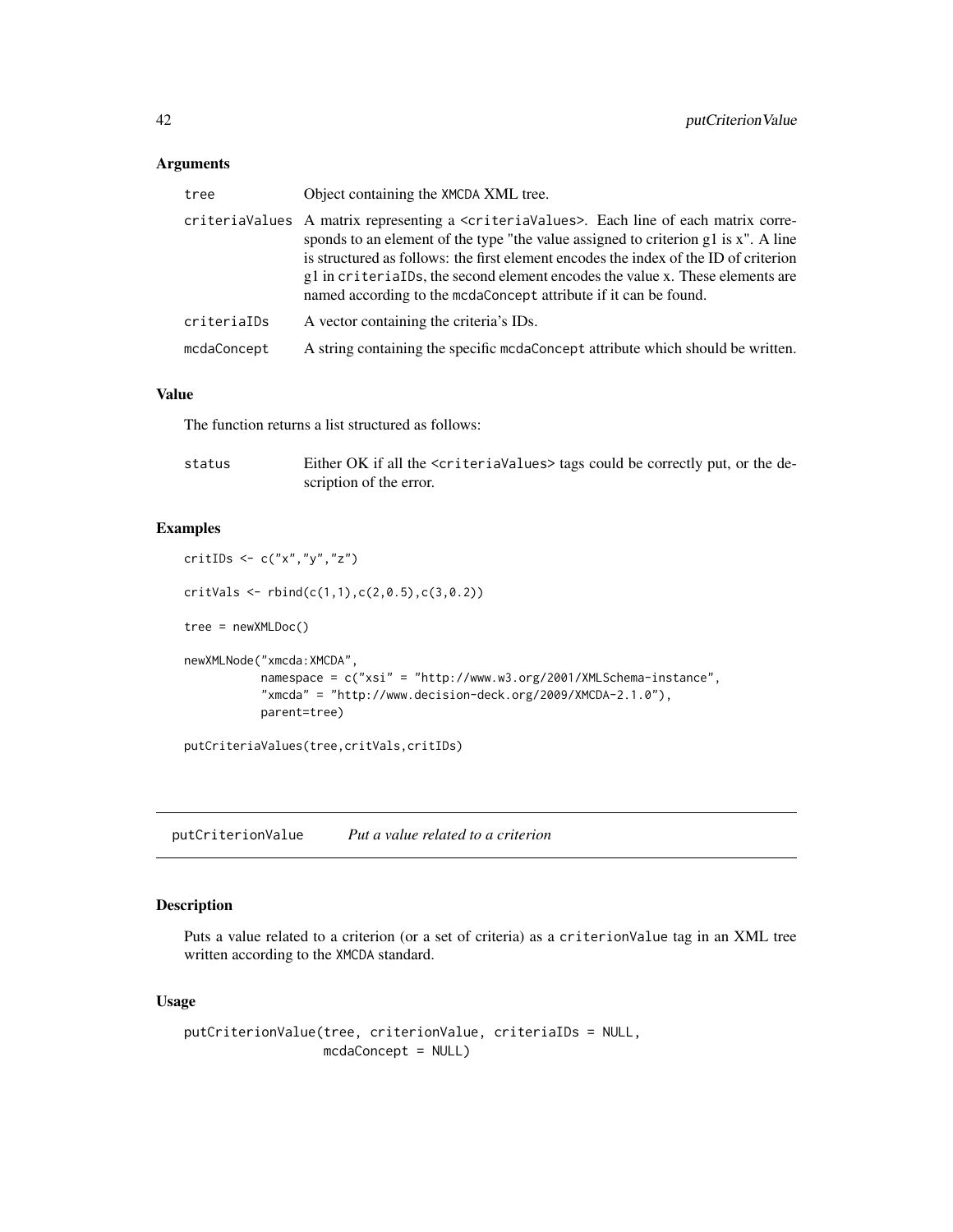## <span id="page-42-0"></span>putErrorMessage 43

## Arguments

| tree        | Object containing the XMCDA XML tree.                                                       |
|-------------|---------------------------------------------------------------------------------------------|
|             | criterion Value A float representing the value assigned to the criterion.                   |
| criteriaIDs | A string representing the criterion's ID or a vector representing a set of criteria<br>IDs. |
| mcdaConcept | A string containing the specific more more attribute which should be written.               |

## Value

The function returns a list structured as follows:

| status | Either OK if all the <criterionvalue> tags could be correctly put, or the de-</criterionvalue> |
|--------|------------------------------------------------------------------------------------------------|
|        | scription of the error.                                                                        |

## Examples

```
critID \leftarrow c("x")tree = newXMLDoc()
newXMLNode("xmcda:XMCDA",
           namespace = c("xsi" = "http://www.w3.org/2001/XMLSchema-instance",
           "xmcda" = "http://www.decision-deck.org/2009/XMCDA-2.1.0"),
           parent=tree)
putCriterionValue(tree,0.8,criteriaIDs = critID)
```
putErrorMessage *Put an error message*

## Description

Puts an error message in a <methodMessages> tag of an XML tree written according to the XMCDA standard.

## Usage

```
putErrorMessage(tree, errorMessage, name = NULL)
```
## Arguments

| tree         | Object containing the XMCDA XML tree.                                         |
|--------------|-------------------------------------------------------------------------------|
| errorMessage | A string containing the text of the error message.                            |
| name         | A string containing the specific name attribute which should be searched for. |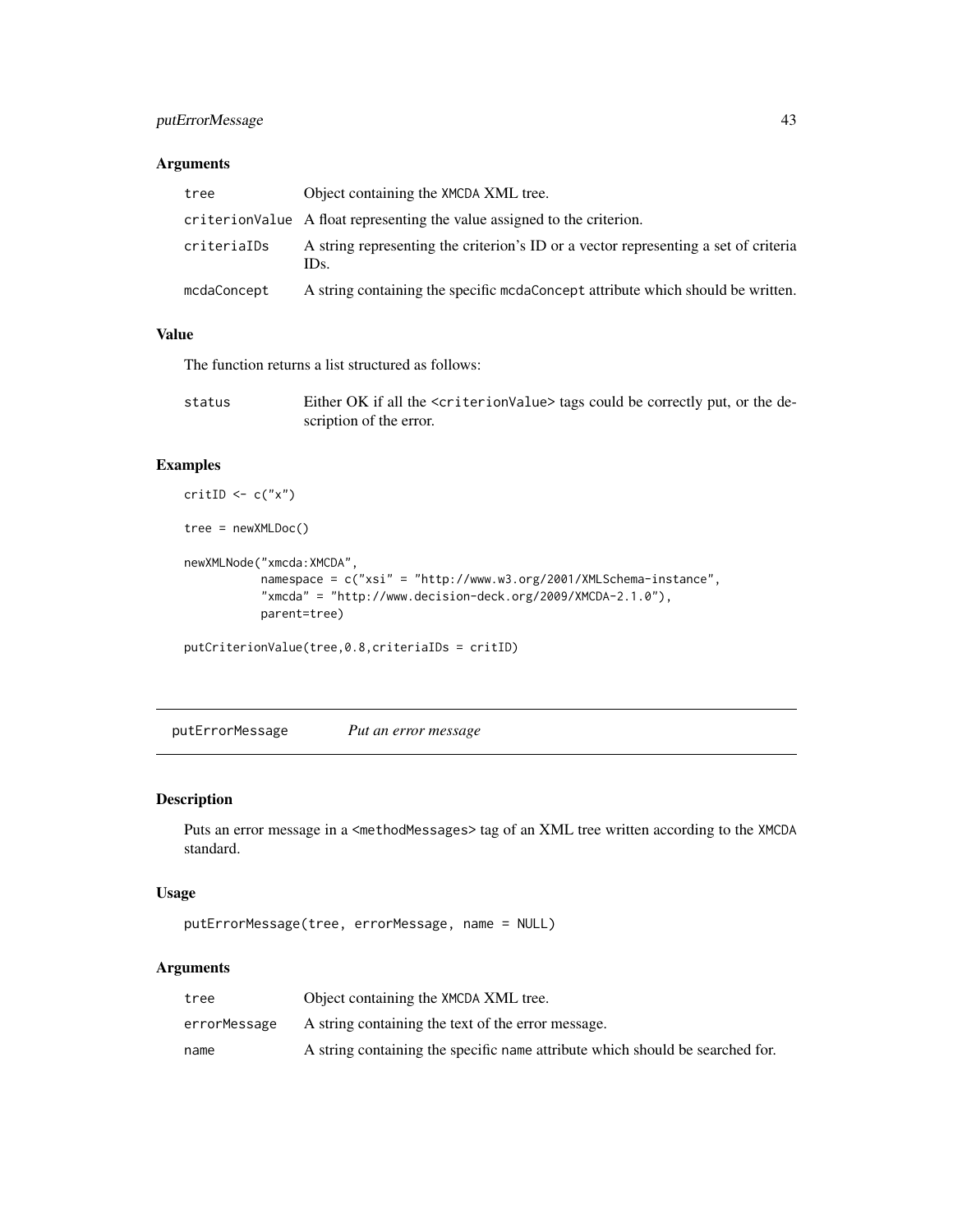# <span id="page-43-0"></span>Value

The function returns a list structured as follows:

status Either OK if the <errorMessage> tag could be correctly put, or the description of the error.

putLogMessage *Put a log message*

## Description

Puts an log message in a <methodMessages> tag of an XML tree written according to the XMCDA standard.

## Usage

putLogMessage(tree, logMessage, name = NULL)

## Arguments

| tree       | Object containing the XMCDA XML tree.                                         |
|------------|-------------------------------------------------------------------------------|
| logMessage | A string containing the text of the log message.                              |
| name       | A string containing the specific name attribute which should be searched for. |

#### Value

The function returns a list structured as follows:

status Either OK if the <logMessage> tag could be correctly put, or the description of the error.

| putMessage | Put a message |
|------------|---------------|
|            |               |

## Description

Puts an message in a <methodMessages> tag of an XML tree written according to the XMCDA standard.

## Usage

```
putMessage(tree, message, name = NULL)
```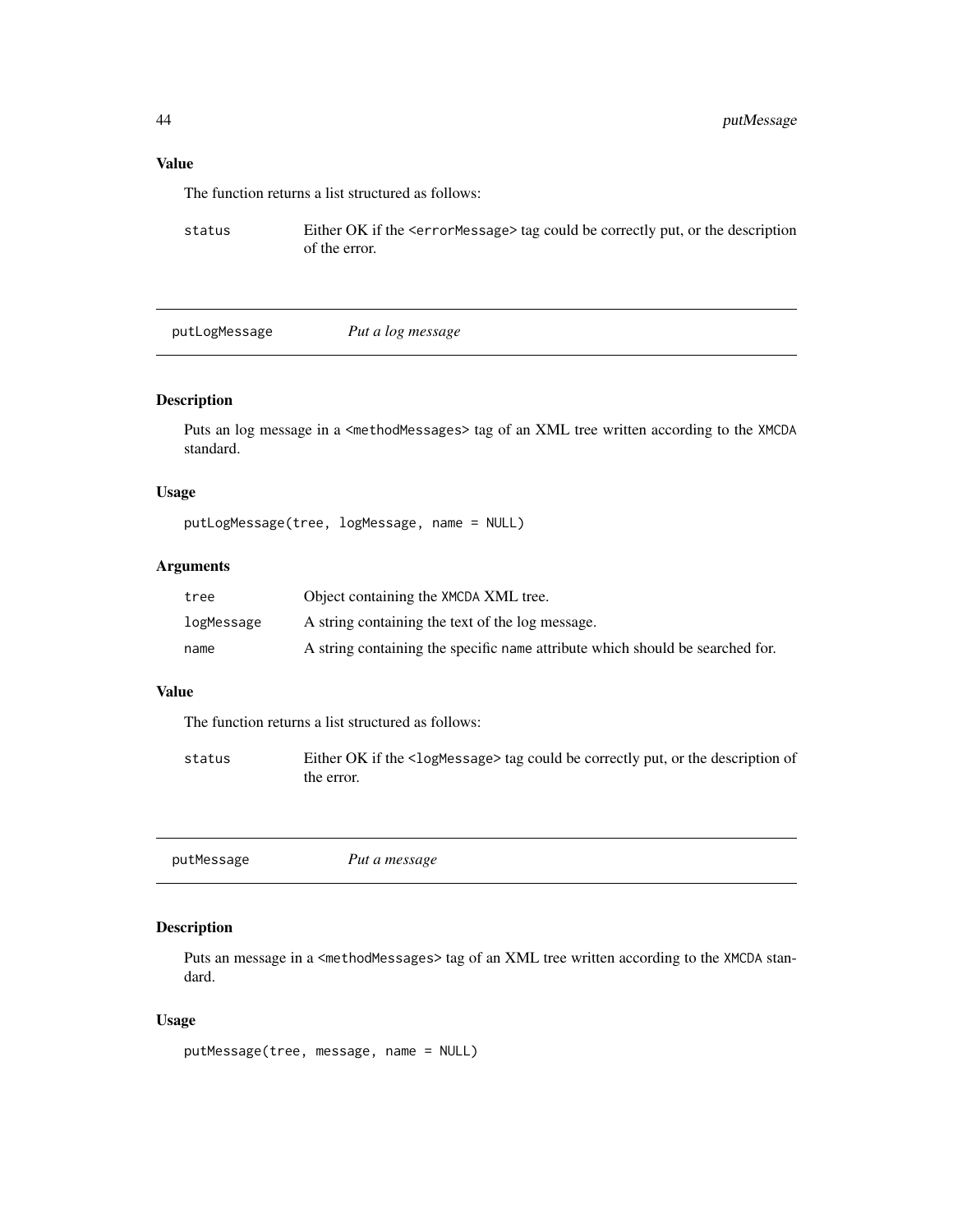## <span id="page-44-0"></span>Arguments

| tree    | Object containing the XMCDA XML tree.                                |
|---------|----------------------------------------------------------------------|
| message | A string containing the text of the log message.                     |
| name    | A string containing the specific name attribute which should be put. |

## Value

The function returns a list structured as follows:

| status | Either OK if the <message> tag could be correctly put, or the description of the</message> |
|--------|--------------------------------------------------------------------------------------------|
|        | error.                                                                                     |

putPerformanceTable *Put a performance table in the XMCDA tree*

# Description

Puts a performance table (performanceTable tag) in an XML tree written according to the XMCDA standard.

## Usage

```
putPerformanceTable(tree, performanceTable, mcdaConcept = NULL)
```
## Arguments

| tree             | Object containing the XMCDA XML tree.                                                                                                                         |  |
|------------------|---------------------------------------------------------------------------------------------------------------------------------------------------------------|--|
| performanceTable |                                                                                                                                                               |  |
|                  | A matrix representing the performance table (the lines are named according to<br>the alternatives' IDs, the columns are named according to the criteria IDs). |  |
| mcdaConcept      | A string containing the specific mcdaConcept attribute which should be written.                                                                               |  |

# Value

The function returns a list structured as follows:

status Either OK if the <performanceTable> tag could be correctly put, or the description of the error.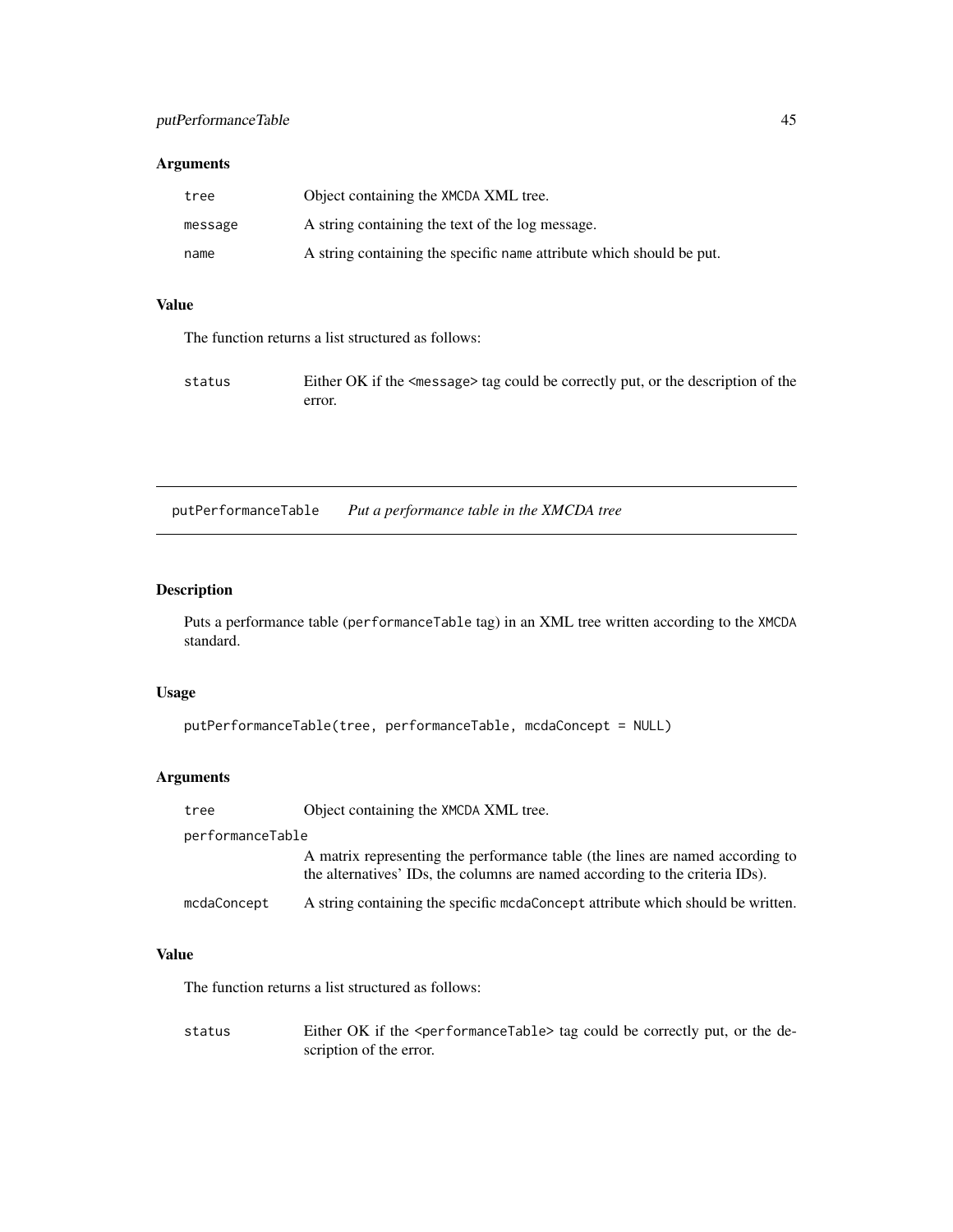#### Examples

```
performanceTable \le rbind(c(1,2,3),c(4,5,6))
rownames(performanceTable) <- c("x","y")
colnames(performanceTable) <- c("g1","g2","g3")
tree = newXMLDoc()
newXMLNode("xmcda:XMCDA",
           namespace = c("xsi" = "http://www.w3.org/2001/XMLSchema-instance",
           "xmcda" = "http://www.decision-deck.org/2009/XMCDA-2.1.0"),
           parent=tree)
putPerformanceTable(tree,performanceTable)
```
putPointsCriterionFunction

*Put value functions defined by sets of points*

## Description

Puts value functions defined by sets of points in a criterionFunction tag under the criterion tag in an XML tree written according to the XMCDA standard.

#### Usage

```
putPointsCriterionFunction(tree, points, mcdaConcept = NULL)
```
## Arguments

| tree        | Object containing the XMCDA XML tree.                                                                                                                                                                        |
|-------------|--------------------------------------------------------------------------------------------------------------------------------------------------------------------------------------------------------------|
| points      | A list, where each element is named by the ID of a criterion, and contains a<br>matrix representing the points (each line is a point, the first column represents<br>the abscissa, the second the ordinate). |
| mcdaConcept | A string containing the specific medaConcept attribute which should be written.                                                                                                                              |

## Value

The function returns a list structured as follows:

status Either OK if all the <criterionFunction> tags could be correctly put, or the description of the error.

<span id="page-45-0"></span>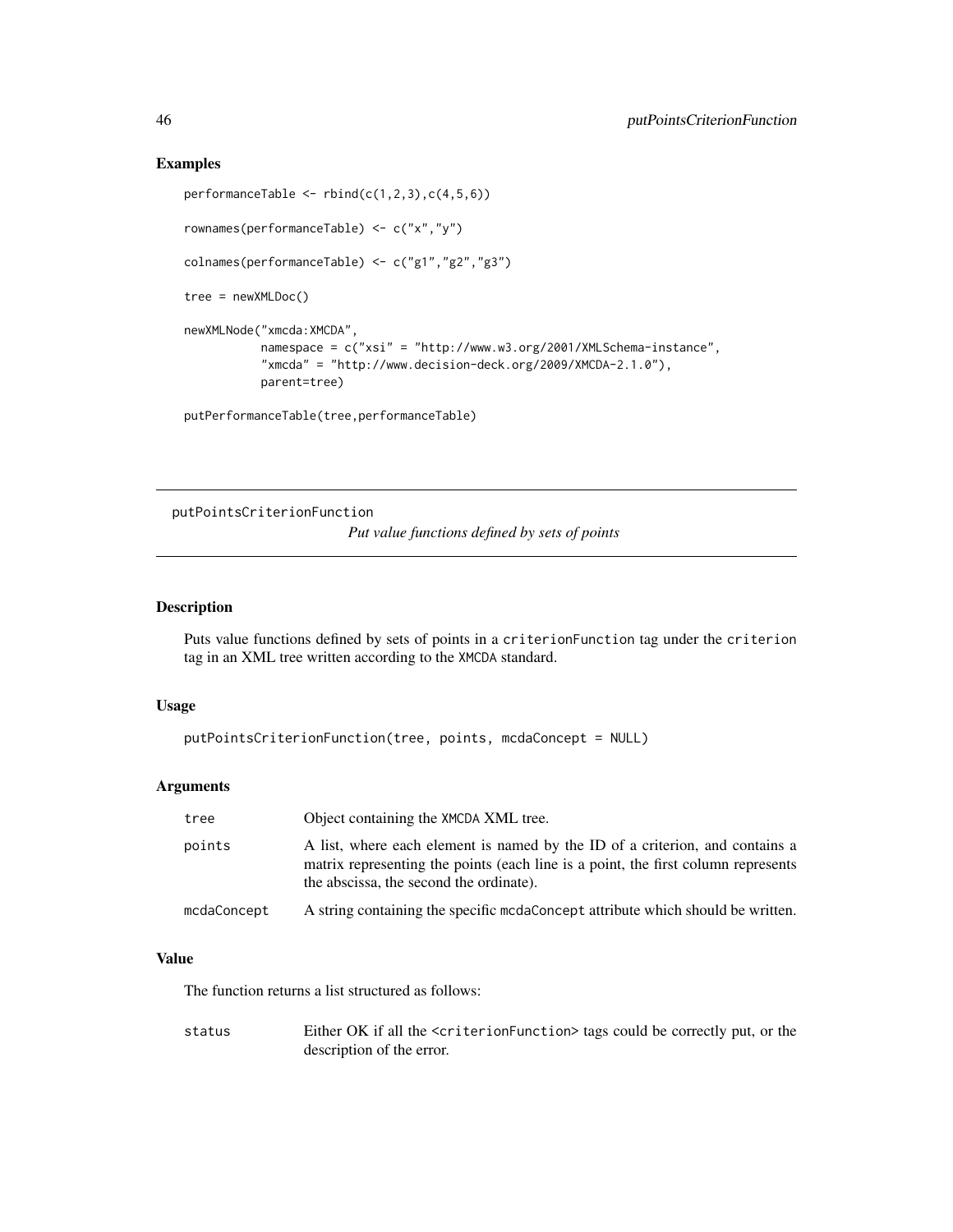## putPointsCriterionFunction 47

```
tree = newXMLDoc()
newXMLNode("xmcda:XMCDA",
          namespace = c("xsi" = "http://www.w3.org/2001/XMLSchema-instance",
           "xmcda" = "http://www.decision-deck.org/2009/XMCDA-2.1.0"),
           parent=tree)
x<-list()
x < -c(x, list(g1 = rbind(c(1, 2), c(3, 4))))x<-c(x,list(g2=rbind(c(5,6),c(7,8),c(9,10))))
x<-c(x,list(g3=rbind(c(11,12))))
x<-c(x,list(g4=rbind(c(13,14),c(15,16))))
```

```
putPointsCriterionFunction(tree,x)
```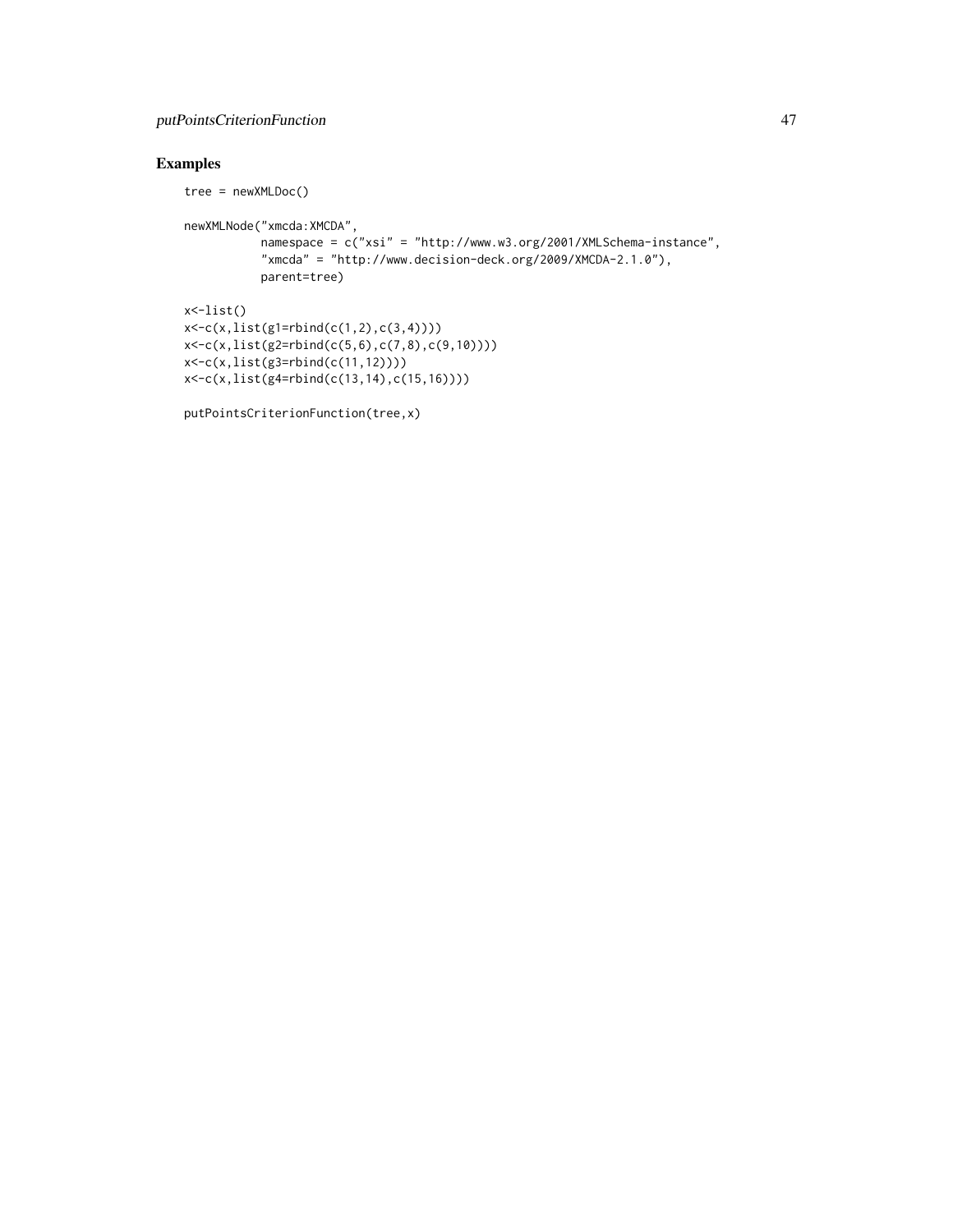# <span id="page-47-0"></span>Index

∗Topic methods checkXSD, [3](#page-2-0) getAlternativesAffectations, [3](#page-2-0) getAlternativesComparisons, [4](#page-3-0) getAlternativesComparisonsLabels, [6](#page-5-0) getAlternativesIDs, [9](#page-8-0) getAlternativesIntervalValues, [10](#page-9-0) getAlternativesValues, [11](#page-10-0) getCategoriesIDs, [12](#page-11-0) getCategoriesIntervalValues, [13](#page-12-0) getCategoriesValues, [14](#page-13-0) getCriteriaComparisons, [15](#page-14-0) getCriteriaComparisonsLabels, [16](#page-15-0) getCriteriaIDs, [17](#page-16-0) getCriteriaIntervalValues, [18](#page-17-0) getCriteriaPairsComparisons, [19](#page-18-0) getCriteriaPairsIntervalValues, [20](#page-19-0) getCriteriaPairsValues, [21](#page-20-0) getCriteriaValues, [22](#page-21-0) getMobiusCapacities, [23](#page-22-0) getNumberOfAlternatives, [24](#page-23-0) getNumberOfCategories, [25](#page-24-0) getNumberOfCriteria, [26](#page-25-0) getNumericValue, [27](#page-26-0) getParameters, [28](#page-27-0) getPerformanceTables, [29](#page-28-0) putAlternativesAffectations, [30](#page-29-0) putAlternativesComparisonsLabels, [31](#page-30-0) putAlternativesIDs, [32](#page-31-0) putAlternativesPlot, [33](#page-32-0) putAlternativesValues, [34](#page-33-0) putAlternativeValue, [35](#page-34-0) putCapacity, [36](#page-35-0) putCategoriesIntervalValues, [37](#page-36-0) putCategoriesValues, [38](#page-37-0) putCriteriaMatrix, [39](#page-38-0) putCriteriaPairsValues, [40](#page-39-0)

putCriteriaPlot, [41](#page-40-0) putCriteriaValues, [41](#page-40-0) putCriterionValue, [42](#page-41-0) putErrorMessage, [43](#page-42-0) putLogMessage, [44](#page-43-0) putMessage, [44](#page-43-0) putPerformanceTable, [45](#page-44-0) putPointsCriterionFunction, [46](#page-45-0)

## checkXSD, [3](#page-2-0)

getAlternativesAffectations, [3](#page-2-0) getAlternativesComparisons, [4](#page-3-0) getAlternativesComparisonsLabels, [6](#page-5-0) getAlternativesComparisonsValues, [7](#page-6-0) getAlternativesIDs, [9](#page-8-0) getAlternativesIntervalValues, [10](#page-9-0) getAlternativesValues, [11](#page-10-0) getCategoriesIDs, [12](#page-11-0) getCategoriesIntervalValues, [13](#page-12-0) getCategoriesValues, [14](#page-13-0) getCriteriaComparisons, [15](#page-14-0) getCriteriaComparisonsLabels, [16](#page-15-0) getCriteriaIDs, [17](#page-16-0) getCriteriaIntervalValues, [18](#page-17-0) getCriteriaPairsComparisons, [19](#page-18-0) getCriteriaPairsIntervalValues, [20](#page-19-0) getCriteriaPairsValues, [21](#page-20-0) getCriteriaValues, [22](#page-21-0) getMobiusCapacities, [23](#page-22-0) getNumberOfAlternatives, [24](#page-23-0) getNumberOfCategories, [25](#page-24-0) getNumberOfCriteria, [26](#page-25-0) getNumericValue, [27](#page-26-0) getParameters, [28](#page-27-0) getPerformanceTables, [29](#page-28-0)

putAlternativesAffectations, [30](#page-29-0) putAlternativesComparisonsLabels, [31](#page-30-0) putAlternativesIDs, [32](#page-31-0)